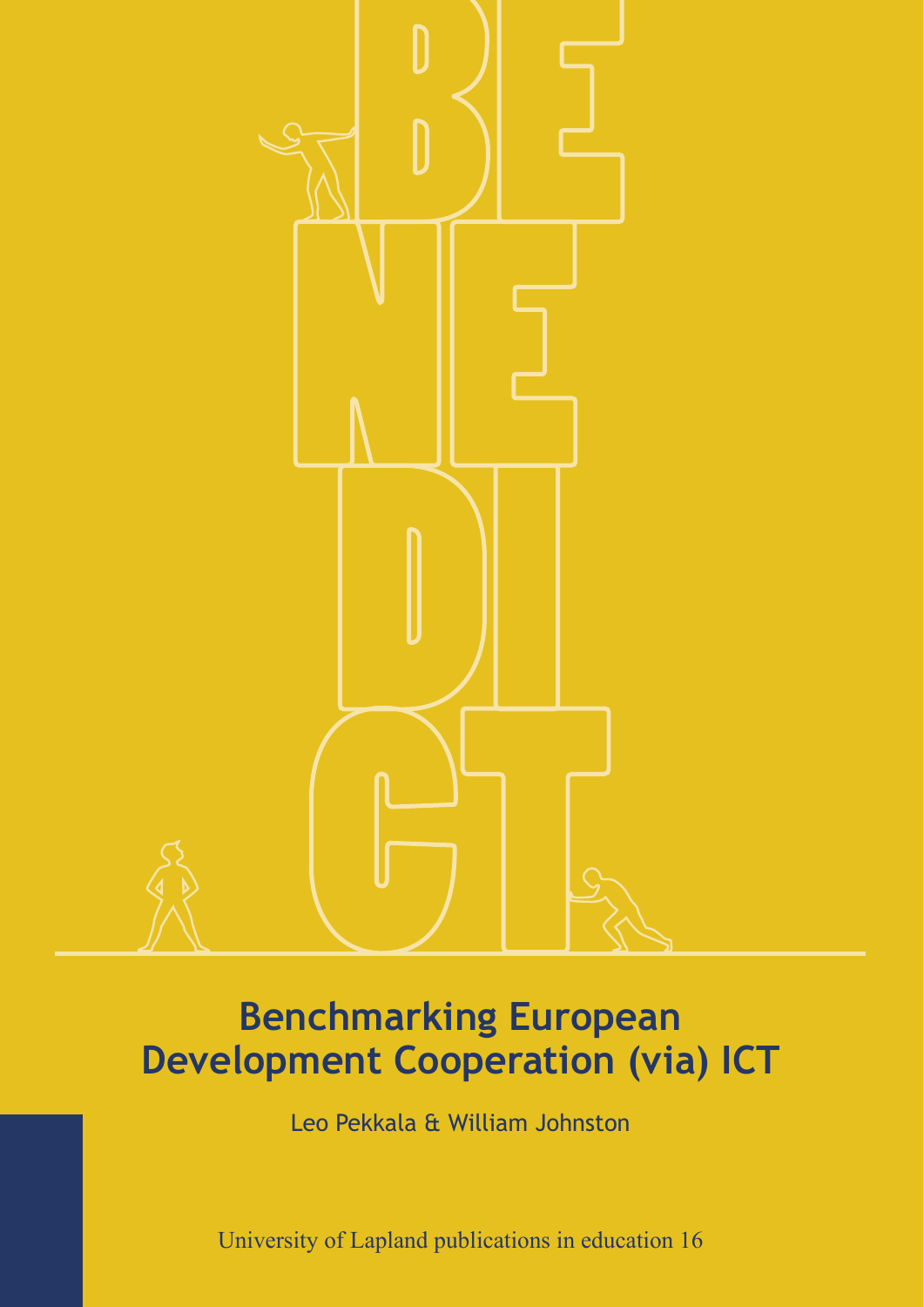# **BENEDICT**

## Benchmarking European Development Cooperation (via) ICT

Leo Pekkala, University of Lapland William Johnston, Manchester Metropolitan University February 2007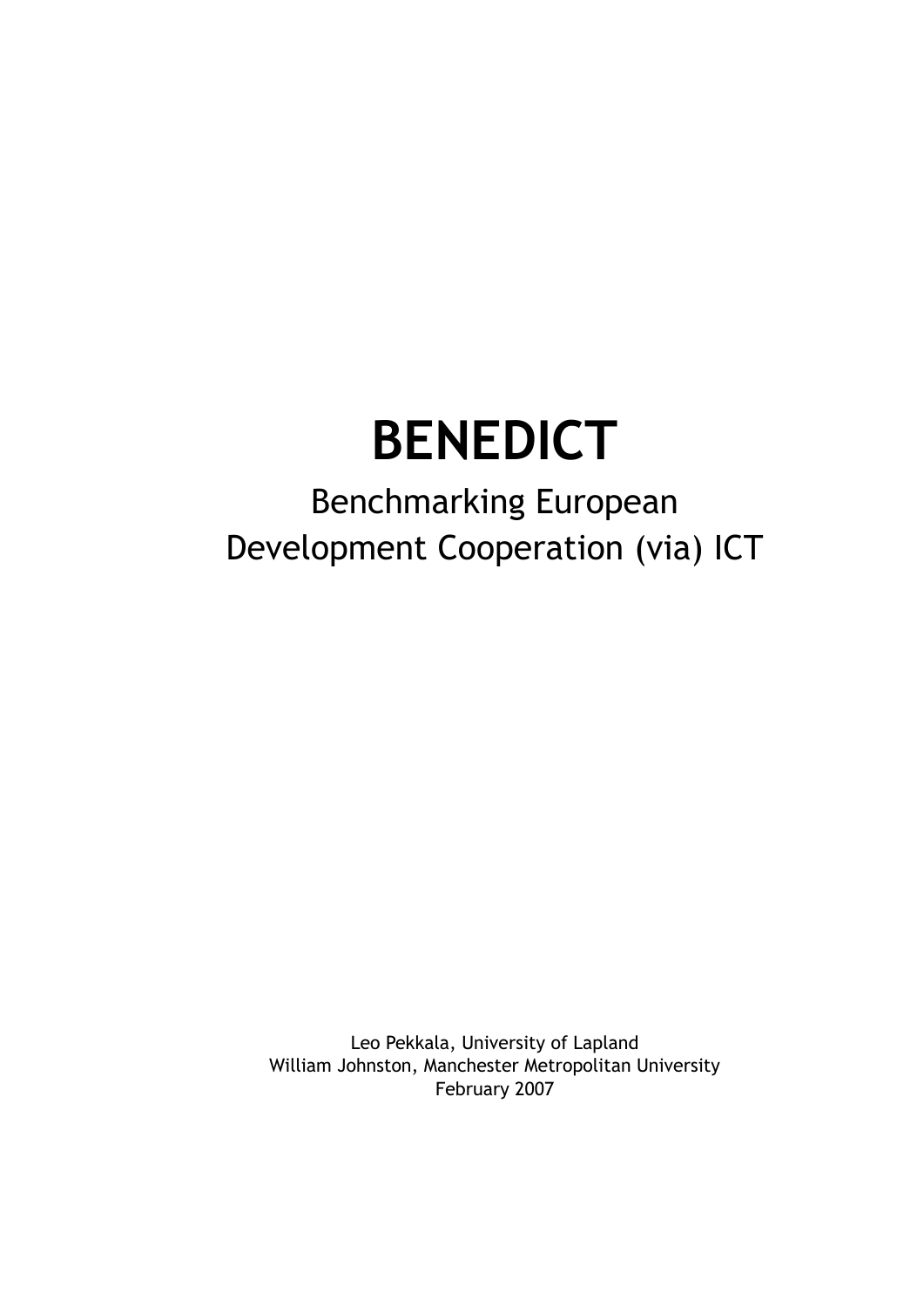University of Lapland Publications in Education 16 Lapin yliopiston kasvatustieteellisiä julkaisuja 16 ISSN 1457-9553 (print) ISSN 1795-0368 (online) ISBN 978-952-484-082-8 (print) ISBN 978-952-484-083-5 (pdf) Layout & cover design: Johanna Katajamäki Lapland University Press www.ulapland.fi/unipub Rovaniemi 2007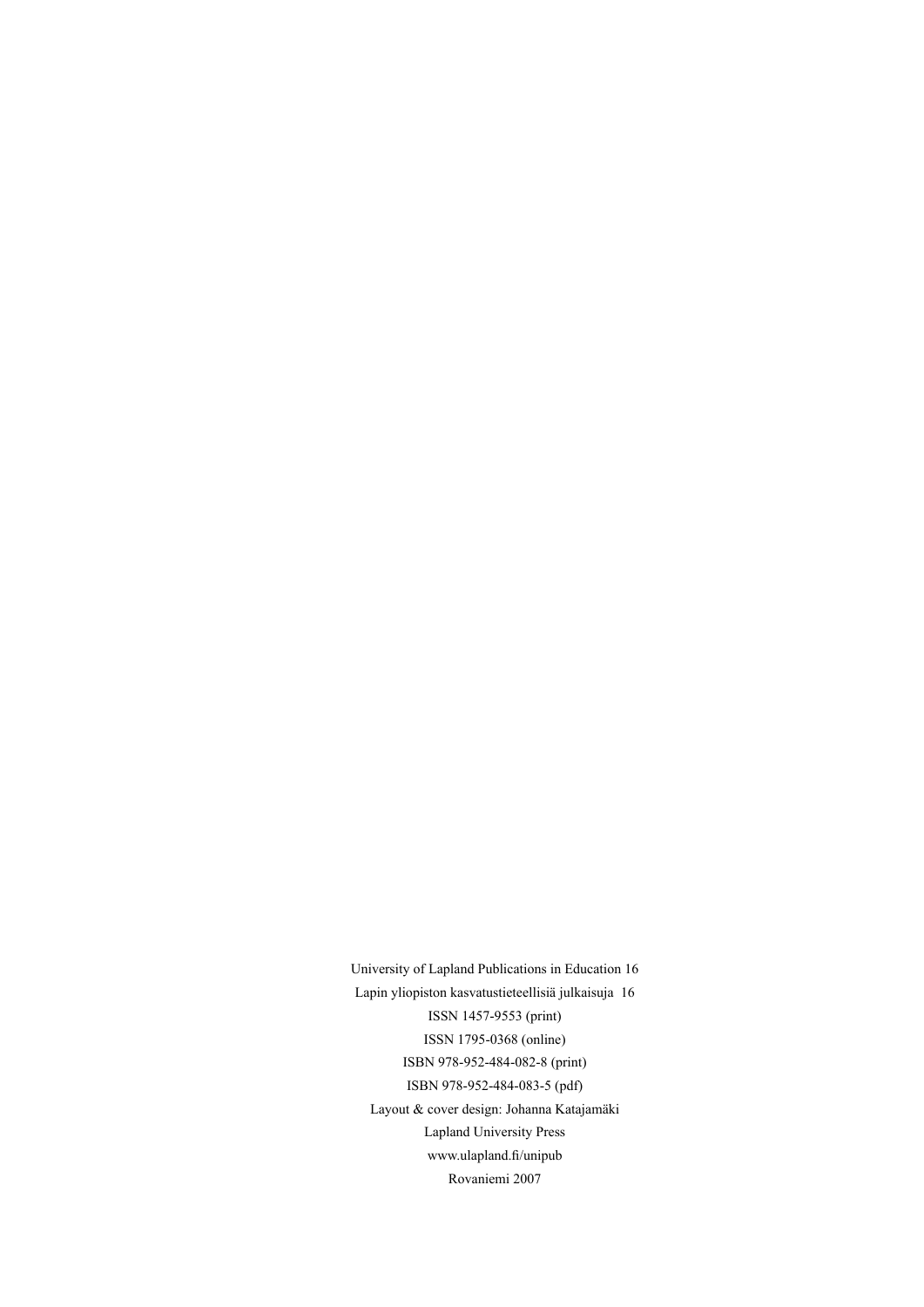## **CONTENTS**

#### **[Abstract 4](#page-4-0)**

**[Executive Summary 5](#page-5-0)**

- **[Finnish Summary Suomenkielinen tiivistelmä 11](#page-11-0)**
- **[1. Introduction 14](#page-14-0)**
	- [1.1. Structure of Report and Research Methodology 14](#page-14-0)
	- [1.2. WSIS Commitments and MDGs 15](#page-15-0)

## **2. [Context for Development Cooperation 16](#page-16-0)**

- [2.1. EU Context 16](#page-16-0)
- [2.2. Country context: Finland 16](#page-16-0)
- [2.3. Country context: Ireland 17](#page-17-0)
- [2.4. Country Context: Denmark 17](#page-17-0)
- [2.5. Net official development assistance as a percentage of gross](#page-18-0)  [national income – Ireland, Finland and Denmark 18](#page-18-0)
- [2.6. Commitment to Development Index 2006 CGD 19](#page-19-0)
- [2.7. Development Policy Goals and Strategies for ICT4D 21](#page-21-0)
	- [2.7.1. European Union 21](#page-21-0)
	- [2.7.2. Finland 25](#page-25-0)
	- [2.7.3. Ireland 30](#page-30-0)
	- [2.7.4. Denmark 32](#page-32-0)

## **[3. Touching the Digital Divide, Social Inclusion](#page-39-0)   [and Shared Knowledge 39](#page-39-0)**

- [3.1. Digital Divide 39](#page-39-0)
- [3.2. Social Inclusion 44](#page-44-0)
- [3.3. Shared Knowledge 51](#page-51-0)
- **[4. Conclusions 56](#page-56-0)**

#### **[References 61](#page-61-0)**

**Annexes**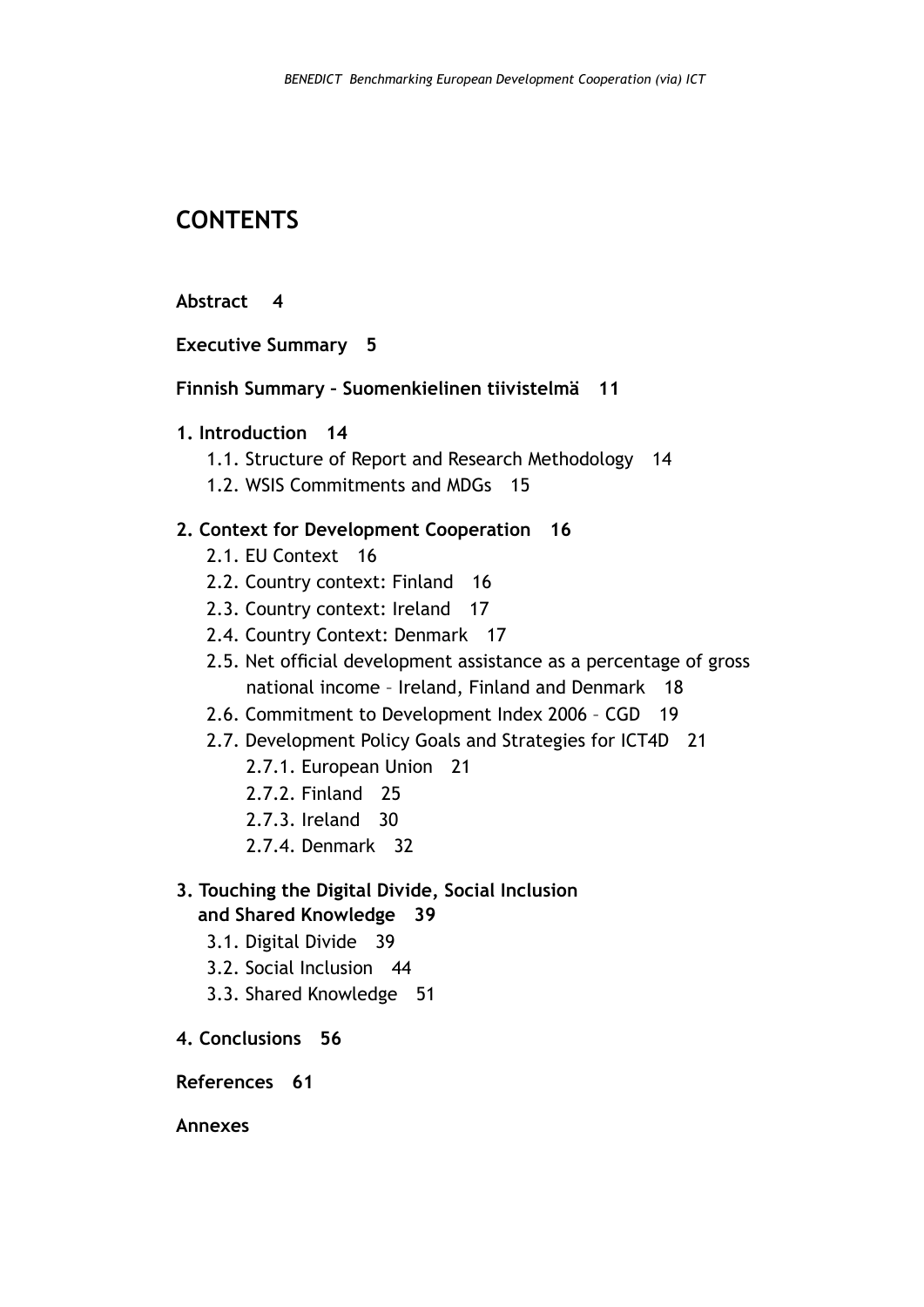## <span id="page-4-0"></span>**Abstract**

The **BENEDICT** (Benchmarking European Development Cooperation (via) ICT) Project studied the Information and Communication Technologies for Development (ICT4D) policies within the European Union. The research was carried out as a policy analysis with three case studies.

The report starts by outlining the commitments of the World Summit for Information Society (WSIS) and the Millennium Development Goals (MDGs). The MDGs and the WSIS process currently form the basis for development cooperation broadly speaking and more especially so for the Information and Communication Technologies for Development. However, this research does not elaborate in detail the WSIS commitments or the MDGs, but concentrates on some aspects of the Information and Communication Technologies for Development which are related to these two international processes.

The report sets out the context for development cooperation in general for information and communication technologies for development (ICT4Ds) specifically in the selected focus areas for the study. The Development Policy context of the European Union, Finland, Ireland and Denmark are all briefly elaborated. ICT4D does not have a very strong position in development policy planning and implementation. Finland and Denmark have taken steps to give guidelines and directions for ICT4D.

Three concepts which were seen essential for understanding Information and Communication Technologies for Development were selected for closer analysis; Digital Divide, Social Inclusion and Shared Knowledge. All of these three concepts have been studied and analysed based on the latest research and conceptual thinking. Different perspectives to these key concepts exist in the ICT4D debate. There is lot of ambiguity in the terminology related to ICT4D and conceptual clarification would be needed.

Three countries were selected for closer case studies; Finland, Ireland and Denmark. In addition to the three case study countries, the policies of the European Union in relation to Information and Communication Technologies for Development were also studied. The use of ICTs for development tends to parallel the ways and extent to which ICTs were embedded in the national culture and technological infrastructure.

Information and communication technologies are still not seen as a key component to all development cooperation. Mainstreaming ICT4D into overall development cooperation policies and implementation strategies is still needed.

**Keywords:** Information and Communication Technologies for Development (ICT4D), World Summit on Information Society (WSIS), Development policy, Millennium Development Goals (MDG).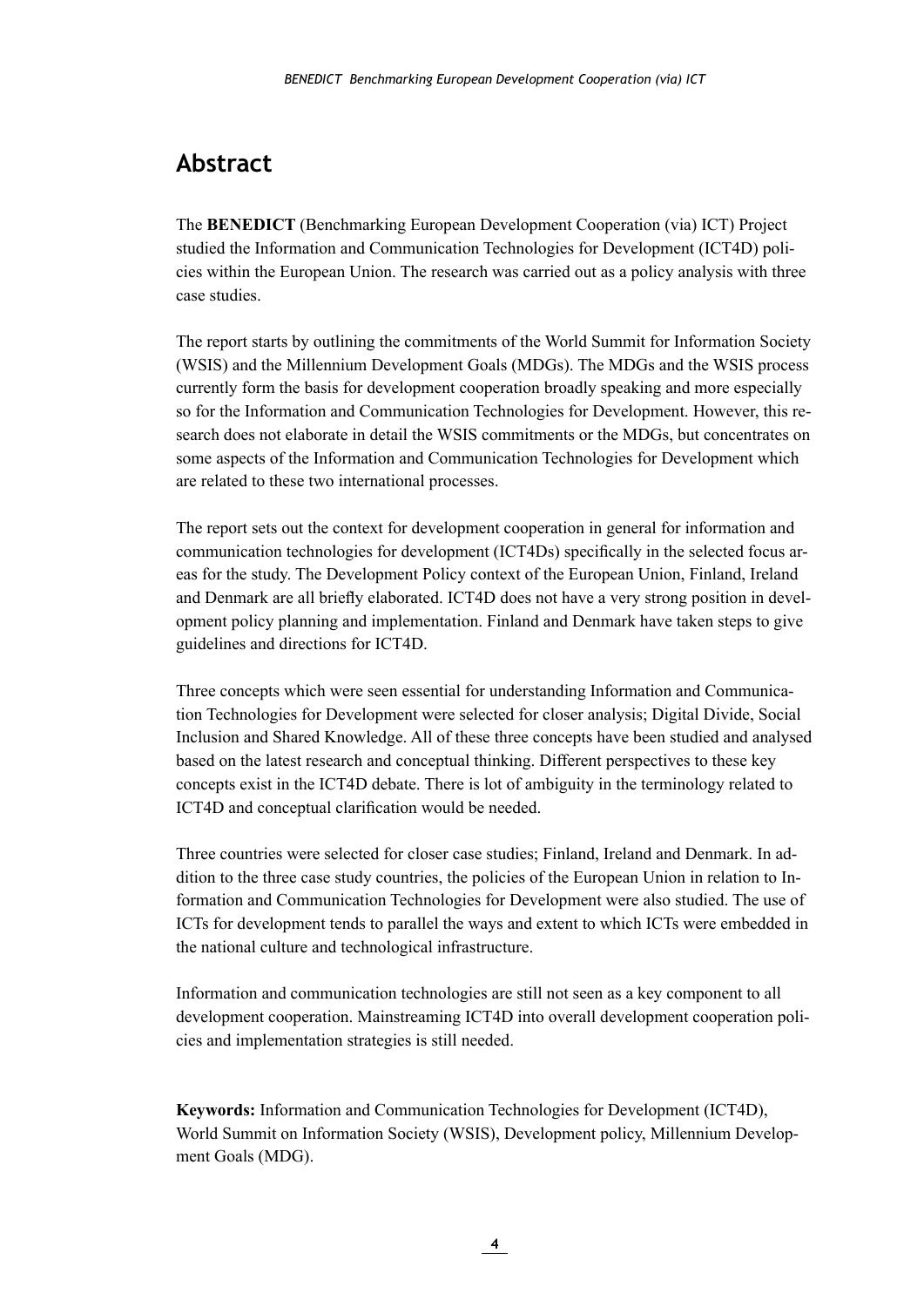## <span id="page-5-0"></span>**Executive Summary**

This work has been commissioned by the Ministry for Foreign Affairs for Finland. Although the Ministry has commissioned the research, the report has been carried out by an academic research team and published by the University of Lapland. The report does not represent an official opinion of the Ministry for Foreign Affairs for Finland and the authors take all responsibility for the contents of the report.

This report starts by outlining the commitments of the World Summit for Information Society (WSIS) and the Millennium Development Goals (MDGs). The MDGs and the WSIS process currently form the basis for development cooperation broadly speaking and more especially so for the Information and Communication Technologies for Development. However, this report does not elaborate in detail the WSIS commitments or the MDGs, but concentrates instead on some aspects of the Information and Communication Technologies for Development which are related to these two international processes.

The report sets out the context for development cooperation in general for information and communication technologies for development (ICT4Ds) specifically in the selected focus areas for the study. The Development Policy context of the European Union, Finland, Ireland and Denmark are all briefly elaborated.

Three concepts which were seen essential for understanding Information and Communication Technologies for Development were selected for closer analysis; Digital Divide, Social Inclusion and Shared Knowledge. All of these three concepts have been studied and analysed based on the latest research and conceptual thinking.

The concept of Digital Divide is usually used to describe the division between rich and poor, North and South, developed and developing countries. However, this type of definition catches only part of the picture. The Digital Divide within both rich and poor countries is becoming more and more a challenge. Governments have launched Information Society Programmes to address this issue nationally. The Finnish Information Society Programme, for example, does refer to the WSIS process, but there is no clear connection between the Development Policy Guidelines and the National Programme. This may illustrate the lack of coherence within governmental structures, where different ministries are safeguarding only their own specifically targeted sectors.

Yet for all the international debate and millions of words written about the digital divide, very little systematic empirical research or studies over time have been done to confirm claims and counterclaims and to guide policymakers on how this technology actually affects the development of low-income countries.

An inclusive Information Society should be built via social inclusion. Social inclusion will not happen unless the majority of a community (or a society) accepts a shared understanding of the prerequisites for it. Properly understood, development policies and their implementa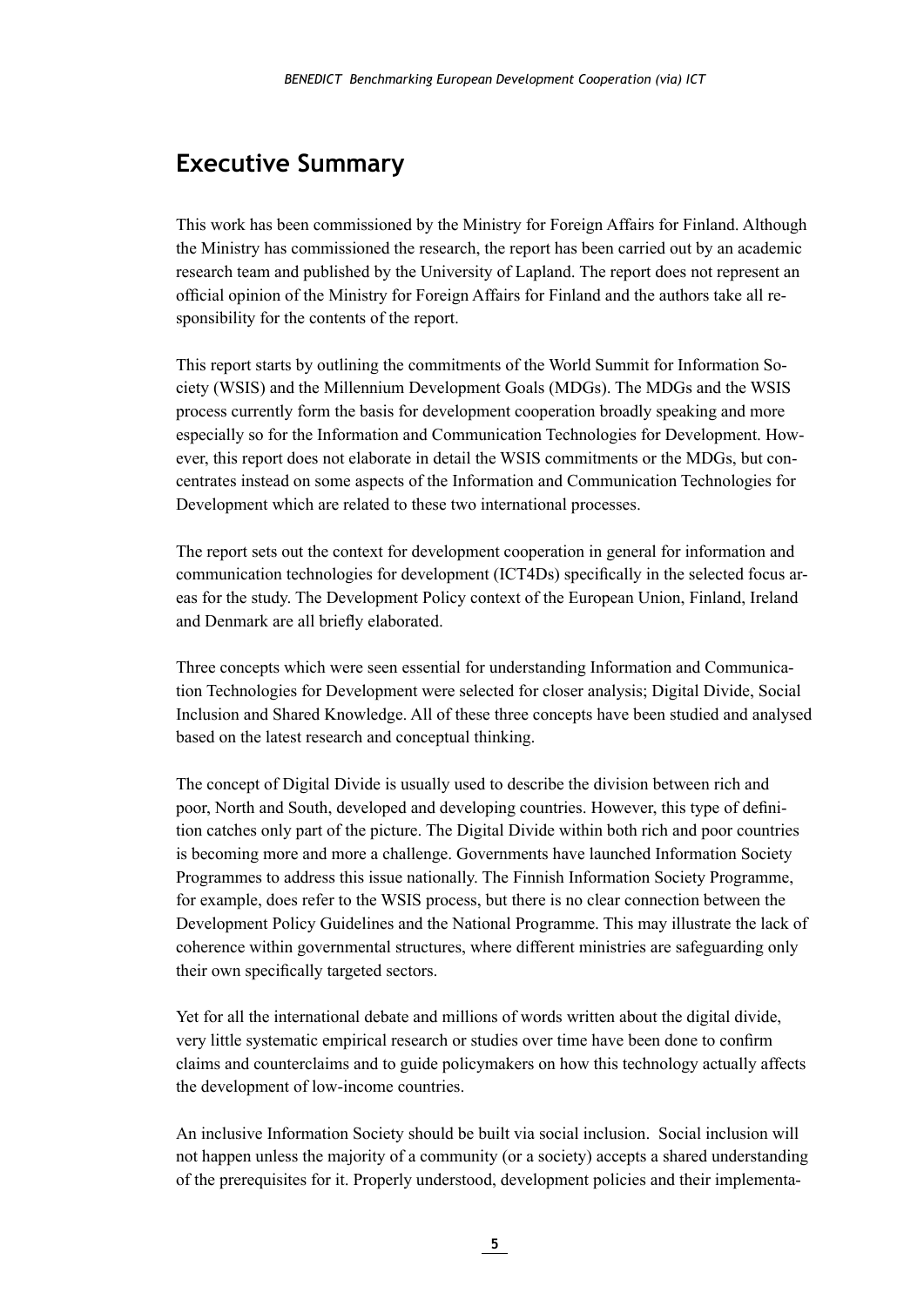tion can help individuals, families, and communities to participate in and control their own lives in the key areas of economic issues, employment/unemployment, health care, education, and housing. Leisure time activities, cultural activities and political activities are also an important elements of social inclusion in the Information Society. Sometimes these nonformal activities are more important in supporting personal growth and innovation than the attempts by societies to implement formal policies. However, we must remember that social exclusion can be a long-standing problem and if it has existed before the large scale usage of information and communication technologies, it will probably still continue to exist even after ICTs have become more widespread. It is a truism that technology cannot solve societal problems on its own.

E-Inclusion specifically and social inclusion generally can surely help international donors and developing countries as useful concepts when widely used and well understood. But, once again, the global processes involved in introducing concepts and then their practical implementation can have an adverse effect where a comprehensive repositioning of individuals, places, and classes and productive means will eventually in the end become the true basis of 'inclusion'.

Researchers argue that Poverty Reduction and Social Inclusion Strategies and the reforms based on these strategies are managed from top to down, thus drawing potential adversaries into managed dialogues and partnerships. If this is indeed the case, it would certainly help to control and manage those who are seen as the most potential critics and opponents of the proposed reforms.

An Information Society cannot be built without sharing information, best practises and knowledge. This requirement was emphasised in the Geneva Declaration of Principles. Collecting, analysing and sharing knowledge is essential in enabling and promoting collaborative efforts in development. It is therefore somewhat surprising that at least some EU States have not seen fit to address these issues in their public documents. For example, there is no reference in the recent Irish Government White Paper on Irish Aid (Irish White Paper on Aid) to either the Information Society or to Shared Knowledge. On the other hand there is evidence of confusion about the nature of what constitutes Shared Knowledge in some policy documents. Danida on its 'Good ICT Practice – Lessons Learned in Education Sector' website – asserts, "Good ICT practice cases at school level demonstrate that information sharing and coordination between schools, NGOs, local government and MOE is valuable (e.g. Schoolnet and Uconnect in Uganda). Uconnect, which has strong support from MOE has supplied many schools with refurbished, used computers retrieved from Europe at very low-cost, and Schoolnet has had great success with connecting school computer labs through Local Area Networks (LAN), of which some are connected to the Internet with wireless technology such as VSAT". It is difficult to conceive how the provision of second-hand computers goes any way towards sharing information or knowledge.

Shared knowledge is an essential concept of knowledge-based aid. Knowledge-based aid is seen as an outcome of the combination of Post-Fordism, globalisation and the ICT Revolution. Together these components work together to enable the transformation of information into knowledge.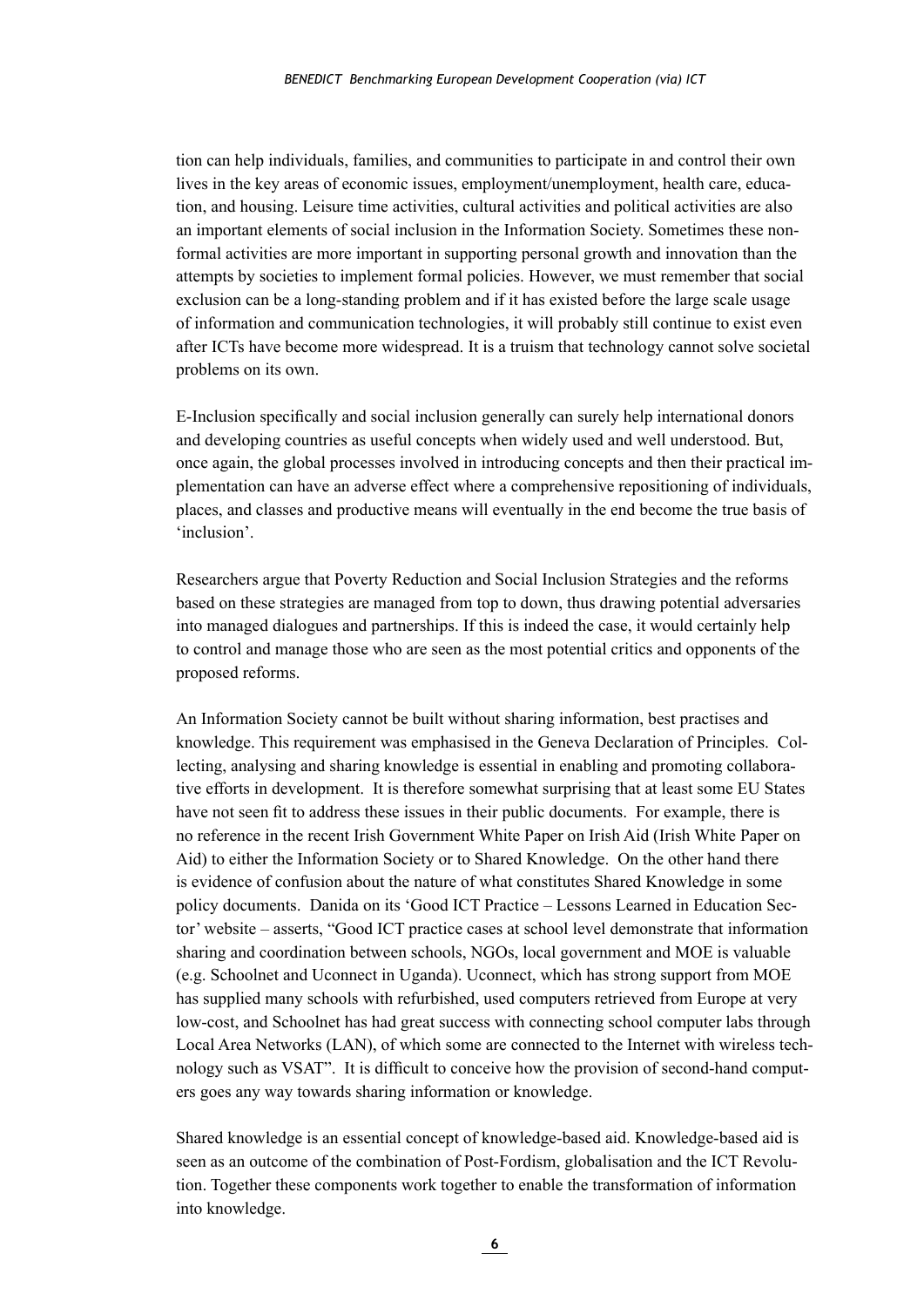An interesting controversy in the processes of sharing knowledge has been pointed out by research. The contextual awareness in sharing knowledge (i.e., training participants from developing countries) has been recognised and emphasised. However, at the same time the use of ICT for distance learning may actually lead into even more standardised acceptance of universal knowledge where the context of the learners is even more distant than in traditional face-to-face training. They also argue for more evidence on the actual impact of the knowledge-based aid on the lives of the poor in the South.

Furthermore, the one-dimensional view of sharing knowledge results in claims such as this one by the Statement by the Danish Minister for Development Cooperation at the presentation of the World Bank's World Development Report 2007, "ICT tools have proven to be effective in creating dialogue, sharing knowledge, gathering reliable information, as well as promoting research. Knowledge sharing initiatives like PERI/Ghana and Healthvideo/Ghana are examples of ICT projects adding to these efforts. Additionally, the project of Equal Access – Digital satellite radio in Nepal, raises awareness on reproductive health, women's empowerment and HIV/AIDS in remote and isolated areas of Nepal, utilising a combination of satellite technology, radio, multimedia and solar panels, through which knowledge about HIV/AIDS has been increased in the communities." There is no sense here of the need to 'SHARE' knowledge rather than to simply transmit it.

In this report we have identified some of the ways in which the European Union and three EU member states support development in partner countries using a range of impacts of ICTs on economic and social development and growth. However, it has become clear that we need more knowledge about the most conducive conditions for making ICTs an effective instrument, for example, for the poor to improve their own standard of living. ICT applications in developing countries are often part of an overall strategy for economic growth, relying on the trickle-down effect to those in poverty. It is, as yet, unclear how ICT-related inputs to development have, or indeed can, match the problems and potentials of people living in poverty, such as illiterate people, unskilled labourers, self-employed micro entrepreneurs, subsistence farmers, women, people speaking minority languages or populations living in remote areas.

Our analysis of the ways in which these three EU states in particular prioritize the use of ICTs as a function of their development programme would seem to support the pre-theoretic assumption that the use of ICTs for development would tend to parallel the ways and extent to which ICTs were embedded in the national culture and technological infrastructure.

Our explorations of the manifold issues of digital divide, social inclusion and shared knowledge as highlighted in the WSIS Tunis Commitment have identified the disparate ways in which these terms are used and something of the ways in which these issues are affecting national internal policies. It has become clear that there is no shared understanding of the main concepts behind the policies. These main concepts include: Information and Communication Technologies for Development, Digital Divide, Social Inclusion and Shared Knowledge. Much clearer definitions of these concepts in the development policies and further on in the implementation of these policies are needed. Both academic and policy debate and discourse on these issues are available for policy planning purposes. It is crucial to get rid of the ambiguity of terminology used and take a firm stand on the key concepts.

**7**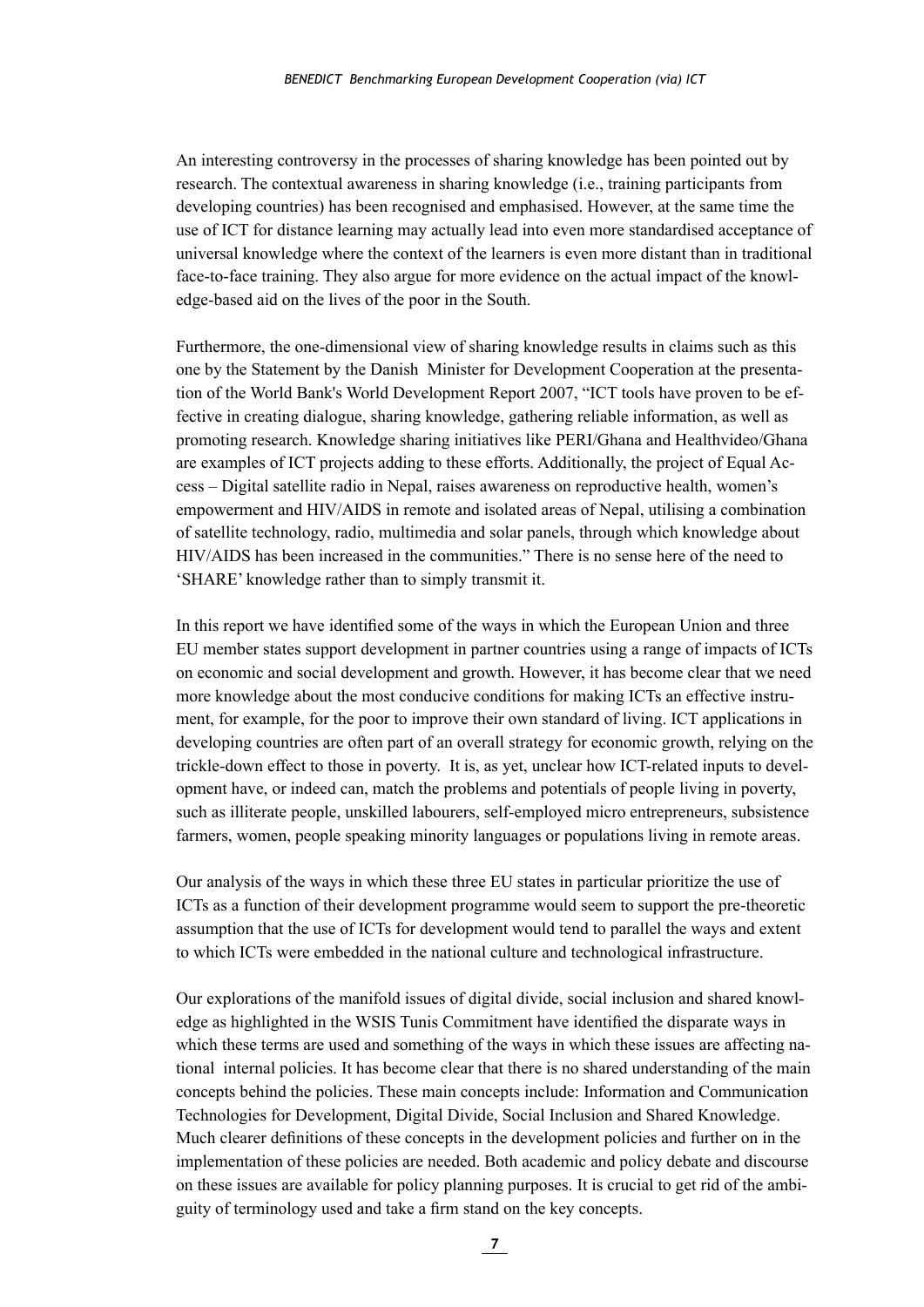The nature of policy statements is such that they are frequently bland and are the results of political compromises and consensus reached during the negotiation and preparation processes. This inevitably leads into situations where the statements become so broad that it is difficult to decipher the original intentions behind them. Whilst it is likely that this situation is irredeemable, we do well to take heed of its deleterious effect on both policy interpretation and implementation.

Eradicating extreme poverty is the utmost goal for development cooperation. The IT revolution made some glorious promises to the worlds poor: instant access to information and far-flung markets, political empowerment, greater growth, even the possibility that countries could leapfrog entire stages of development. But when none of that happened in a hurry, the excitement gave way to concern that rather than closing the wealth gap, IT was exacerbating it.

The World Development Report 2000/2001 "Attacking Poverty", the World Bank describes the road from poverty to well-being being built on empowerment, opportunity and security. It identifies four alternative strategies for poverty reduction, and their capacity to make use of ICTs:

- a production-oriented growth strategy, including pro-poor corrective measures;
- $\blacksquare$  the sustainable livelihoods approach, putting people first;
- a distribution-oriented strategy, emphasising the redistribution of assets;
- a rights and empowerment strategy, promoting knowledge about basic rights and empowerment of people.

The role of ICTs in poverty reduction is not limited to reducing income poverty, but also includes non-economic dimensions— in particular, empowerment. A very useful checklist for Information and Communication Technologies for Development projects is presented in the Annex 2. We feel that this simple list (with the elaborations that can be found from the document referred to in the Annex 2.) could be valuable in order to find ways to enhance the fight against poverty via ICT.

Finland is an exception by having dedicated personnel for the Information and Communication Technologies for Development Cooperation. Dedicating one advisor to the Ministry headquarters and another to the Embassy in Pretoria, South Africa, is an example of the appreciation of these issues in the Development Cooperation policy planning and implementation. The European Union, by comparison, has just one person and Denmark and Ireland don't have any personnel allocated for ICT4D.

It is not clear how the development cooperation partner countries are selected for individual donor countries. A mixture of historical, religious and political ties can be found behind the decisions. The international donor community has largely agreed by default to untie their aid for developing countries one with another. However, one may question whether the 'aid for trade' concept has been brought in to substitute the 'tied aid' concept? It is hard to detect what is the difference between the two.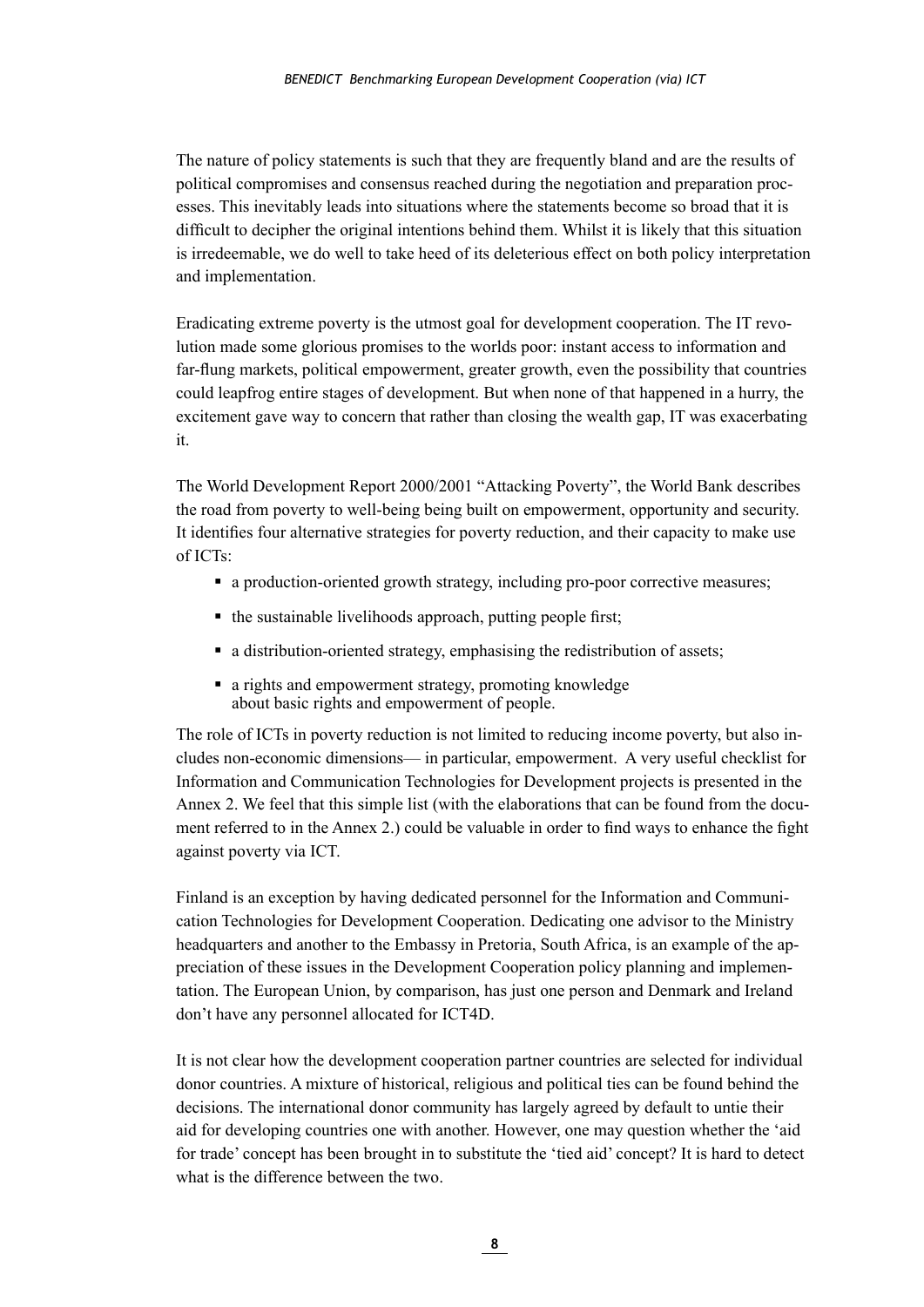Bridging the Digital Divide can leave the majority of people still to the other end of the bridge. Our research indicates that there is quite a lot of concern whether the ICT4D actually broadens the divide nationally in the developing countries. In the short time span this seems to be inevitable and the hope lies in long term development. There should be clear measures for ensuring that national digital divide is not widened through development cooperation effort in ICT.

Sharing knowledge and expertise are very vaguely used terms. In many cases the examples given, even in the policy documents seem to describe a process of knowledge transfer rather that actual knowledge sharing. True participation and ownership will not be felt if the traditional, indigenous knowledge and shared knowledge concepts are not clarified. Both the policies and their implementation should make very clear what is meant with these concepts and how these concepts are understood and implemented in planning, implementation and evaluation processes of development cooperation.

Social inclusion is quite often too narrowly understood. It is often reduced to concern only enabling access for disabled persons or other marginalised groups to the information society. This discourse misses the important aspect of inclusion: there is no inclusion without everyone included, also those who are not so visibly and obviously disadvantaged, those who are not disadvantaged at all – all of us, in all countries.

To some extent at the policy level but more definitely at the implementation level information and communication technologies for development still seem to be more about the ICT than about the Development. Infrastructure and technology still dominate in case studies and in exemplar pilot project lists. Mainstreaming ICT into development cooperation is still mostly understood as providing computers for project or sectoral workers in developing countries.

Regarding replication of successful implementation and use of ICT, DANIDA points to lessons learned that highlight that sustainable ICT innovations should always address a widely shared need or problem of the poor and to some extent build on and improve existing local technologies or approaches. Additionally, successful ICT innovation should:

- 1) Be simple to understand and to implement.
- 2) Be culturally and socially acceptable.
- 3) Be affordable to the (rural) poor in terms of financial and time constraints – most often ICT inclusion is funded by international donors in initiating stages.
- 4) Be low risk, and not endanger the basic survival of the poor.
- 5) Be able to modify if they do not work out, and
- 6) Should not have any harmful effect on the environment.

Despite the enormous amount of effort spent on the WSIS process, ICT4D is still mostly missing from the development cooperation policies of the member countries of the European Union. In this respect Finland and Denmark are exceptional. The Finnish policy is the best national ICT4D policy paper within those analysed in this research. This is not to say that all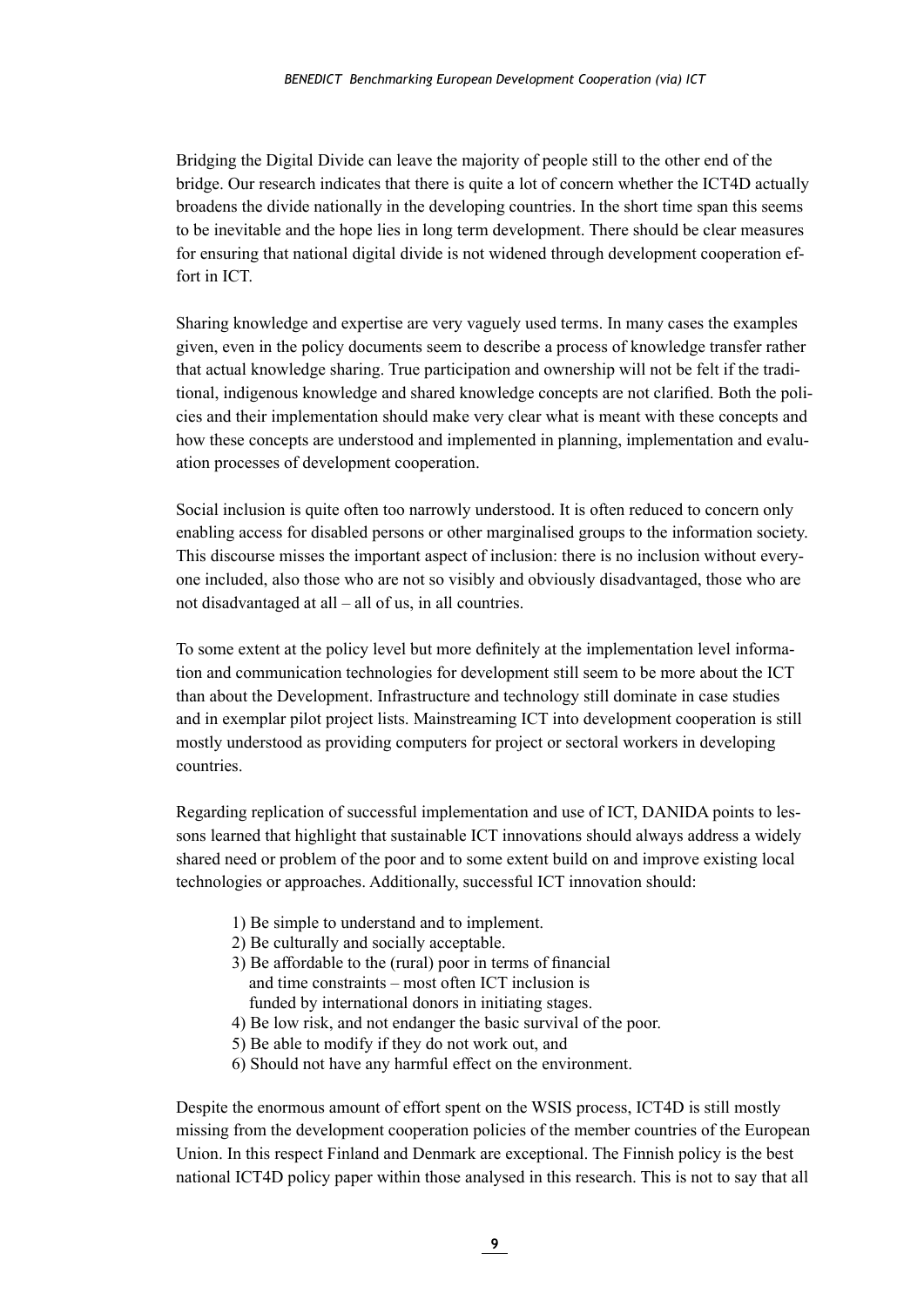work necessary has now been done in Finland or Denmark. As we have pointed out, more clarity, cohesion and mainstreaming are still needed in all countries wishing to enhance the Global Information Society.

#### **Recommendations:**

- 1. More cohesion is needed between national strategies for information society and national strategies for development cooperation within the member countries of the European Union. Cooperation between the respective government organisations have to be enhanced.
- 2. Clearer definitions of the key concepts for ICT4D are needed in the development policies and further on in the implementation of these policies.
- 3. More personnel for the Information and Communication Technologies for Development Cooperation are needed within government sections responsible for development cooperation.
- 4. It is not clear how the donor countries select the individual development cooperation partner countries, especially in ICT4D. More transparency is needed in outlining the selection process.
- 5. There should be clear measures for ensuring that national digital divide in the partner countries is not widened through development cooperation in ICT.
- 6. The policy documents seem to describe a process of knowledge transfer rather than actual knowledge sharing. Both the policies and their implementation should make clear how the concepts of traditional knowledge and indigenous knowledge are understood and implemented.
- 7. The concepts of social inclusion and inclusive information society should go beyond enabling access for marginalised groups into the information society.
- 8. Apparently, information and communication technologies for development are still more about ICT than Development. Infrastructure and technology should be a tool for overall development, not an outcome itself.
- 9. ICT4D should be mainstreamed to the overall development policies of the member countries of the European Union.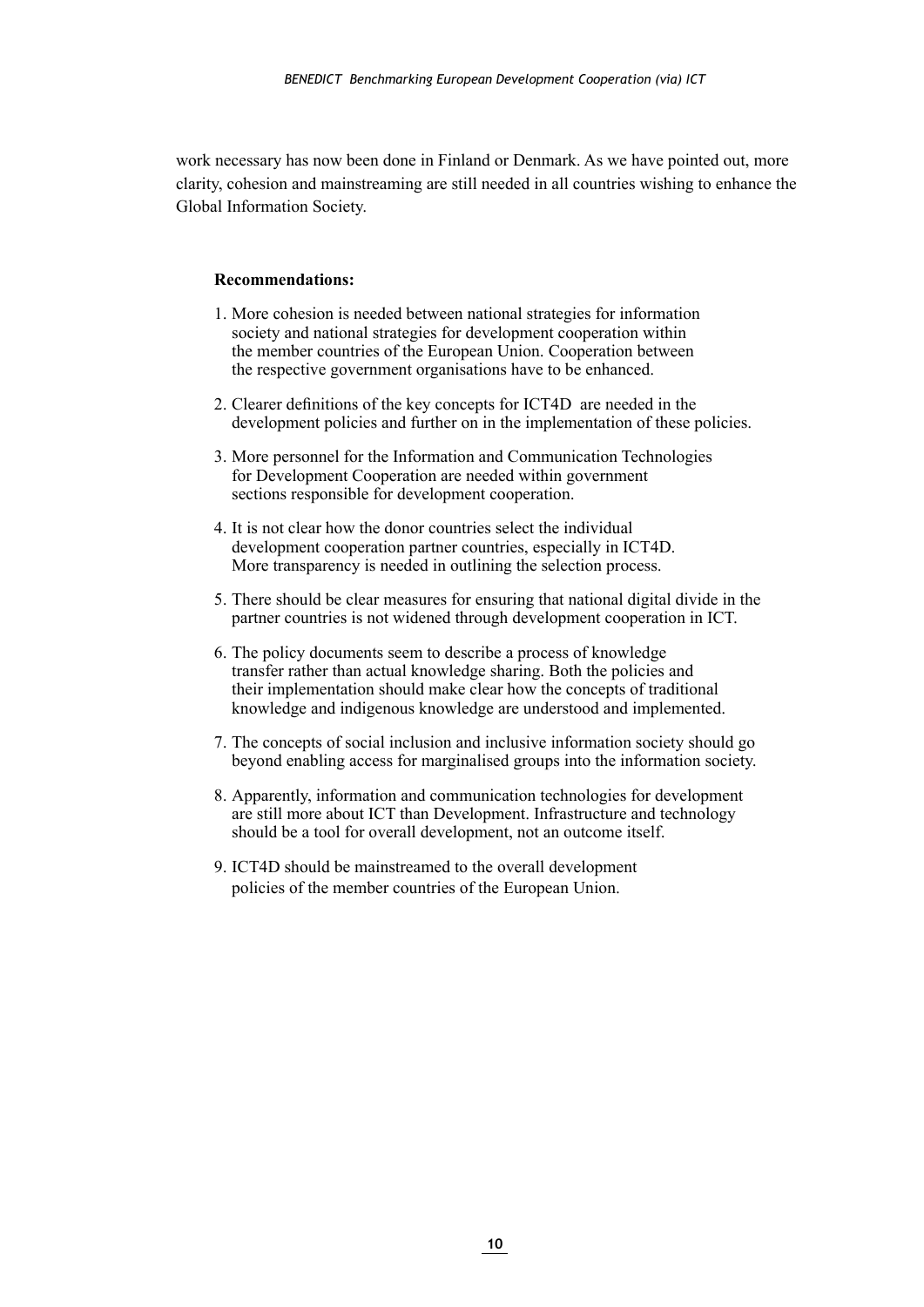## <span id="page-11-0"></span>**Finnish Summary – Suomenkielinen tiivistelmä**

#### **BENEDICT (Benchmarking European Development Cooperation (via) ICT)**

Benedict on Suomen ulkoasiainministeriön tilauksesta tehty tutkimus, jonka toteuttivat tutkimusjohtaja Leo Pekkala (Lapin yliopiston Kasvatustieteiden tiedekunta, Mediapedagogiikkakeskus) ja Senior Learning and Teaching Fellow William Johnston (Manchester Metropolitan University). Tutkimuksessa esitettävät näkökulmat ja mielipiteet ovat tutkijoiden, eivätkä edusta Suomen ulkoasiainministeriön kantaa.

Tutkimuksessa analysoitiin tietoyhteiskuntaan liittyvää kehitysyhteistyöpolitiikkaa Suomen, Irlannin ja Tanskan sekä jossain määrin koko EU:n osalta. Kehityspoliittisia linjauksia on arvioitu suhteessa Vuosituhattavoitteisiin (Millenium Development Goals) ja Geneven ja Tunisin tietoyhteiskuntahuippukokouksen (WSIS) päätösasiakirjojen kehityspoliittisesti merkittäviin sitoumuksiin. Tutkimuksessa tarkastellaan WSIS prosessin sitoumusten ja Vuosituhattavoitteiden yhteyksiä kansallisiin ja EU:n kehityspoliittisiin linjauksiin, strategioihin ja uusiin aloitteisiin.

Yleisten kansainvälisten tavoitteiden lisäksi tutkimuksessa tarkastellaan lähemmin kolmea informaatioyhteiskuntaan liittyvän kehityspolitiikan keskeistä käsitettä. Digitaalinen kuilu (Digital Divide), sosiaalinen inkluusio (Social Inclusion) ja jaettu tieto (Shared Knowledge). Käsitteitä tarkastellaan sekä tutkimuskirjallisuuden että politiikka-analyysin kautta.

Digitaalisen kuilun käsite liitetään usein pelkästään teknologian saatavuuteen tai sen puuttumiseen. Käsitteen monipuolisempi määrittely, johon kuuluvat edellisten lisäksi ainakin sosiaaliset, kulttuuriset, taloudelliset ja teknologiset tekijät, olisi tärkeää. Digitaalinen kuilu on olemassa rikkaiden ja köyhien maiden välillä, mutta sen on todettu kasvavan myös niiden sisällä. Mikäli tätä keskeistä käsitettä ja siihen liittyviä tavoitteenasetteluja ei määritellä tarkasti, voidaan joutua tilanteeseen, jossa kehitysyhteistyö ja teknologiainterventio voi lisätä eriarvoisuutta ja syventää digitaalista kuilua kumppanimaissa.

Sosiaalinen inkluusio informaatioyhteiskunnassa voi toteutua vain, jos käsitteestä ja siihen liittyvistä ennakko-oletuksista ollaan samaa mieltä. Parhaimmillaan tieto- ja viestintäteknologian avulla voidaan edistää yksilöiden ja yhteisöjen osallisuutta ja valtaantumista. Mikäli eiosallisuus on kuitenkin ennen teknologiainterventiota yhteiskunnassa tai yhteisössä vahvana ja erilaisuuden hyväksyntä puuttuu, teknologian avulla ei voida saavuttaa kovinkaan paljon. Sosiaalista inkluusiota ei myöskään saa eriyttää tarkoittamaan vain keskustelua marginaalissa jo olevien ryhmien asemasta. Sosiaalisen inkluusion määrittelyyn tulee kuulua olennaisena osana koko kehitettävän yhteiskunnan rakenteiden ja diskurssien tarkastelu. Todellinen inkluusio voi toteutua vasta kun koko yhteiskunnan asenteet erilaisuutta kohtaan muuttuvat.

Jaettu tieto on yksi ehkä heikoimmin määriteltyjä kehitysyhteistyön peruskäsitteitä. Politiikkalinjauksissa käytetyt termit; jaettu tieto, alkuperäistieto ja perinteinen tieto ovat kaikki jossain määrin eri asioita. Tietoyhteiskuntaa (Knowledge Society) ei voida saavuttaa ilman, että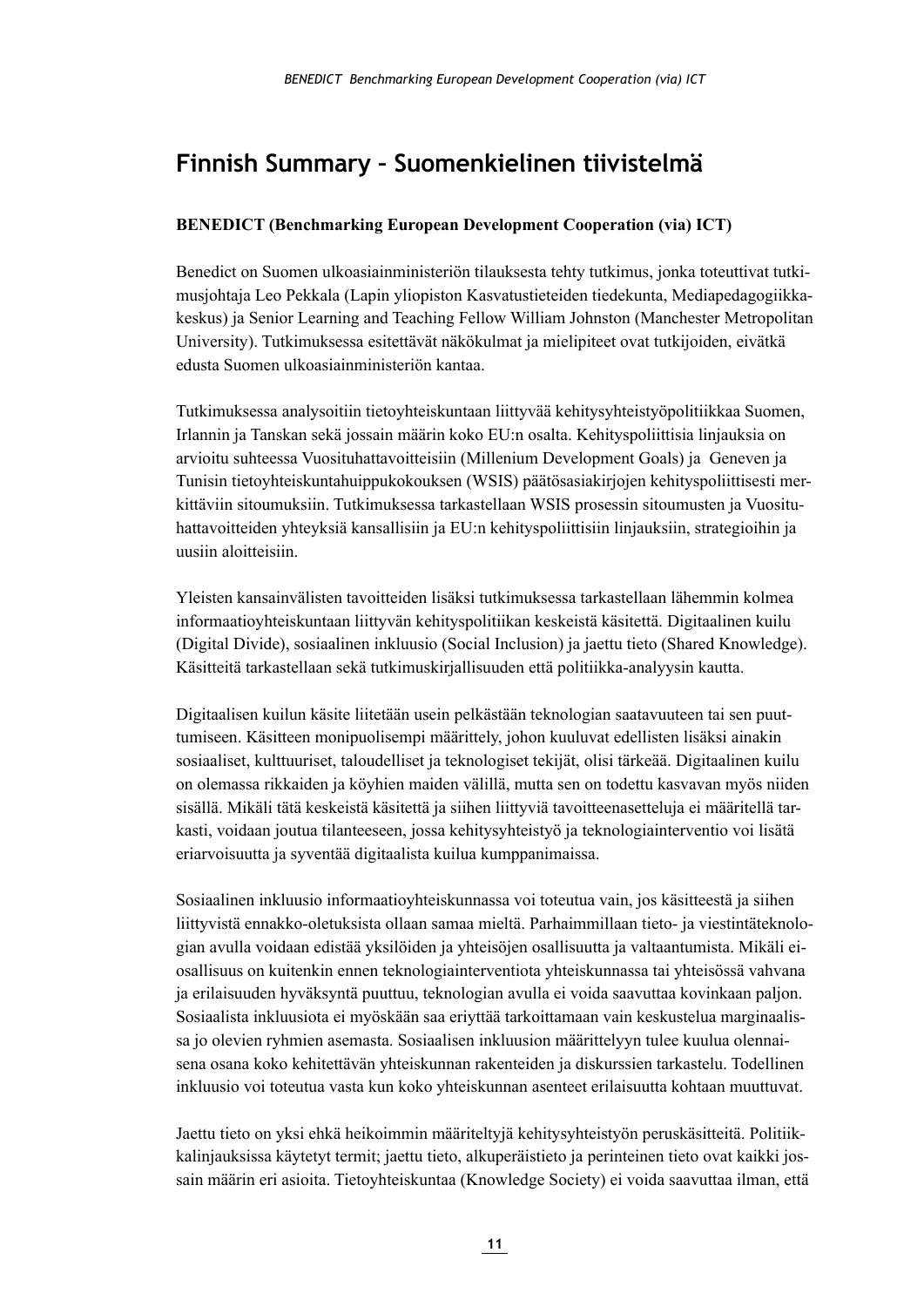hyväksytään tiedon jakaminen ja erotetaan tämä selkeästi tiedon siirtämisestä. Tutkimusta varten läpi käydyn aineiston perusteella näyttää siltä, että tiedon aidon jakamisen asemesta vallalla on enemmän tiedon siirtäminen. Kehitysyhteistyöprojekteissa kehittyvään maahan suunnattu asiantuntijatuki tai koulutus saattaa usein olla länsimaisen, ylivertaisena ja parempana pidetyn tiedon siirtämistä. Alkuperäistieto tulee nostaa tasavertaiseen asemaan länsimaisen, eurooppakeskeisen tiedon kanssa. Tutkituissa politiikkalinjauksissa käytetyt ilmaukset ovat tältä osin horjuvia ja selkiinnyttämistä tarvitaan.

Äärimmäisen köyhyyden poistaminen on kehityspolitiikan ja sen avulla tehtävän kehitysyhteistyön keskeisin ylätavoite. Äärimmäiseen köyhyyteen kuuluvien haasteiden - kuten perusinfrastruktuurin puute (vesi, sähkö, viemäröinti), lukutaidottomuus, koulunkäynnin estyminen, lapsityövoiman käyttö, sairaudet, naisten epätasa-arvo – poistaminen teknologian avulla on haasteellista ja suoranaisten vaikutusten osoittaminen vaikeaa.

Tieto- ja viestintäteknologian kehittymisen ja informaatioyhteiskunnan rakentamisen myötä maailman köyhille on luvattu paljon. Tieto- ja viestintäteknologian nähtiin varsinkin teknologisen kehityksen alkuvaiheissa tarjoavan helpon ja nopean välineen digitaalisen kuilun ylittämiseen ja sosiaalisen inkluusion edistämiseen. Tässä teknologiahuumassa niin taloudelliset, sosiaaliset kuin koulutukselliset eriarvoisuudet kuviteltiin mahdolliseksi voittaa lähinnä teknologian avulla. On kuitenkin edelleen epäselvää missä määrin tieto- ja viestintäteknologialla voidaan edistää köyhyyden poistamista. Huolimatta runsaasta kansainvälisestä keskustelusta meillä on kuitenkin varsin vähän tutkittua tietoja informaatio- ja viestintäteknologian vaikutuksista kehitysyhteistyössä. Tieto- ja viestintäteknologian hyödyntämistä köyhyyden poistamiseksi on edelleen voimakkaasti kehitettävä ja tutkimusta tällä alueella on lisättävä.

Tutkittujen politiikkalinjausten osalta yhteisenä ongelmana voidaan todeta, että käytetyt käsitteet ovat epäselviä ja niiden käyttö horjuvaa. Tämä epätarkkuus ei voi olla vaikeuttamatta politiikan mukaisten sektorihankkeiden tai projektien suunnittelua, toteuttamista ja evaluointia. WSIS –prosessi oli hyvä alku keskeisten käsitteiden ympärillä käytävälle keskustelulle, mutta hajanaisuudessaan ja laajuudessaan se uhkaa hukuttaa olennaiset käsitteet tuotettuun tekstimassaan.

Tutkimuksen mukaan ne Euroopan Unionin jäsenmaat, joiden oma kansallinen strategia ja teknologian kehittämistyö on pitkällä, ovat myös pidemmällä informaatioyhteiskuntaan liittyvien kehityspolitiikan linjausten suhteen. Valtion oma suhde korkeaan teknologiaan näyttää siis olevan suhteessa siihen, kuinka tärkeänä tieto- ja viestintäteknologiaa pidetään kehitystyhteistyön tavoitteiden toteuttamisessa. Tutkituista valtioista Suomi ja Tanska erottuvat tässä suhteessa selkeästi edukseen verrattuna Irlantiin. Euroopan Unionin osalta informaatio- ja viestintäteknologia mainitaan useissa kehitysyhteistyötä koskevissa linjauksissa. EU:n informaatioyhteiskuntaa koskevissa linjauksissa yhteistyötä kehittyvien maiden kanssa tarkastellaan kuitenkin lähinnä taloudellisen yhteistyön näkökulmasta, mikä on jossain määrin ristiriidassa suhteessa EU:n yleisiin kehitysyhteistyölinjauksiin.

Tutkimuksessa tarkasteltiin lähemmin kolmen Euroopan Unionin jäsenmaan kehityspolitiikkaa informaatioyhteiskuntaan liittyen. Suomen ja Tanskan linjaukset ovat muodoltaan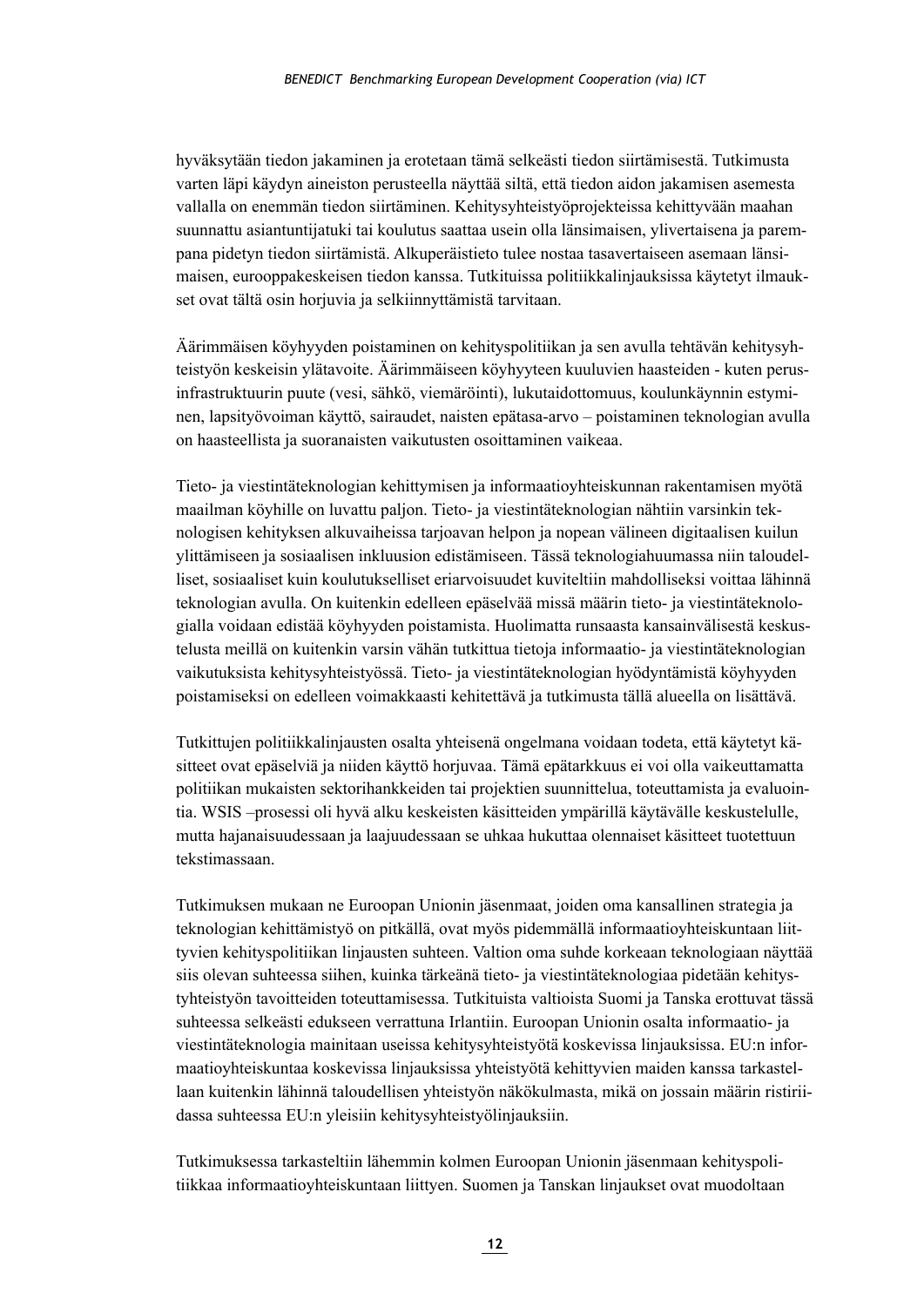erilaiset, mutta pohjautuvat kansainvälisiin sopimuksiin ja sitoumuksiin. Irlannin uudessa kehityspolitiikkalinjauksessa tieto- ja viestintäteknologia mainitaan lyhyesti ja politiikkalinjaus jää tältä osin erittäin suppeaksi. EU:n yleisiä kehityspolitiikkalinjauksia on yhtenäistetty, mutta Unionin sisäisten toimijoiden runsas määrä näyttäisi haittaavan informaatioyhteiskuntaa koskevan kehityspolitiikan yhtenäistä esittämistä. Tanskalla ja Irlannilla ei ole informaatioyhteiskuntaa koskevan kehityspolitiikan alueella pysyviä neuvonantajia eikä vastuullisia virkamiehiä. Mikäli tieto- ja viestintäteknologian merkitystä kehitysyhtestyössä halutaan kasvattaa ja kehittyvien maiden tietoyhteiskuntarakentamista tukea, on tämän sisältöalueen asiantuntijoiden ja neuvontantajien määrää lisättävä kehitysyhteistyöstä vastaavissa organisaatioissa.

Suomen informaatioyhteiskuntaa koskevan kehityspolitiikan linjausta voidaan pitää edistyneimpänä tutkituista. Tämä ei kuitenkaan tarkoita sitä, etteikö työtä riittäisi. Koheesiota eri hallinnonalojen ja eri tietoyhteiskuntaa koskevien strategioiden ja linjausten välillä on parannettava. Tällä hetkellä kansalliset tietoyhteiskuntastrategiat ja kehitysyhteistyöstrategiat eivät kohtaa. Politiikkalinjauksissa käytettäviä keskeisiä käsitteitä on selkiinnytettävä ja niiden tulee olla mahdollisimman yksiselitteisiä. Evaluointien jatkoseurantaan ja niissä annettavien suositusten toimeenpanoon on kiinnitettävä huomiota. Tietoyhteiskuntakehitystä kehittyvissä maissa voidaan tukea valtavirtaistamalla tieto- ja viestintäteknologia kehityspolitiikan yleisiin linjauksiin.

#### **Suositukset:**

- 1. Kansallisten tietoyhteiskuntastrategioiden ja kehitysyhteistyölinjausten pitäisi olla yhteneväisiä tietoyhteiskuntaan liittyvissä kehityspolitiikan kysymyksissä. Näistä linjauksista vastaavien valtion organisaatioiden välillä pitäisi olla nykyistä enemmän yhteistyötä.
- 2. Kehitysyhteistyössä tieto- ja viestintäteknologiaan ja informaatioyhteiskuntaan liittyvät keskeiset käsitteet on määriteltävä selkeästi.
- 3. Tietoyhteiskuntaan kehitysyhteistyössä liittyvien kysymysten asiantuntijoita on osoitettava nykyistä enemmän kehitysyhteistyöstä vastaaviin organisaatioihin.
- 4. Informaatioyhteiskuntaan liittyvien kehitysyhteistyöhankkeiden partnerimaiden valintaprosessista on tehtävä avoimempi ja perustellumpi.
- 5. Kehitysyhteistyössä on varmistuttava siitä, ettei partnerimaan sisäinen digitaalinen kuilu kasva tieto- ja viestintäteknologisen kehitysyhteistyön seurauksena.
- 6. Alkuperäistiedon, tiedon välityksen ja jaetun tiedon käsitteet on selkeästi määriteltävä kehityspolitiikassa. Tiedon välittämisestä on siirryttävä tietoyhteiskunnan rakentamiseen jaetun tiedon kautta.
- 7. Inklusiivisen tietoyhteiskunnan rakentaminen pitää nähdä koko yhteiskunnan tehtävänä eikä sitä pidä rajata koskemaan vain tiettyjä kohderyhmiä.
- 8. Tietoyhteiskuntaa koskevassa kehitysyhteistyössä teknologia ja infrastruktuuri on nähtävä yleisten kehitysyhteistyön tavoitteiden saavuttamisen välineinä, ei varsinaisina lopputuloksina.
- 9. Tietoyhteiskuntaan ja tieto- ja viestintäteknologiaan liittyvä kehityspolitiikka on liitettävä osaksi yleistä kehityspolitiikkaa.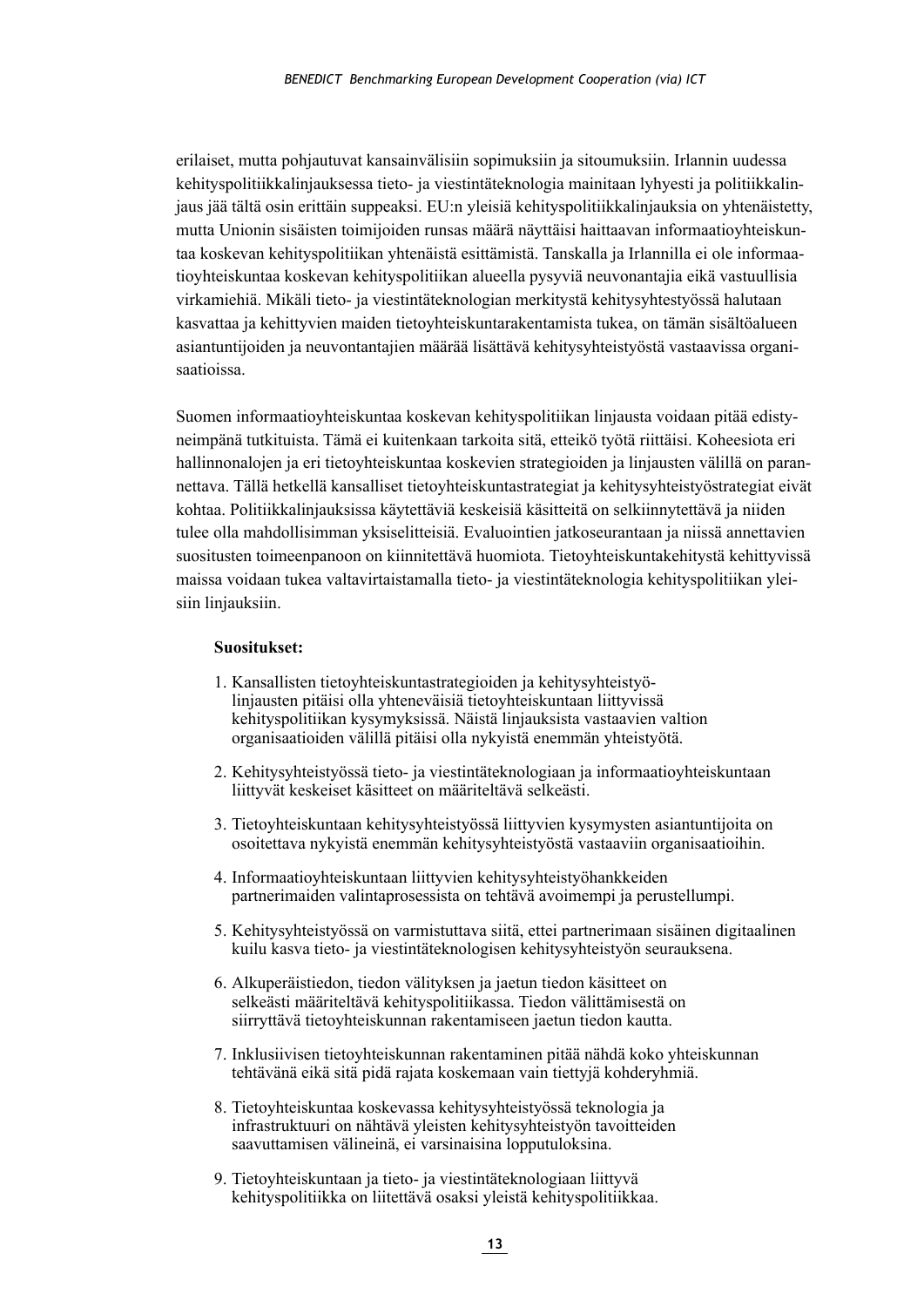## <span id="page-14-0"></span>**1. Introduction**

## **1.1. Structure of Report and Research Methodology**

This work has been commissioned by the Ministry for Foreign Affairs for Finland. Although the Ministry has commissioned the research, the report has been carried out by an academic research team and published by the University of Lapland. The report does not represent an official opinion of the Ministry for Foreign Affairs for Finland and the authors take all responsibility for the contents of the report.

This report starts by outlining the commitments of the World Summit for Information Society (WSIS) and the Millennium Development Goals (MDGs). The MDGs and the WSIS process currently form the basis for development cooperation broadly speaking and more especially so for the Information and Communication Technologies for Development. However, this report will not elaborate in detail the WSIS commitments or the MDGs, but will concentrate on some aspects of the Information and Communication Technologies for Development which are related to these two international processes.

The report sets out the context for development cooperation in general for information and communication technologies for development (ICT4Ds) specifically in the selected focus areas for the study. The Development Policy context of the European Union, Finland, Ireland and Denmark are all briefly elaborated.

Three concepts which were seen essential for understanding Information and Communication Technologies for Development were selected for closer analysis; Digital Divide, Social Inclusion and Shared Knowledge. All of these three concepts have been studied and analysed based on the latest research and conceptual thinking.

Three countries were selected for closer case studies; Finland, Ireland and Denmark. In addition to the three case study countries, the policies of the European Union in relation to Information and Communication Technologies for Development were also studied. The research is qualitative research based mainly on official, public documents. Individuals having expertise in the area of the research were also interviewed to gain a deeper understanding and reflections from the practitioners of development cooperation from different countries and from different levels. Structured interview questions were used and interviews were all recorded for the purposes of the research.

Some conclusions are drawn based on the research findings. Due to the nature of national and international policy papers, these recommendations cannot be too detailed. However, some thoughts for the policy makers are presented for consideration.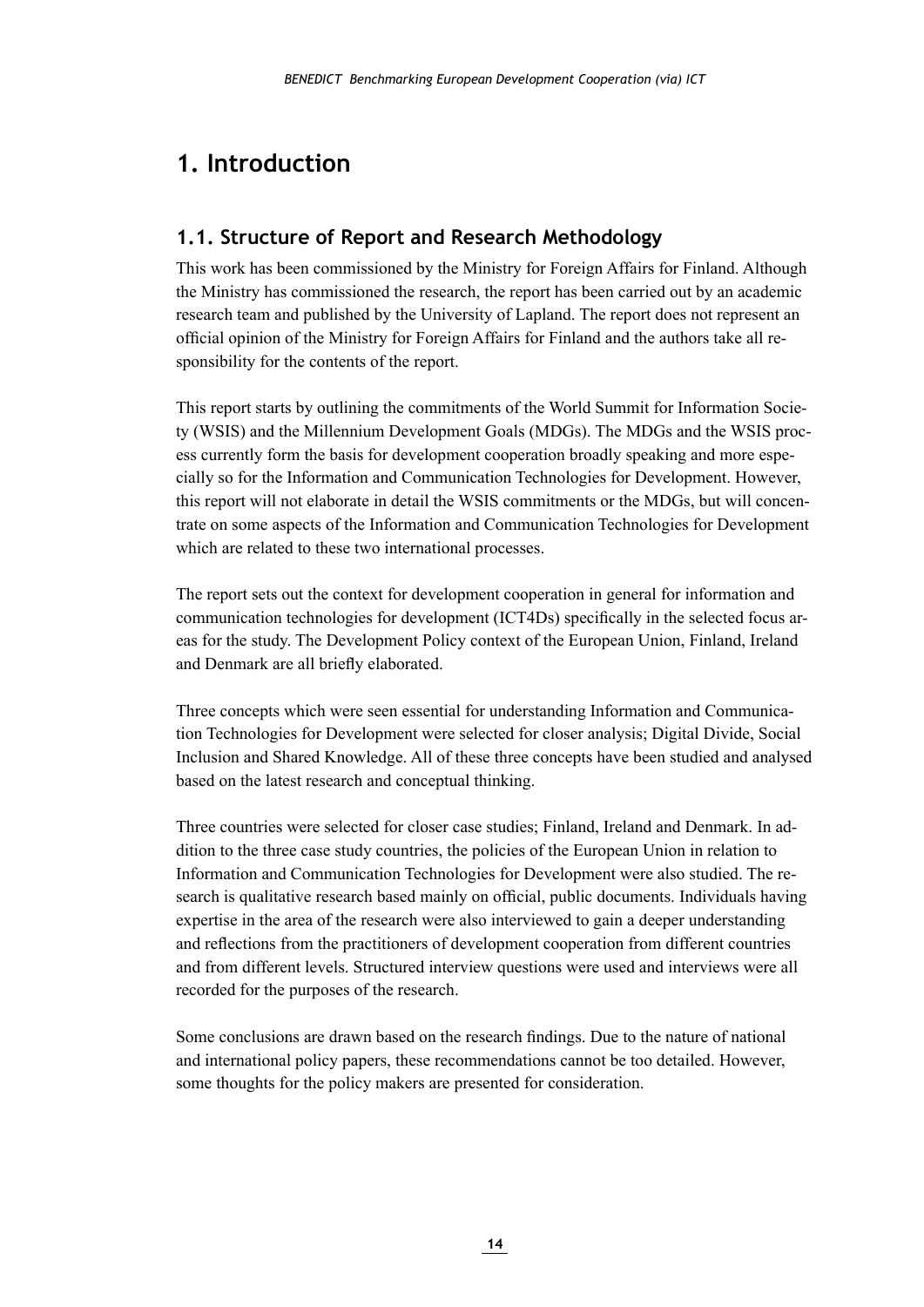## <span id="page-15-0"></span>**1.2. WSIS Commitments and MDGs**

International development work is largely based on international agreements. So, for example, the Millennium Development Goals (MDGs) are the basis for Finland's cooperation with developing countries. The Millennium Development Goals (United Nations 2000) are:

- 1. Eradicate extreme poverty and hunger
- 2. Achieve universal primary education
- 3. Promote gender equality and empower women
- 4. Reduce child mortality
- 5. Improve maternal health
- 6. Combat HIV/AIDS, malaria and other diseases
- 7. Ensure environmental sustainability
- 8. Develop a global partnership for development

The UN General Assembly in 2001 endorsed the holding of the World Summit on the Information Society (WSIS) in two phases (United Nations 2001). The first phase took place in Geneva from 10 to 12 December 2003 and the second phase took place in Tunis, from 16 to 18 November 2005. Both summits brought together politicians, researchers, NGOs and the business sector to tackle the challenges the Digital Divide is creating for the humankind.

The WSIS Commitments are an international commitment where the countries of the world reaffirmed their, "…desire and commitment to build a people-centred, inclusive and development-oriented Information Society (Tunis Commitment 2005)." Digital Divide is mentioned in 8 of the Tunis Commitments , Inclusive Information Society is mentioned in 4 of the Tunis Commitments and sharing knowledge and building knowledge economies are mentioned in two of the Commitments. The forty Commitments that were agreed upon in Tunis are very abstract overall policy goals but, nonetheless, goals which governments have agreed to try to reach with their own actions both nationally and internationally.

The Tunis Commitments are an important step towards a generally recognised and accepted policy making for developing worldwide information society. However, the countries that made the commitments are still very far from each other in terms of this development. For the large part countries own national policies and information society strategies still need to be written and implemented. For others, mainstreaming information and communication technologies for development cooperation will be a challenge.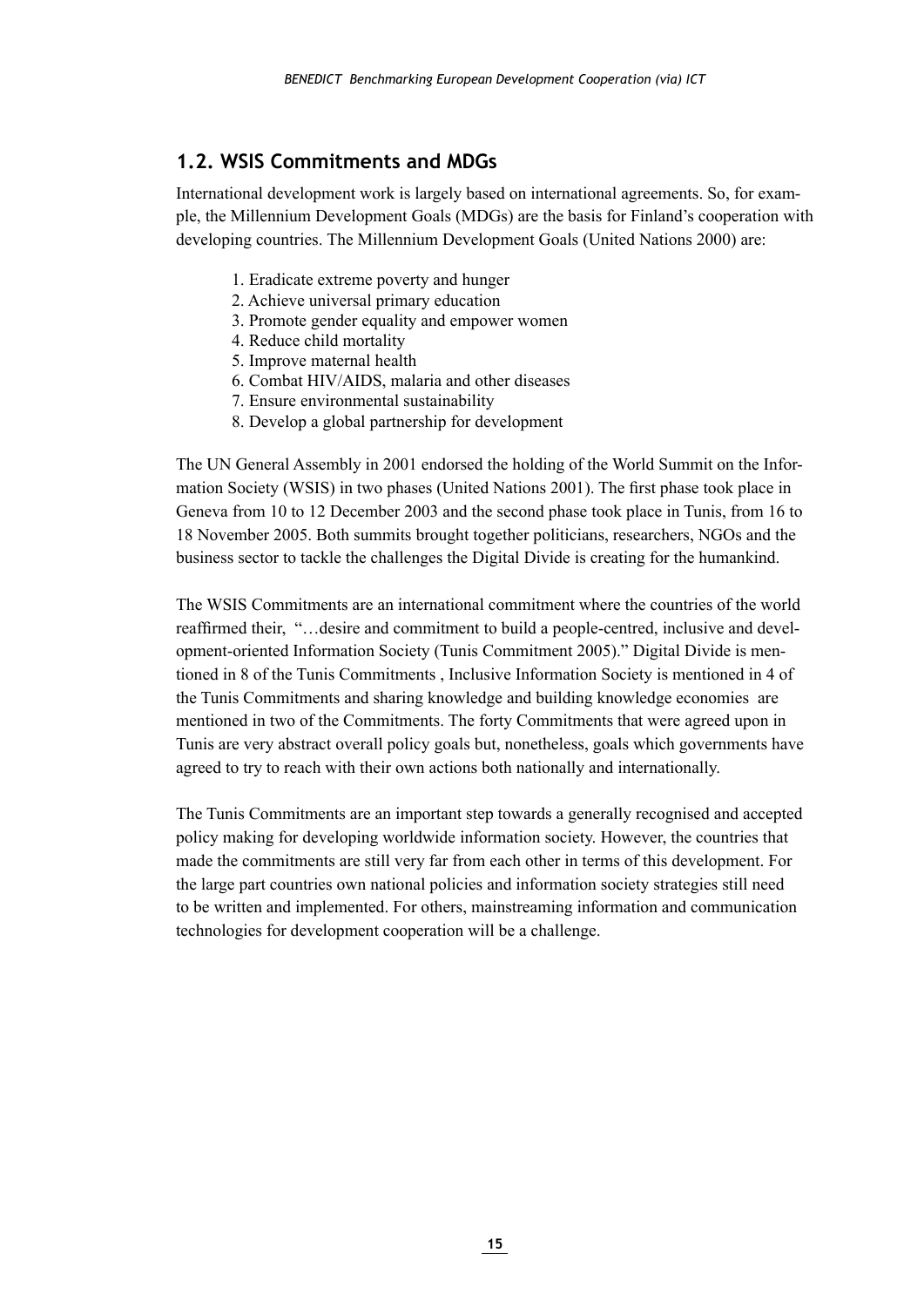## <span id="page-16-0"></span>**2. Context for Development Cooperation**

#### **2.1. EU Context**

The European Union consists of 25 states but has less than 500 million inhabitants. It is the world's largest and strongest trader. Collectively the EU is the biggest donor in the world to developing countries, providing over 50% of the worldwide official development assistance (European Commission 2004, 21). Since the 1970s EU has been providing support to the developing countries. It has a special relationship with African, the Caribbean and the Pacific countries. The European Union and its member countries pay out more than  $644$  billion a year (2005) in official aid to developing countries, of which about €6 billion is channelled through the EU institutions (European Commission 2006). To coordinate the Union's aid efforts, the European Commission has a special office called Europe Aid. Europe Aid Co-operation Office's mission is to implement the external aid instruments of the European Commission which are funded by the European Community budget and the European Development Fund.

## **2.2. Country context: Finland**

Finland has some 5.3 million inhabitants. The country is sparsely populated and in average there are only 15.5 inhabitants per square kilometre. 62% of the population live in towns or urban areas, and 38% in rural areas. About one million people live in the Helsinki metropolitan area. Finland has a Sami (Lapp) population of 6,500. There are approximately 110 000 foreigners in Finland and some 60 languages are spoken somewhere in the country but Finland is still largely a mono-cultural country. Finland has two official languages: Finnish and Swedish. Finnish, a Finno-Ugric language, is spoken by 91.6% and Swedish by 5.5% of the population. Sami (Lappish) is the mother tongue of about 1,700 people. In terms of religion, 83% of the population are Lutheran and about 1% Orthodox. (Virtual Finland 2007.)

The economic development of Finland has been very rapid during the last 30 years. Finland was largely an agricultural country, relying heavily on forestry industry until the 1980s. After the 1980s the development has been phenomenal and Finland has become one of the richest and technologically advanced countries of the world.

The Ministry for Foreign Affairs of Finland has the overall coordinating responsibility for the Finnish development cooperation. The Ministry has the Department for Development Policy which is responsible for the following:

- Finland's international development policy and development cooperation policy
- overall planning and control of development cooperation, action plans and financial planning, budgetary groundwork, financial administration as well as preparation of statistics and reporting
- quality control, development and guidance related to development cooperation, including regulations and instructions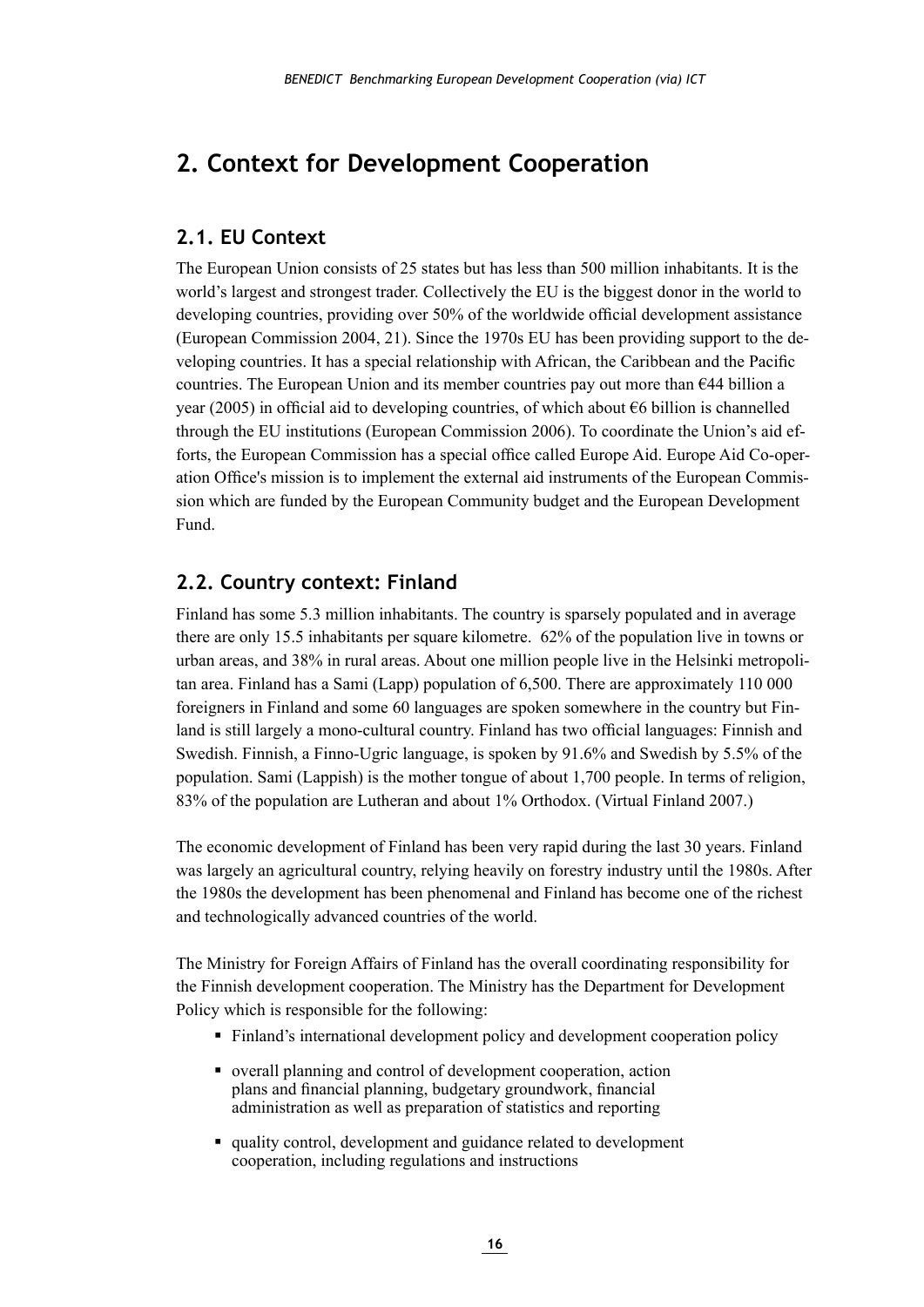- <span id="page-17-0"></span> development issues and development cooperation issues in the EU and the OECD in so far as they do not fall under the administration of any other Department, and research on development countries
- non-governmental organizations' (NGOs) development cooperation, support to international NGOs in respect of issues that do not fall under the administration of any other Department
- FINNFUND and concessional loans policy
- evaluation and internal inspection of development cooperation
- international agreements related to the responsibilities of the Department, legislative groundwork and other legal issues (Ministry for Foreing Affairs of Finland 2007.)

The above mentioned department is also responsible for the Information Society Development policies and has a special advisor for the ICT4D –sector.

#### **2.3. Country context: Ireland**

The population of Ireland increased by 318,000 persons between 2002 and 2006 to reach the highest recorded census level since 1861, according to Census 2006 (Census 2006). The preliminary total for the population enumerated on census night 23 April 2006 was 4,234,925 persons, compared with 3,917,203 in April 2002, representing an increase of 8.1 per cent in four years or 2 per cent per annum. Looked at from a ten-year perspective, Ireland's population increased at an annual average rate of 1.6 per cent between 1996 and 2006 – the largest population growth rate in the EU. Cyprus (+1.5%) and Luxembourg (+1.2%) were the only other countries to record population growth rates in excess of 1 per cent over this period.

Irish Aid is the Government of Ireland's programme of assistance to developing countries. Ireland has had an official development assistance programme since 1974. It has grown steadily over the years from modest beginnings to its current size (total ODA in 2006 will be over €730 million).

#### **2.4. Country Context: Denmark**

Denmark lies between 54° and 58° of latitude north and 8° and 15° of longitude east. In addition to Denmark itself, the kingdom also includes the Faroe Islands and Greenland. Denmark is a developed industrialised country. By international standards, the standard of living is high, and the differences between rich and poor are smaller than in many of the countries with which Denmark is traditionally compared.

Denmark is a member of the European Union. The proximity of Germany has traditionally orientated the country south in an economic and political sense, but close co-operation with Sweden, Norway, Finland and Iceland, with which Denmark enjoys a passport union, also ties Denmark to the North.

The population stands at c. 5.398 million, and the population density is c. 125 per square kilometre. Foreign immigrants and their descendants amount to c. 442,000, 230,000 of whom come from Europe; in addition there is a small German minority in southern Jutland. The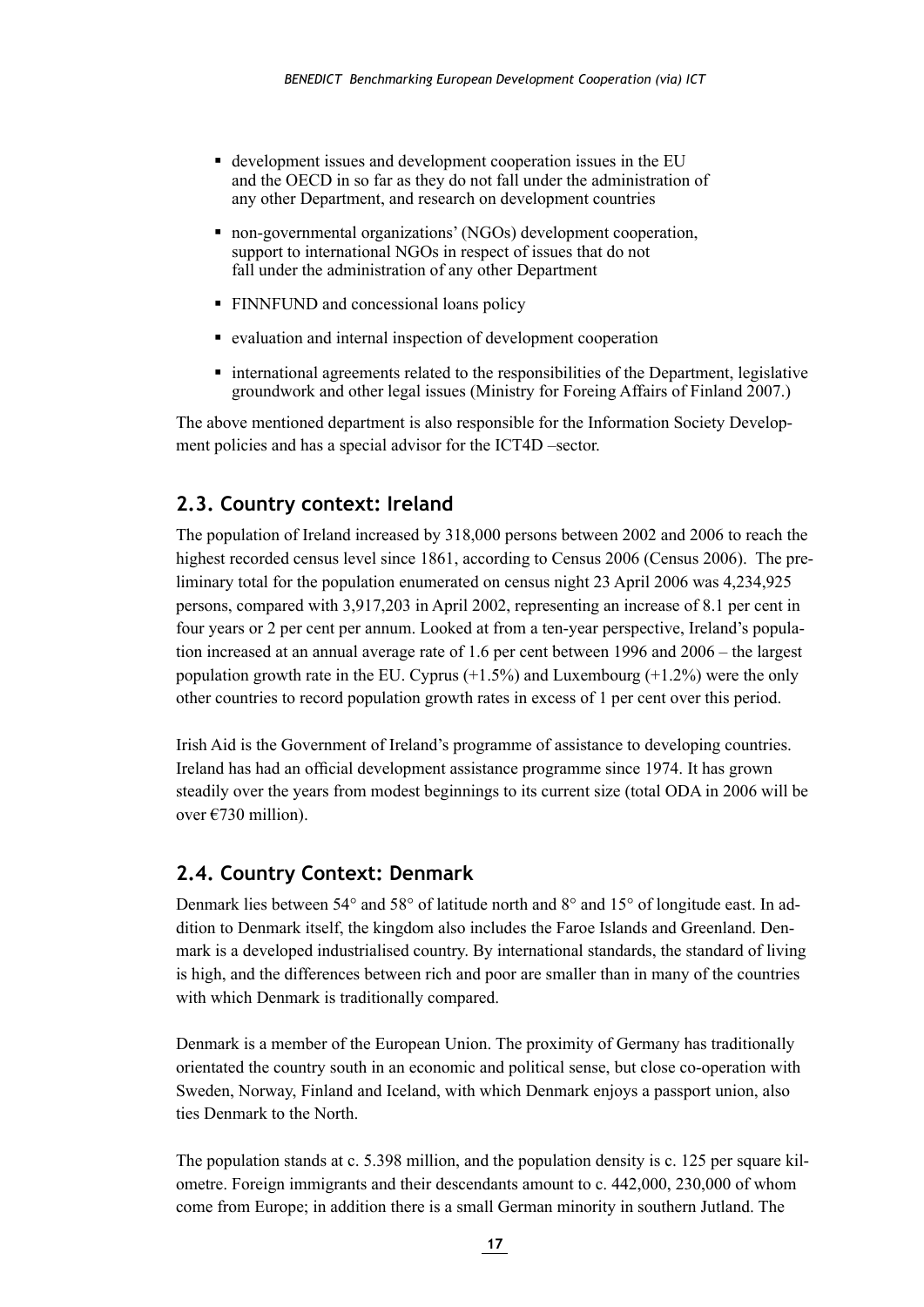<span id="page-18-0"></span>language is everywhere Danish, and the vast majority of the population has been baptised into the established protestant church. Denmark is therefore nationally and culturally very homogeneous.

Denmark has an open economy, and trade with the rest of the world is of great importance. Imports and exports of goods and services thus represent, respectively, c. 37% and 43% of the country's GDP (2003). Around 2/3 of foreign trade is with the other countries in the EU; the remainder is divided among a very large number of trading partners, of which Norway and the USA are the most important.

Danish foreign policy aims to increase international security and stability, ensure the greatest possible economic progress and prosperity and promote the respect for democracy and human rights. (Ministry of Foreign Affairs of Denmark 2007a)

Poverty reduction is the overriding objective of Danish development policy. Denmark will contribute to reducing poverty in the world through long-term and binding partnerships with developing countries. The object of these partnerships is to strengthen the ability of the developing countries to create sustainable development processes that will benefit the poor. Denmark will base its development co-operation on partners whose policies and activities create the necessary conditions for poverty reduction for the many rather than prosperity for a narrow élite. (Ministry of Foreign Affairs of Denmark 2007b)

## **2.5. Net official development assistance as a percentage of gross national income – Ireland, Finland and Denmark**

Finland is among the rich countries of the world and has been a donor country in development cooperation for many decades. Interestingly, in 1991 Finland's official development assistance peaked to 0.80% of the Gross National Income (GNI). The percentage of the aid had been rising steadily from the early 1960s. This was the only time when Finland has reached the international goal of providing more than 0.70% of the GNI. After the peak year, the percentage went rapidly down to the level of 0.30% of the GNI (Ministry for Foreign Affairs of Finland, 2007b).

| <b>United States</b>   | 0.17 |
|------------------------|------|
| Japan                  | 0.19 |
| Austria                | 0.23 |
| Spain                  | 0.24 |
| <b>Finland</b>         | 0.35 |
| United Kingdom         | 0.36 |
| <b>Ireland</b>         | 0.39 |
| France                 | 0.41 |
| Portugal               | 0.63 |
| Sweden                 | 0.78 |
| Denmark                | 0.85 |
| Norway                 | 0.87 |
| Average country effort | 0.42 |

**Net official development assistance as a percentage of gross national income, 2004 (OECD 2006).**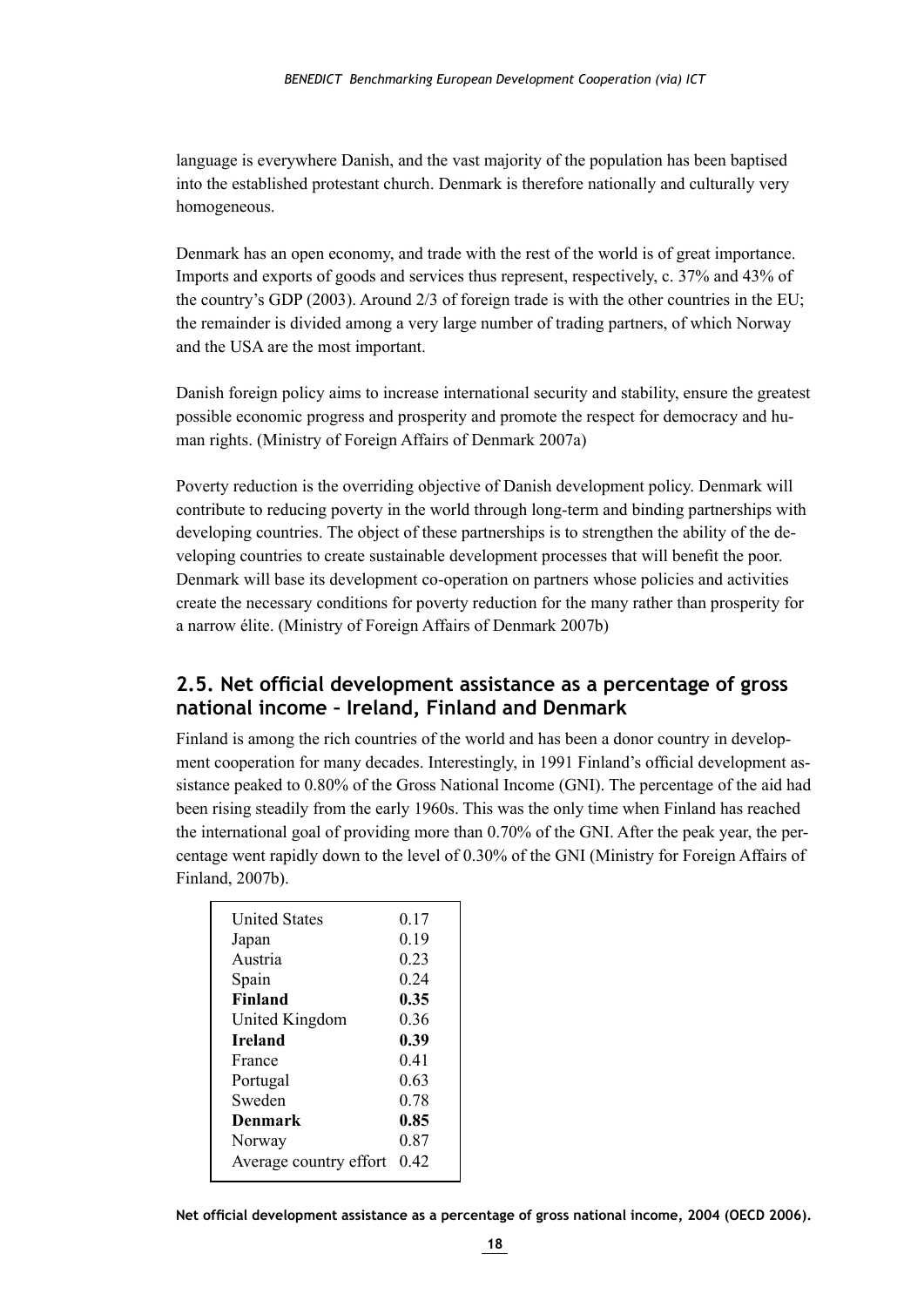<span id="page-19-0"></span>Finland is planning to spend 670.8 million euros in 2006 for Development cooperation, which amounts to 0.42 % of the GNI. The goal is to reach the level of 0.7 % by the year 2010 and 0.44 % by the year 2007. Finland's long-term partner countries are Ethiopia, Kenya, Mozambique, Zambia, Tanzania, Nepal, Vietnam, and Nicaragua. Finland was not among the top 10 donors in any of the long-term partner countries and South-Africa was the fifth in the list recipients of gross Overseas Development Assistance (OECD 2007). Finland disperses its aid to a large number of recipients.

Ireland is giving direct funding to programmes and projects which meet basic needs in eight priority countries: Ethiopia, Lesotho, Mozambique, Tanzania, Timor Leste, Uganda, Vietnam and Zambia. In 2005 the total budget was  $\epsilon$ 545 million and the plan for the 2006, is to spend  $6658$  million. Ireland concentrates its aid efforts mainly to the long-term or priority countries. Contrary to Finland, Ireland features at the top 10 donor countries in four of its priority countries (OECD 2007).

Denmark has been donating more than 1630 Million Euros annually for overseas development assistance. This amounts to 0,81% of the GNI, being more than double of GNI percentage if compared to Finland and Ireland (OECD 2007). Reducing poverty in developing countries is central to Danish development cooperation priorities. The Danish Government organisation for Development cooperation is DANIDA. A number of crosscutting themes are built into DANIDA's development assistance: women's participation in development, the environment, promotion of democracy and observation of human rights. These crosscutting themes are integrated into DANIDA's development activities more generally.

Countries in which DANIDA currently works are: Bangladesh, Benin, Bhutan, Bolivia, Burkina Faso, Egypt, Eritrea, Ghana, Guatemala, India, Kenya, Malawi, Mozambique, Nepal, Nicaragua, Niger, Tanzania, Uganda, Viet Nam, Zambia, and Zimbabwe. Again, when compared to Finland and Ireland, Denmark features at the top 10 donor countries in 15 out of its partner countries. Denmark seems to focus its aid well into the countries it works with.

## **2.6. Commitment to Development Index 2006 – CGD**

Centre for Global Development (2007a) is an independent, not-for-profit think tank that works to reduce global poverty and inequality by encouraging policy change in the U.S. and other rich countries through rigorous research and active engagement with the policy community. CGD has produced the Commitment to Development Index since 2003. The Commitment to Development Index (CDI), rates 21 rich countries on how much they help poor countries build prosperity, good government, and security. Each rich country gets scores in seven policy areas, which are averaged for an overall score.

Finland's overall score in the last index for the year 2006 was 5.4 and there was a positive change since 2003 of +0.3. Finland ranks 7th overall in 2006. The Finnish government is a strong supporter of technological innovation and dissemination to the developing world and has also made significant contributions to international peacekeeping and forcible humanitarian interventions. But Finland's performance is affected by a below-average score in the aid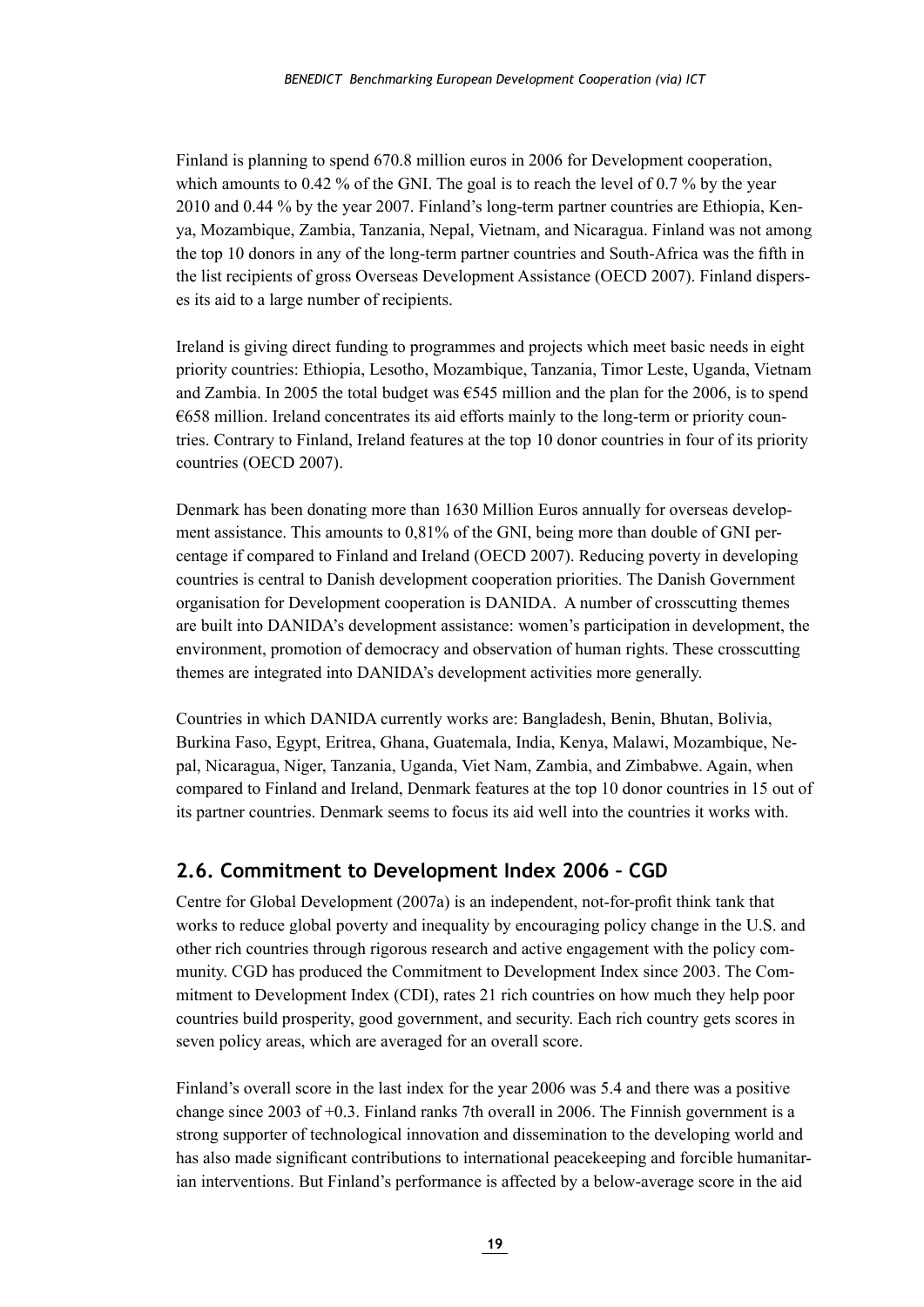and migration components. Due to high barriers that restrict entry, the flow of immigrants from poor countries to Finland is one of the lowest in the CDI as a share of country population.



**Finland Scores 2003-2006 (Centre for Global Development 2007b)**

Ireland's overall score for 2006 was 5.0 and there was as positive change of +0.3 since 2003. (using 2006 methodology) Ireland ranks 13th overall in 2006. Ireland's strongest contributions to the development of poor countries come through its high quality foreign aid program and its lack of arms exports to undemocratic governments. But as one of only two countries without a national political risk insurance agency, Ireland ranks as the least supportive CDI country of investment in poor countries. It is also last in government support for technology creation and dissemination.



**Ireland Score 2003-2006 (Centre for Global Development 2007b)**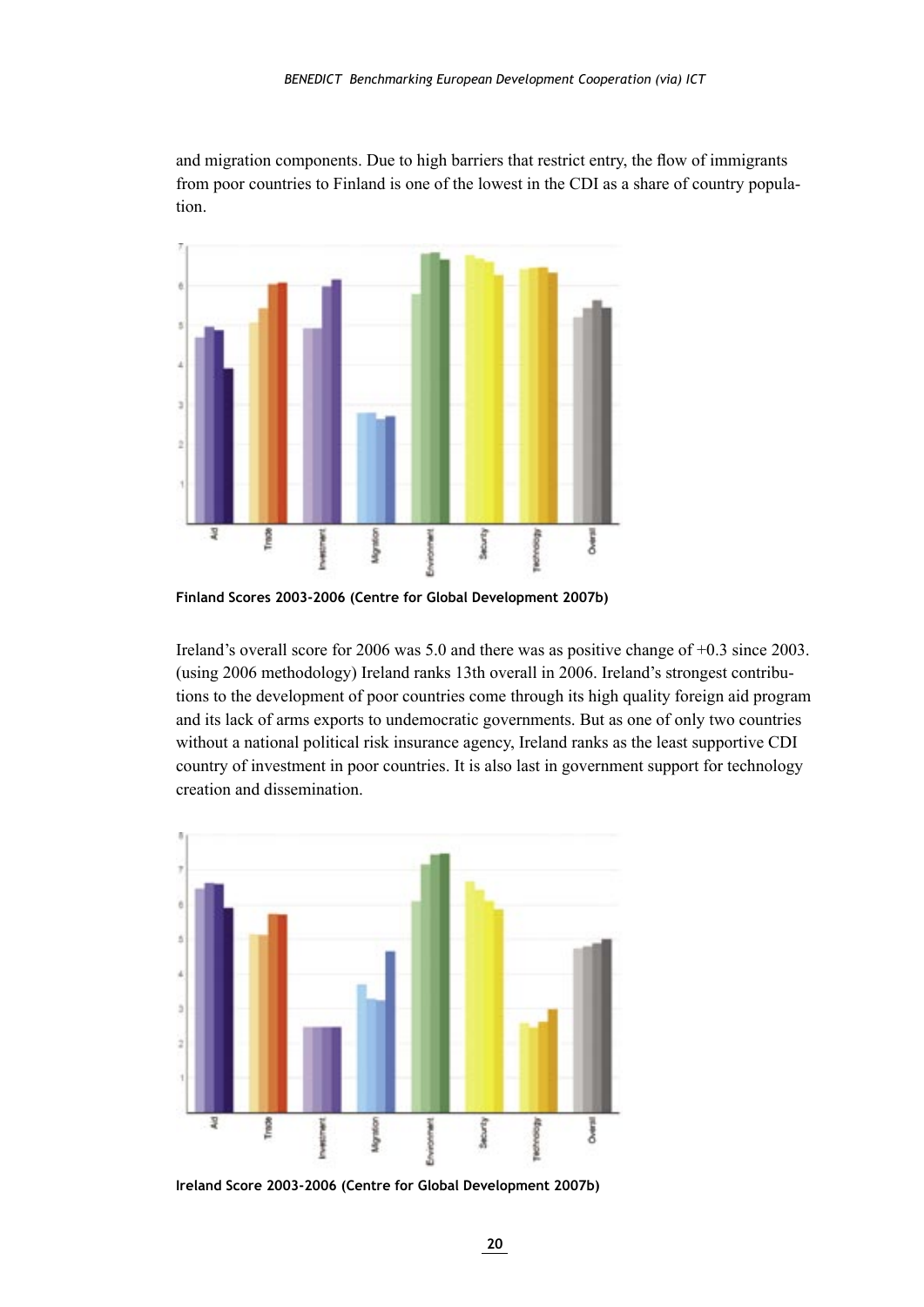<span id="page-21-0"></span>Denmark ranks 2nd overall in 2006. The Danish foreign aid program is the best in the world in terms of quantity, weighted for country size, as well as its quality. Denmark also contributes a large amount of personnel and finance to international peacekeeping and humanitarian interventions, encourages research and development, and has a strong environmental record from the perspective of poor countries. But Denmark's performance is affected by its barriers against agricultural imports from developing countries and its high fishing subsidies. (OECD 2006)



**Denmark Scores 2003-2006 (Centre for Global Development 2007b)**

#### **2.7. Development Policy Goals and Strategies for ICT4D**

#### **2.7.1. European Union**

European Union adopted the new Development Policy: 'The European Consensus' in December 2005. In the Consensus decision the EU has committed itself also to develop further the Policy Coherence for Development in several areas, including Information Society. "It is important that non-development policies assist developing countries' efforts in achieving the MDGs (European Parliament, 2006, § 35)." This agreement can be seen as an important cornerstone in the efforts to coordinate development aid efforts within the European Union. However, Information Society and ICT are barely mentioned in this high level document. In a way that is understandable, and certainly conventional, but it does not help in mainstreaming information and communication technologies to overall development policy. This sidelining of ICT in the Consensus agreement reflects the lack of appreciation of Information Society issues and reinforces the standpoint that ICTs are merely technology and that their role can be taken for granted. This unfortunately risks undermining the strategic work done in many member countries of the EU for Information Society and its role in the economic and societal development. The only section referring explicitly to information and communication technologies reads: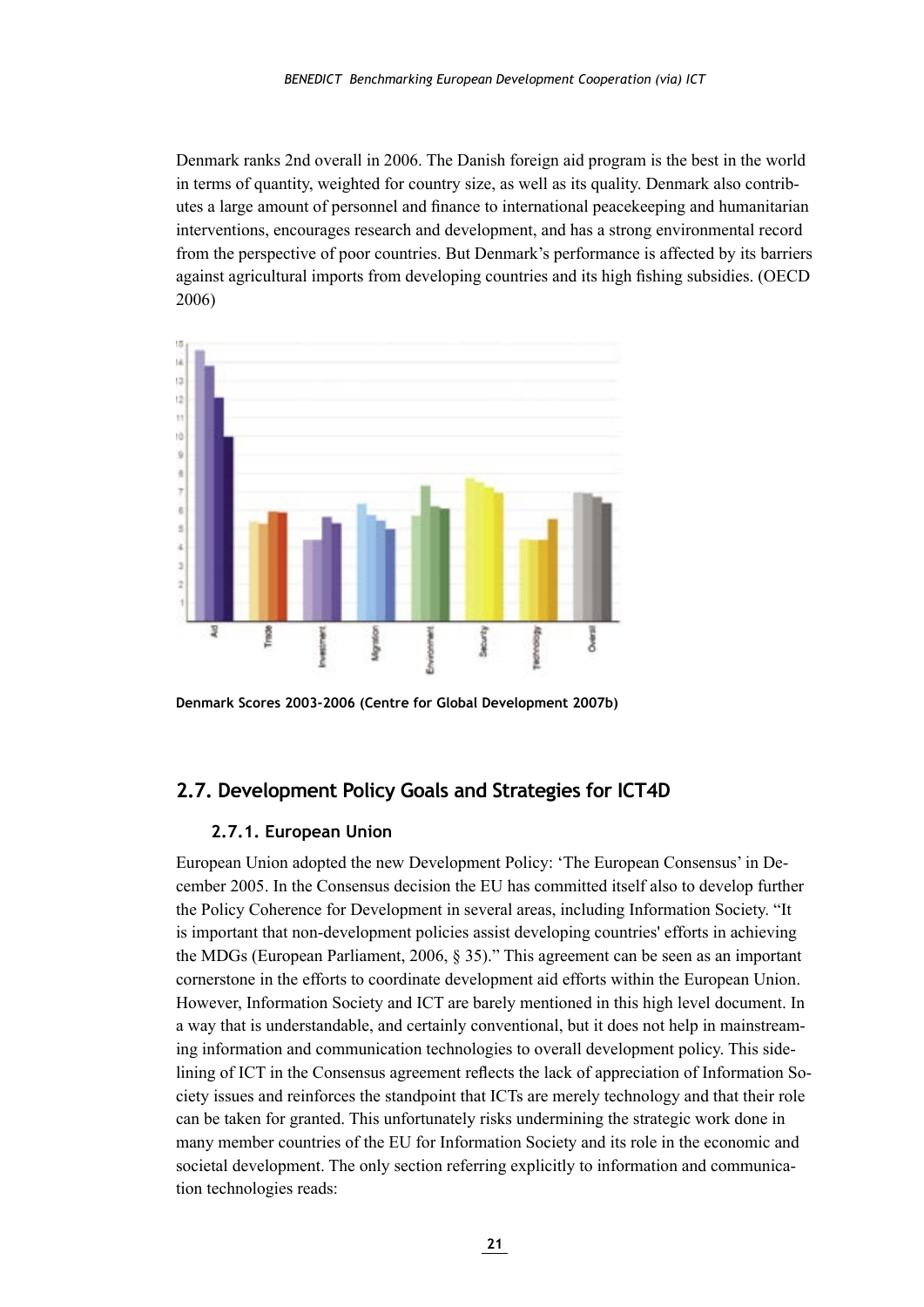The Community will also support an increased use of information and communication technologies to bridge the digital divide. It will also increase its support to development-related research. (European Parliament, 2006, § 79)

There are two separate issues to be noted at here. The first sentence in the above quotation does not say much, if anything at all. The second sentence refers to development-related research, which can include any scientific and/or thematic approach and is not necessarily connected with Information Society at all.

A similar claim is made in the EU 2005 Stocktaking document (EU Stocktaking, 2005):

11.1. Commitment The European Commission together with the Member States has been firmly supporting international cooperation in the field of ICTs. In line with the WSIS Declaration of Principles, the programmes and projects supported with third countries – in particular with the least developed countries and regions - aim at fighting poverty and empowering citizens by improving connectivity, access and use of ICTs.

As far as we can determine there seems to be very little coherence at present between the two different policy sectors. The Development Policy departments or, in the case of the EU, the Directorate General for Development, are organisationally separate and do not have visible connections with their non-development oriented departments.

Within the EU, the Directorate General for Development of the European Union has a mandate to enhance the development policies in all developing countries world-wide. DG Development provides policy guidance on development policy and oversees the programming of aid in the ACP countries (Africa, Caribbean and Pacific) and the Overseas Countries and Territories (OCT). The Cotonou Agreement (2000) provides the framework for a 20-year partnership for development aid to 77 ACP countries, funded mainly by the European Development Fund.

The Cotonou Agreement is one of the most precise policy documents thusfar by the European Union in relation to the role of information and communication technologies in development cooperation. Another matter altogether is whether the recommendations are taken into account at the national level in policy formation. The Cotonou Agreement Article 43 is an interesting mixture of typical political ambiguity and precise statements referring to "low cost wireless networks" and "renewable energy."

**1.** The Parties recognise the important role of information and communication technologies, as well as the active participation in the Information Society, as a prerequisite for the successful integration of the ACP countries into the world economy. **2.** They therefore reconfirm their respective commitments under existing multilateral agreements, in particular the protocol on Basic Telecommunications attached to the GATS, and invite those ACP countries, which are not yet members of these agreements, to accede to them. **3.** They furthermore agree to participate fully and actively in any future international negotiation, which might be conducted in this area.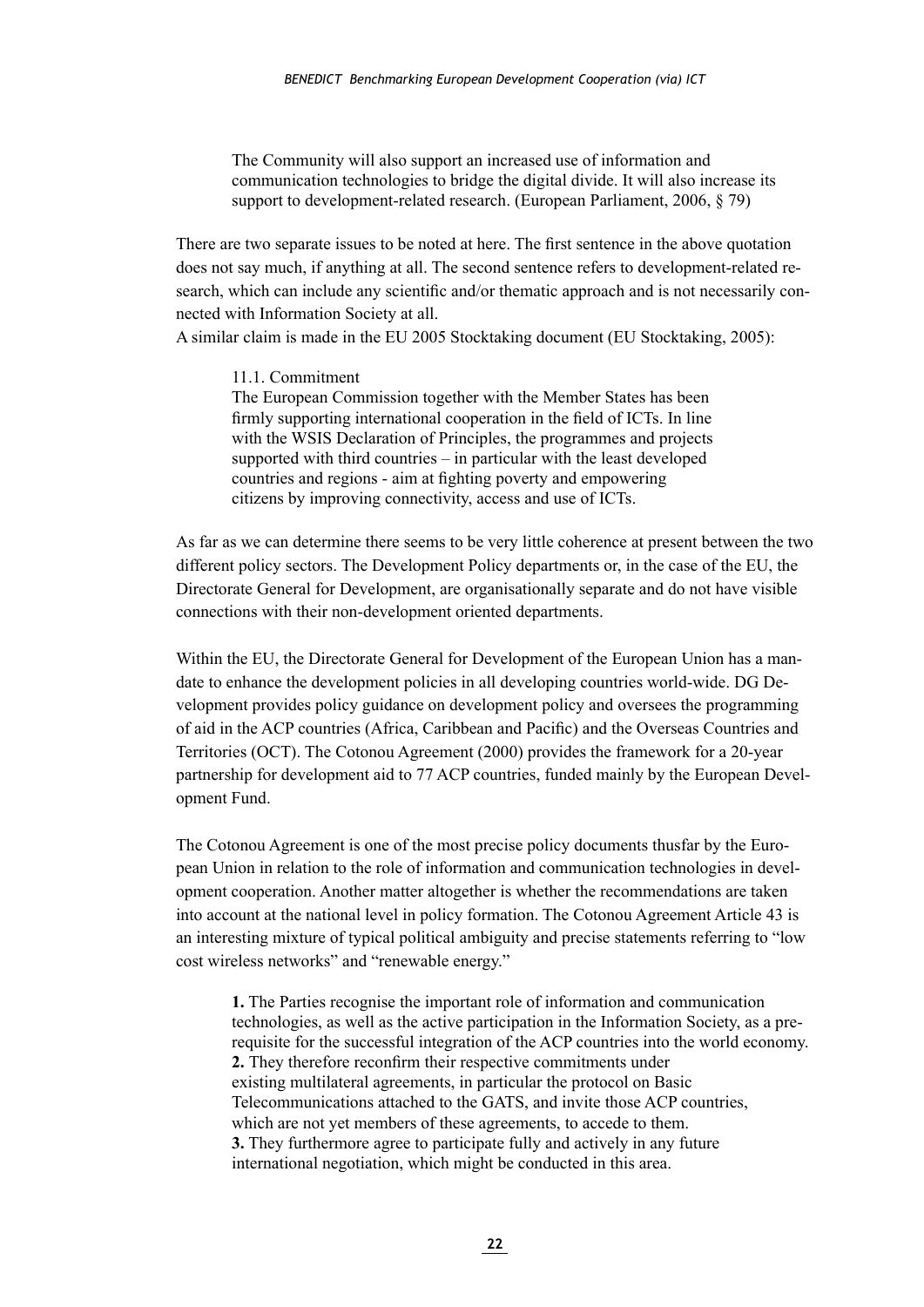**4.** The Parties will therefore take measures that will enable inhabitants of ACP countries easy access to information and communication technologies, through, amongst other, the following measures: - the development and encouragement of the use of affordable renewable energy resources; - the development and deployment of more extensive low-cost wireless networks. **5.** The Parties also agree to step up cooperation between them in the area of information and communication technologies, and the Information Society. This cooperation shall, in particular, be directed towards greater complementarity and harmonisation of communication systems, at national, regional and international level and their adaptation to new technologies. (Cotonou Agreement 2000, Article 43.)

In the long run the most important section of the Cotonou Agreement for ICT4D is the final paragraph about cooperation harmonisation at all levels. The Cotonou Agreement says very little about mainstreaming ICTs into development cooperation. The only reference is that ICTs are seen as "…the pre-requisite for the successful integration…" of the developing countries. This could be interpreted as a statement for mainstreaming.

The European Union's Information Society Programme covers an enormous number of issues, one of them being international relations. In Factsheet 25 the Information Society programme states:

European researchers and industrialists need access to ICT knowledge and skills around the world, while developing and emerging economies need EU research support if they are to develop and benefit from the information society. The EU's research framework programme is therefore supporting international research cooperation through shared research activities, the establishment of high-speed research networks interconnected with the rest of the world, and through networks of IT-skilled specialists in third countries – an activity which also substantially contributes towards closing the digital divide. (European Commission 2005a.)

The tone of this document is somewhat worrying, although one must keep in mind that it is a short factsheet, not an official policy document. EU needs are placed first and "therefore" the developing countries are required to catch up. There is a disconcerting smell of neo-colonialism about this. The same tone is reflected at the homepages of the Information Society Technologies programme:

International cooperation in Information Society Technologies research aims at joining forces to identify and address major challenges where significant added value is expected to be gained from R&D cooperation with third countries. (IST 2007)

This is a clear neo-colonial presumption, "…where significant added value is expected to be gained…" and quite opposite to the overall policies of the European Union. If the European Union sector programmes choose to cooperate with developing countries only when there is a clear benefit to be expected for themselves, they are *de facto* acting against the official policies of the Union.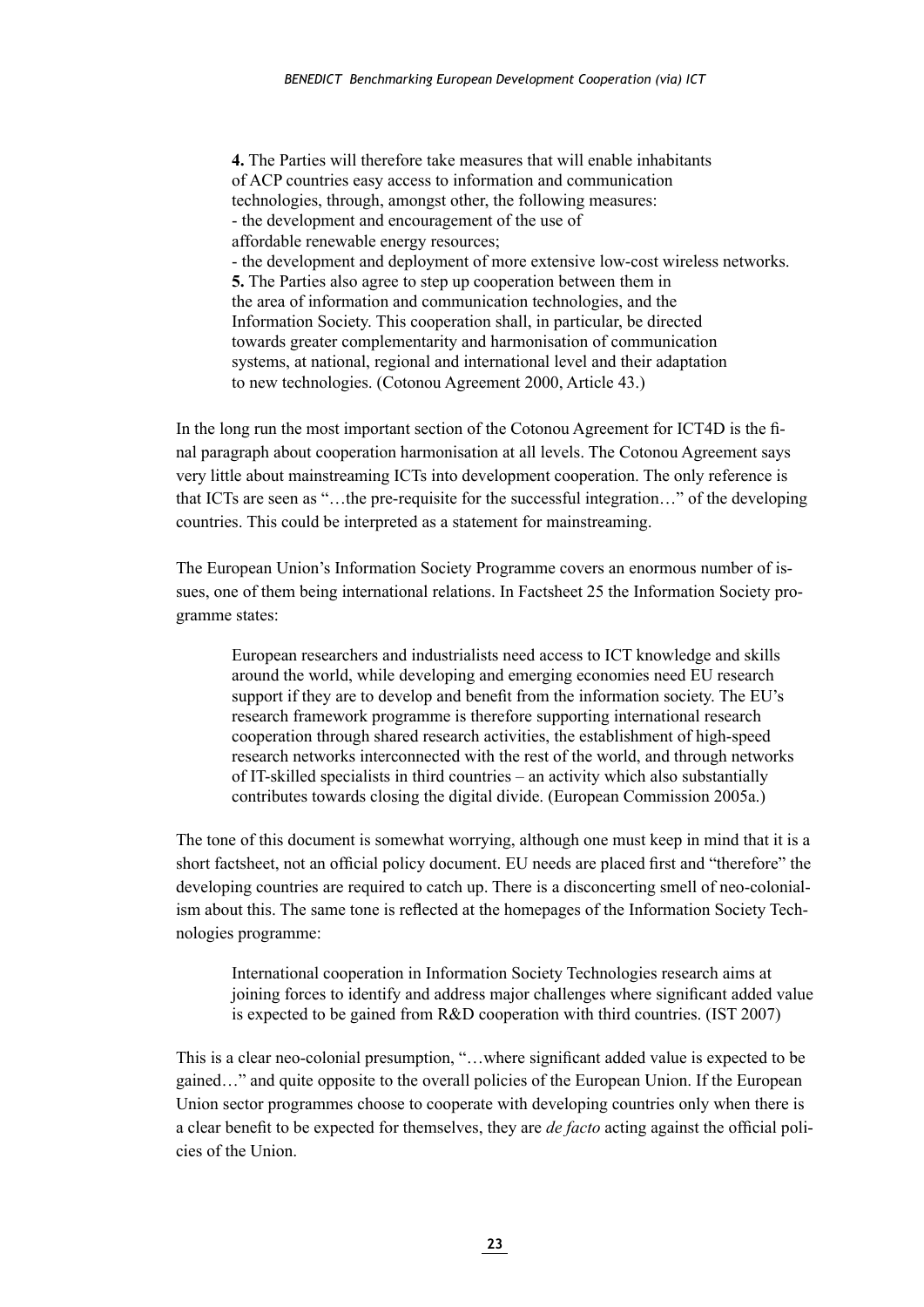Other than the R&D programmes, the European Union also has other international programmes in the field of Information Society. Examples of these programmes are: EUMEDIS (The Euro-Mediterranean Information Society Initiative), NeDAP (The Northern eDimension Action Plan for the Baltic Sea States), and @LIS (The Alliance for the Information Society with Latin America). For example, @LIS aims to promote the information society and fight the Digital Divide throughout Latin America, working towards the overall development cooperation goals of the EU by promoting EU strategies and standards:

[ $@LIS$  is]... a strategic project for improving economic development and citizens' participation in the global Information Society. @lis supports two types of dialogue. On one hand, it intends to stimulate the political and regulatory dialogue between the two regions and to favour the definition of regional e-strategies inspired by the eEurope initiative. On the other hand, it promotes the European system of standardisation, based on open and international standards. (EU Stocktaking, 2005.)

Africa has a special role in the development cooperation coordinated by the EU. In December 2005, the Heads of State and Government of the EU adopted a new Strategy for Africa, with the title "The EU and Africa: Towards a Strategic Partnership" (European Commission, 2005b). The WSIS process is being used as a reference for the framework for bridging the Digital Divide.

This should include supporting the development of advanced and lowcost technologies for electronic communications and the development of regulatory frameworks to create a sound business environment for innovation, growth and social inclusion. (European Commission 2005b, 30)

It is worthwhile to point out that looking at the above objective backwards, social inclusion is supposed to be reached by developing technology and regulatory frameworks. Where are the people, or the local needs?

By acting as early adopters of new technologies, national research and education networks can develop new and innovative methods to overcome inadequacies of the market, e.g. by developing cost effective communications solutions. The successful model used in North Africa to link these networks with each other and to GÉANT in Europe should be extended to the Sub-Saharan countries. The overall objective of these measures should be to bridge the digital divide at all levels – within countries, between countries and regions as well as between Africa and the rest of the world. (European Commission 2005b, 30-31)

Cost effectiveness is surely not the first issue for attention in the debate on extreme poverty eradication, nor indeed is the readiness for the market. Again, when discussing ICTs, the policy document fall into techno-economic jargon.

EU-Africa Partnership on Infrastructure (European Commission 2006b) calls for more investments on infrastructure. There is a shift in the language in the Infrastructure document towards contributing to the MDGs via the efforts of building infrastructure as compared to the overall EU-Africa Partnership document. This could be a hopeful indication of a process of mainstreaming ICTs into general development cooperation. It is very promising that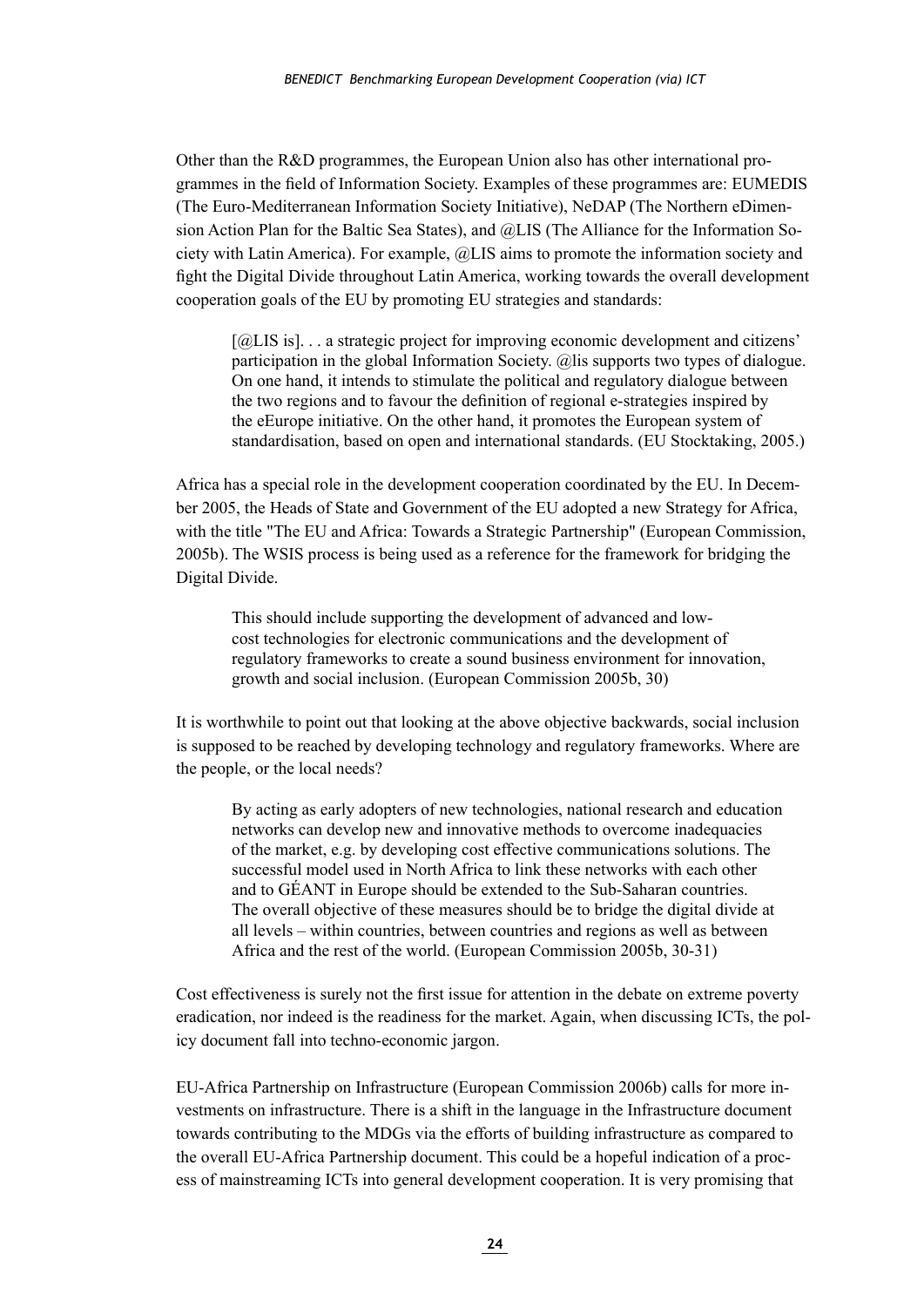<span id="page-25-0"></span>the technology is not seen only as infrastructure but infrastructure development strategies are made to enhance general development. Poverty reduction is the overall and the most important goal,". . . establishing and consolidating national and regional ICT strategies, which support poverty reduction strategies. . .(European Commission 2006b, 32)."

#### **2.7.2. Finland**

The eight MDG goals are the basis for the Finnish development cooperation. The Government Resolution for Development Policy (Ministry for Foreign Affairs of Finland, 2004), adopted in 2004, is definitive on this. The last one of the eight MDGs goals includes a subgoal which states: "In cooperation with the private sector, make the benefits of new technology especially information and communications technologies available to developing countries," This is the only section where ICT is directly mentioned in the MDGs. The development policy programme commits Finland to the UN's Millennium Declaration and its central development objective, the eradication of abject poverty. "The main goal of Finland's development policy is to contribute to the eradication of extreme poverty from the world (Ministry for Foreign Affairs of Finland 2004, 7)."

Other main principles include

- Broad national commitment and coherence in all policy areas
- Commitment to a rights-based approach.
- The principle of sustainable development
- The concept of comprehensive financing for development
- Partnerships for development
- Respect for the integrity and responsibility of the developing countries and their people.
- Long-term commitment and transparency

The cross-cutting themes in the implementation of the Finnish development policy are:

- promotion of the rights and the status of women and girls, and promotion of gender and social equality
- promotion of the rights of groups that are easily marginalised, particularly those of children, the disabled, indigenous peoples and ethnic minorities, and promotion of equal participation opportunities for them
- **Exercise Consideration of environmental issues**

Finland is internationally recognised as one of the leading countries in developing the use of ICT in education, health-care and administration, *inter alia*. Finland supports Information Society development in her partner countries through development aid funds used, for example to provide sectoral support; by funding projects and through supporting NGOs.

Finland adopted the Development Policy Guidelines for ICT and the Information Society (Ministry for Foreign Affairs of Finland 2005, 7) in 2005. These guidelines were formed in accordance with international agreements which Finland has ratified.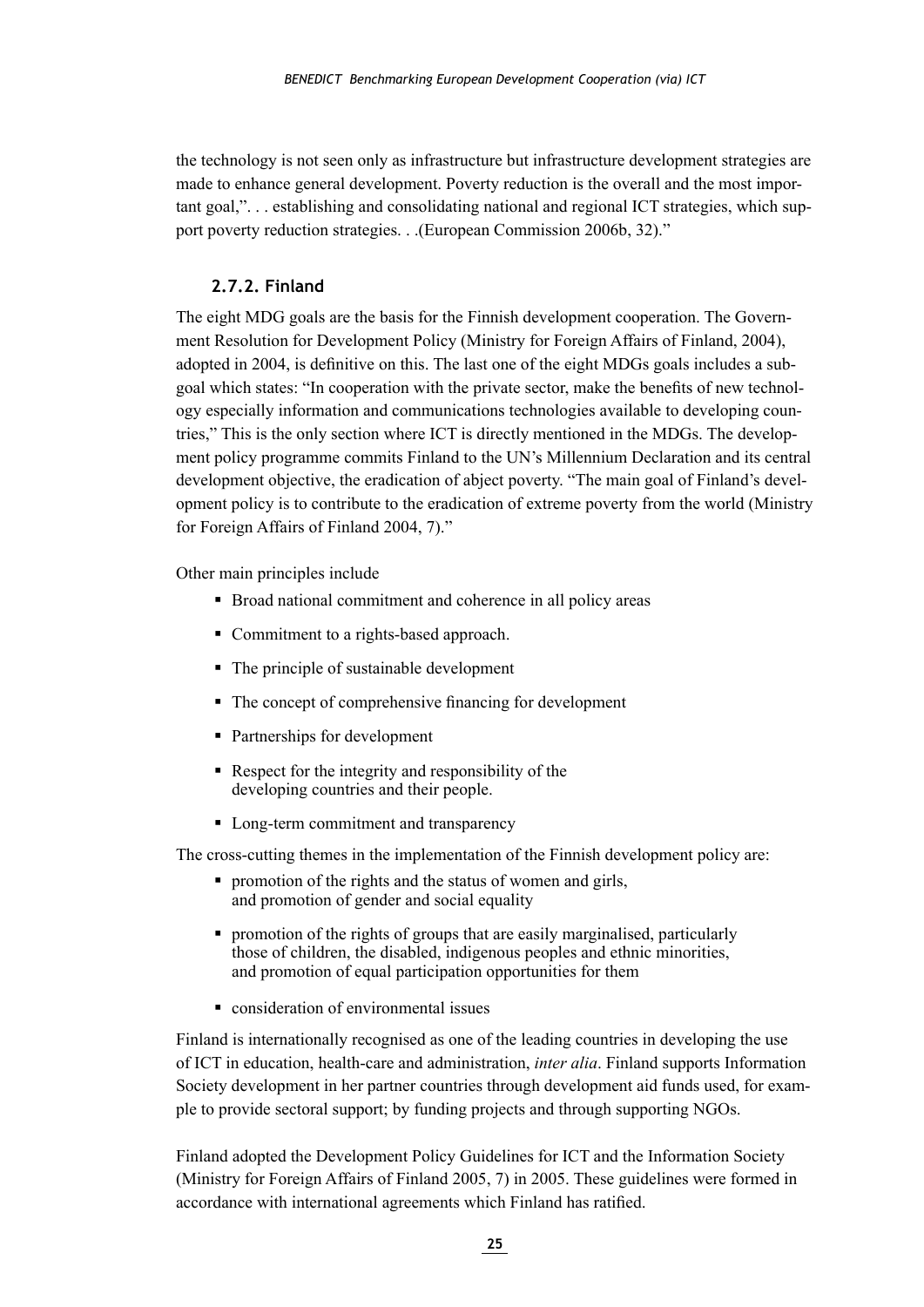Finnish ICT4D policy is based on the national Development Policy Guidelines (Ministry for Foreign Affairs of Finland 2004) and to MDGs and WSIS outcomes and commitments. It is very encouraging to read that:

Information society development is therefore understood to be subordinate to these more general development goals, and information technology development is not sought as an end in itself (Ministry for Foreign Affairs of Finland 2005, 7).

The Finnish document is a rarity compared withthe international development cooperation policy field generally. It is a promising sign that the importance of ICTs in development cooperation has been recognised within the Ministry for Foreign Affairs of Finland. The Ministry has a dedicated expert as an adviser for the Information and Communication Technologies for Development and a counsellor in the same expertise area in the Finnish Embassy to South Africa.

The Finnish Development Policy Guidelines for ICT and the Information Society are based on the international agreements and recommendations. The intentions of the MDGs and the WSIS commitments have been merged and six goals have been formulated.

#### **1. Reduction of poverty making use of ICT.**

- Reduction of economic poverty by encouraging knowledge economy development enabled by information technology, and by supporting local entrepreneurial activities in the ICT sector.
- Elimination of social and cultural poverty and social exclusion by integrating ICT solutions into the sectors that are important for people's quality of life.

#### **2. Improvement of access to education and training for all through ICT, and upgrading of overall information society literacy.**

- Improvement of access to sources of information in developing countries by means of supporting information society development based on global partnerships.
- Access to basic education for all by encouraging the use of digital information resources in education, by strengthening remote support for teachers, and by developing distance education.
- Enhancement of the quality of teaching and learning by means of information technology.
- Improvement of the information society skills of individuals and organisations, especially regarding literacy and media literacy. Knowledge and education are the
- Fostering of people's linguistic identities and cultural diversity in the global information society.

#### **3. Development of an information Society that is inclusive and democratic and promotes human rights.**

- Promotion of equal access to information and opportunities of communication.
- Promotion of gender equality and improvement of the position of women and children through ICT.
- Promotion of the rights of groups of people who are easily marginalised in an information society.
- Strengthening of civil society by means of information society development.
- Development of the status of the media and the competence of media professionals as part of a democratic society.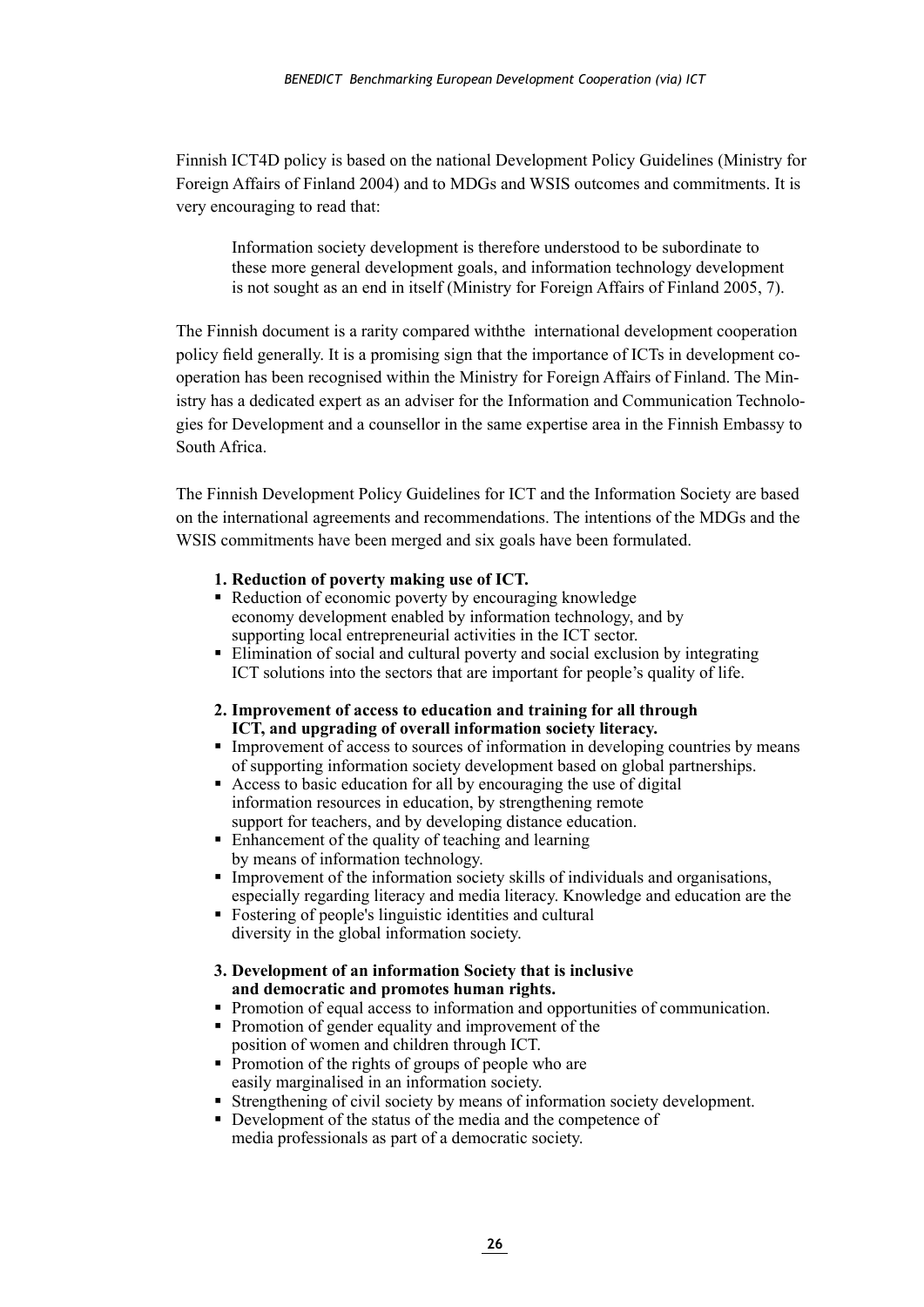#### **4. Development of an information society based on law.**

- **Promotion of commitment to ethical values and human rights, and** reinforcement of collective responsibility in information networks.
- More advanced information security and fuller confidence in the information society, both of which are also essential for sustainable information society development.
- Protection of individual privacy and fair treatment in the information society.
- **5. Prediction of environmental threats, prevention of serious illnesses and promotion of healthy lifestyles.**
- **Prevention and monitoring of threats arising from possible natural** disasters, especially in the poorest and most densely populated regions, by means of developing information and warning systems and upgrading the coordination of humanitarian aid systems.
- Reduction of child mortality, improvement of the health of pregnant mothers and combat against HIV/AIDS, malaria and other dangerous diseases by developing remote diagnostics, health technology, and information network resources and related training and education.
- Maintenance of good health and prevention of illnesses by developing more advanced welfare technologies.

#### **6. Creation of the preconditions for sustainable information society development.**

- Respect for the authority and responsibility of developing countries for decisions related to the information society.
- Promotion of a working environment that encourages development and innovation and facilitates the integration of developing countries into the global economic system, making use of ICT.
- Encouragement of social ICT innovations.
- Promotion of regional and international cooperation through information networks.
- Promotion of coherence in global information society development.
- Consideration of aspects related to the sustainable development of the environment when technologies are applied and developed. (Ministry for Foreign Affairs of Finland 2005, 8-9.)

The third goal in the Finnish ICT4D Policy is narrowing the concept of inclusion to cover mostly only marginalised groups in the society. This type of marginalisation discourse in relation to inclusion can easily move the whole debate to the margin. If inclusion is understood only to refer to marginal groups, the whole concept becomes marginal. Conceptually, however, it should be vice-versa. Only if the majority sees these issues crucial for development, the change is possible. Discussion about 'the marginal' should be directed towards discussion about diversity and the acceptance of diversity in society in general.

The Development Policy Committee was appointed by the Government of Finland on  $30<sup>th</sup>$ October 2003. By giving advice, the Development Policy Committee:

- steers Finnish development policy work
- evaluates the quality and effectiveness of development policy
- monitors levels of public funding for development aid.

The Government's Knowledge Society Strategy was launched in October 2006. There seems to be confusion whether to use "Information Society" or "Knowledge Society" when referring to the Programme and Strategy. Although the Programme and the Strategy are two different things, conceptual clarity would be needed for international purposes. The Strategy states: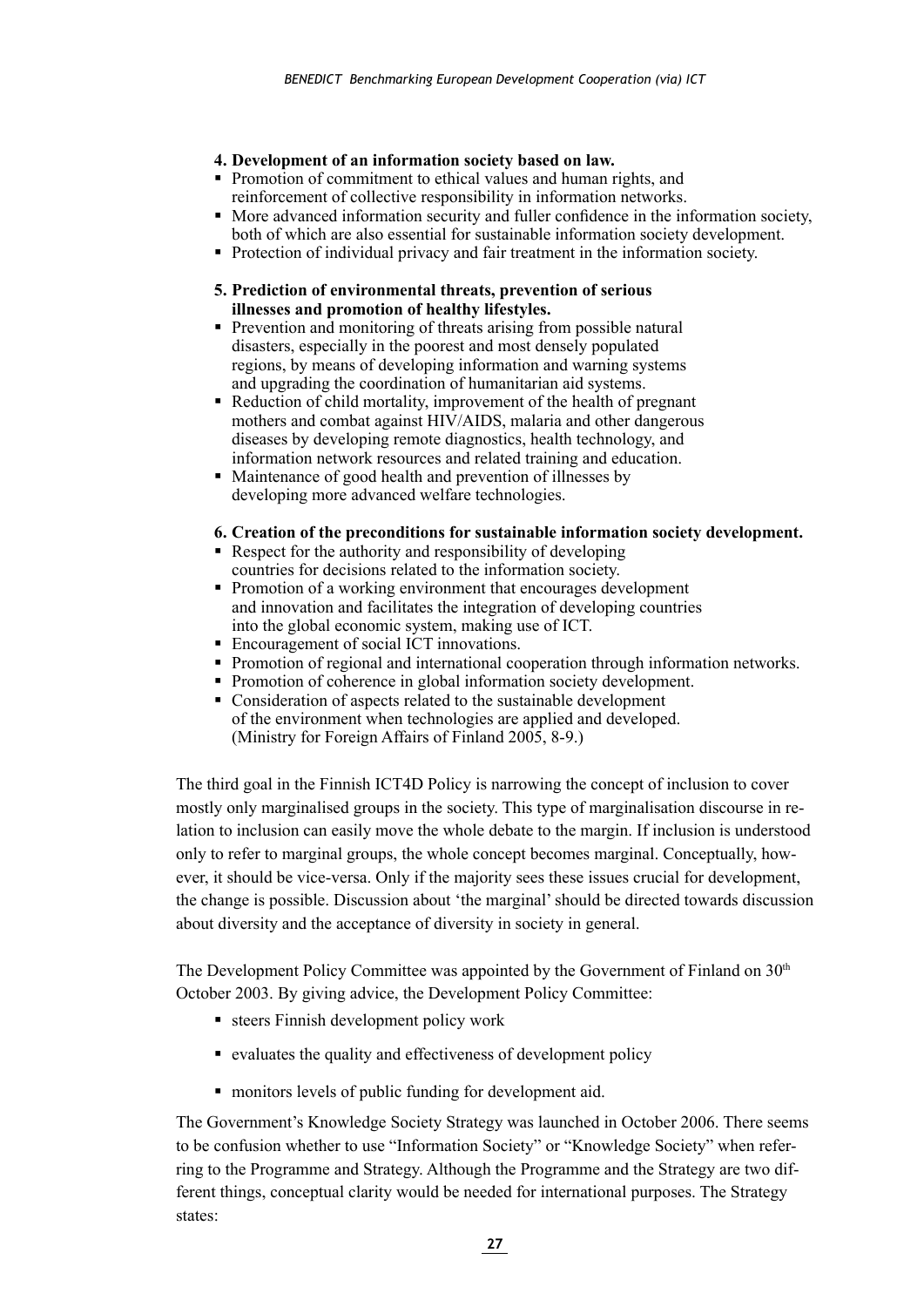It is also important to promote awareness of the Finnish information society policy and good information society practises in Finland and to link ICT into Finland's development objectives (Information Society Programme 2006).

This does not really seem to meet the request by the Development Policy Committee, which has demanded that the State administration should have, "a comprehensive concept of the role that development of the information society plays in poverty reduction, of Finland's actions and of global utilisation of Finland's experiences (Ministry for Foreign Affairs of Finland 2006, 16)." The National Knowledge Society Strategy does not really connect with the Development Policy Guidelines for ICT and the Information Society. The Strategies have been prepared by different groupings, and there is very little correlation between the two documents.

Finland will implement the targets set in the UN World Summit on the Information Society in its information society policy. Global promotion of the information society will be closely linked to Finland's development cooperation policy (Information Society Programme 2006, 17).

This limited notion of development cooperation in the National Knowledge Society Strategy (Information Society Programme, 2006) was added to the Strategy only a short time before publishing the Strategy (Interviewed informant).

Mainstreaming information and communication technology in overall development policy planning and implementation should be given more importance than currently.

From a poverty reduction perspective, seeking to reduce the digital divide by providing access to computers or the Internet is not the important issue. The real issue for ICT in a development context is how well the use of technologies supports poverty reduction directly. ICT can also play a valuable role as an enabler or facilitator of development opportunities more generally. (Curtain 2004, 29.)

The Finnish ICT4D Policy addresses mainstreaming in the section "Implementation of Information Society Goals (Ministry for Foreign Affairs of Finland 2005, 11)". Once again, in this policy paper, there is some ambiguity in the terminology and concepts used. As it currently stands, the text does not make a clear difference between mainstreaming through goals and mainstreaming through sectors of development cooperation. Mainstreaming through development policy goals should come first and only then the mainstreaming through sectors. This would ensure the role of ICTs for development cooperation as a major factor in any sector. The intention in the Policy is good but the outcome of the wording is still unclear and needs more conceptual clarity in the future. This ambiguity may partly be caused by the structure of the Policy Document. The mainstreaming idea is re-explained with somewhat different concepts in the following sub-chapter "Creating the framework for sustainable information society development (Ministry for Foreign Affairs of Finland 2005, 15)." The Framework for sustainable information society development is presented in the following figure. This figure is about mainstreaming and the issues explained through this figure are relating to the mainstreaming goal.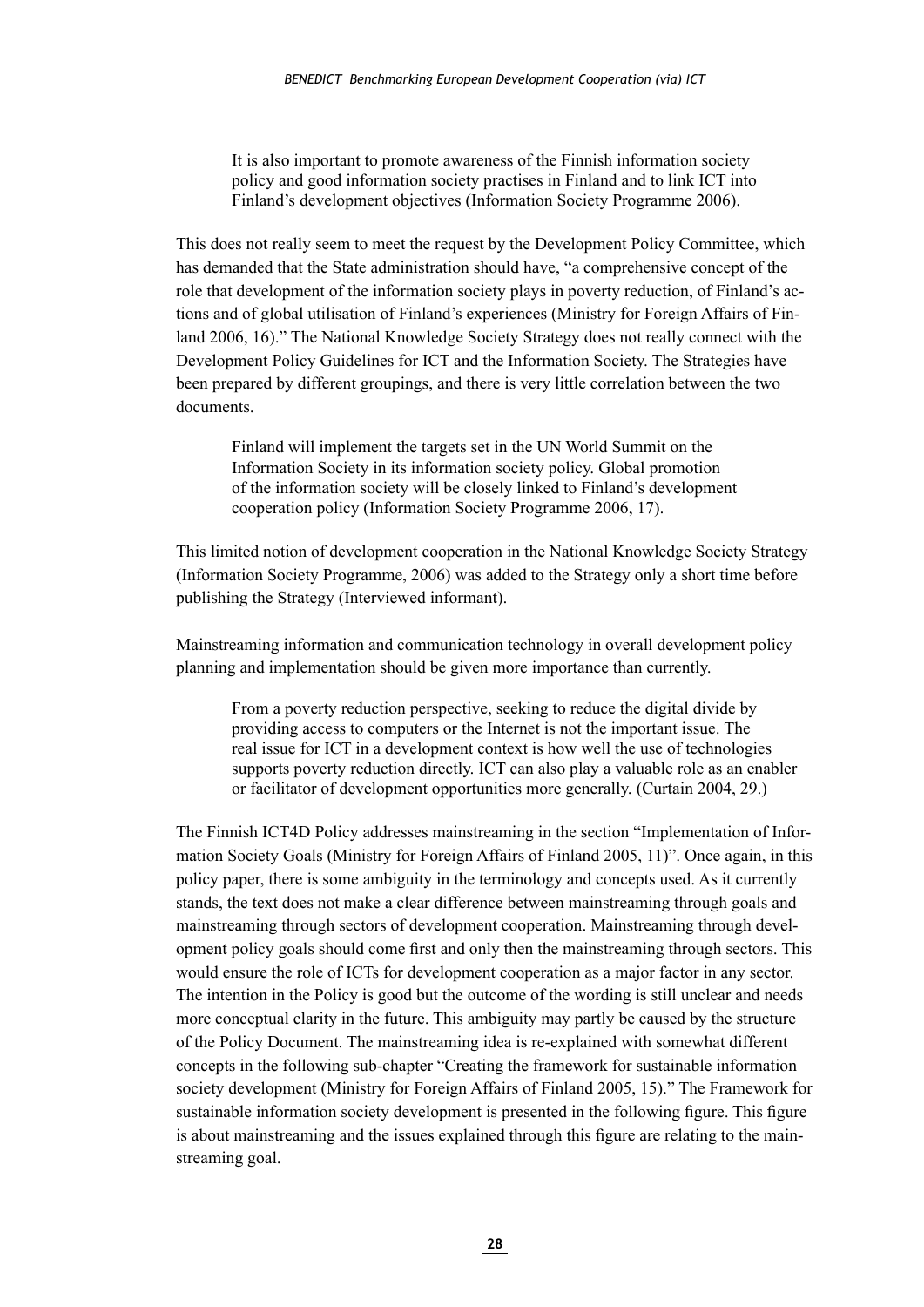

 **Framework for sustainable information society development (Ministry for Foreign Affairs of Finland 2005, 17).**

The Finnish Government is funding Information Society related development cooperation both bilaterally and through multidonor organisations. Based on the list of funding allocations (Appendix 1.) half of the funding which has been used during the period has been allocated to South Africa. The Republic of South Africa has not been and is not a long term partner country for Finland in development cooperation. South Africa is the richest country in Africa, and when compared with the overall Finnish input to ICT4D, the decision to allocate half of the ICT4D funding to South Africa looks even more peculiar. What are the motives for concentrating so heavily in funding to South Africa? Is it because the country has already one of the most developed infrastructures in Africa? Is it because the aid-for-trade principle will return the development aid investment multiplied?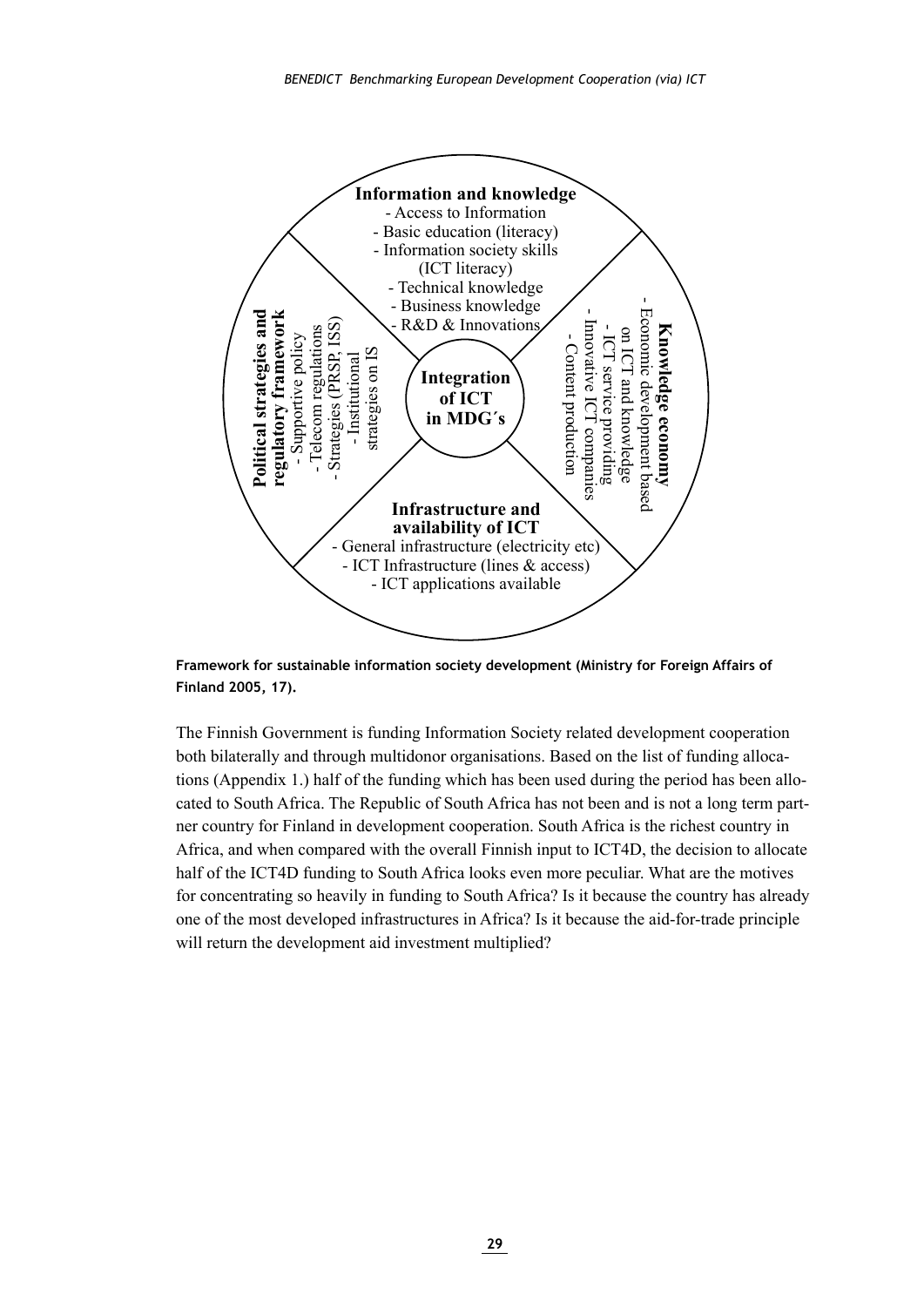<span id="page-30-0"></span>

**Finnish ICT4D Projects 2004-2009 by country.**

One more concern about the Finnish policy statement should be raised. In the Introduction section the policy states:

Finland has succeeded in the building of a competitive and inclusive information society. Even though development is always based on a country's own particular circumstances, and Finnish models cannot be directly "exported" elsewhere, - nevertheless Finland's own development to date provides very relevant material as a source of reference in sharing experiences and exchanging views with other countries. (Ministry for Foreign Affairs of Finland 2005, 5)

In the interviews we conducted, the issue of exporting models and the concept of sharing knowledge were discussed. We asked the question: 'How much of the development cooperation is about exporting Finnish (Finland in this case used as an example) models and expertise?' One of the interviewed persons answered:

"Well, in reality we do that, because, obviously, what else can we do? I know the word 'exporting' sounds negative, but what else can you do?"

Another interviewed person discussed the situation where developing countries are when plans for development support are discussed with donor countries. According to this informant, the recipient countries often feel implicit pressure for doing things the way the particular donor country is either doing them or suggesting or hinting how to do things in a better way. For many cultures it would be very impolite to say against something that a guest (and in this case, a guest with an open cheque) has suggested.

#### **2.7.3. Ireland**

The Government's intention to publish a White Paper on Official Development Assistance (ODA) was announced by Minister of State Conor Lenihan T.D. shortly after his appoint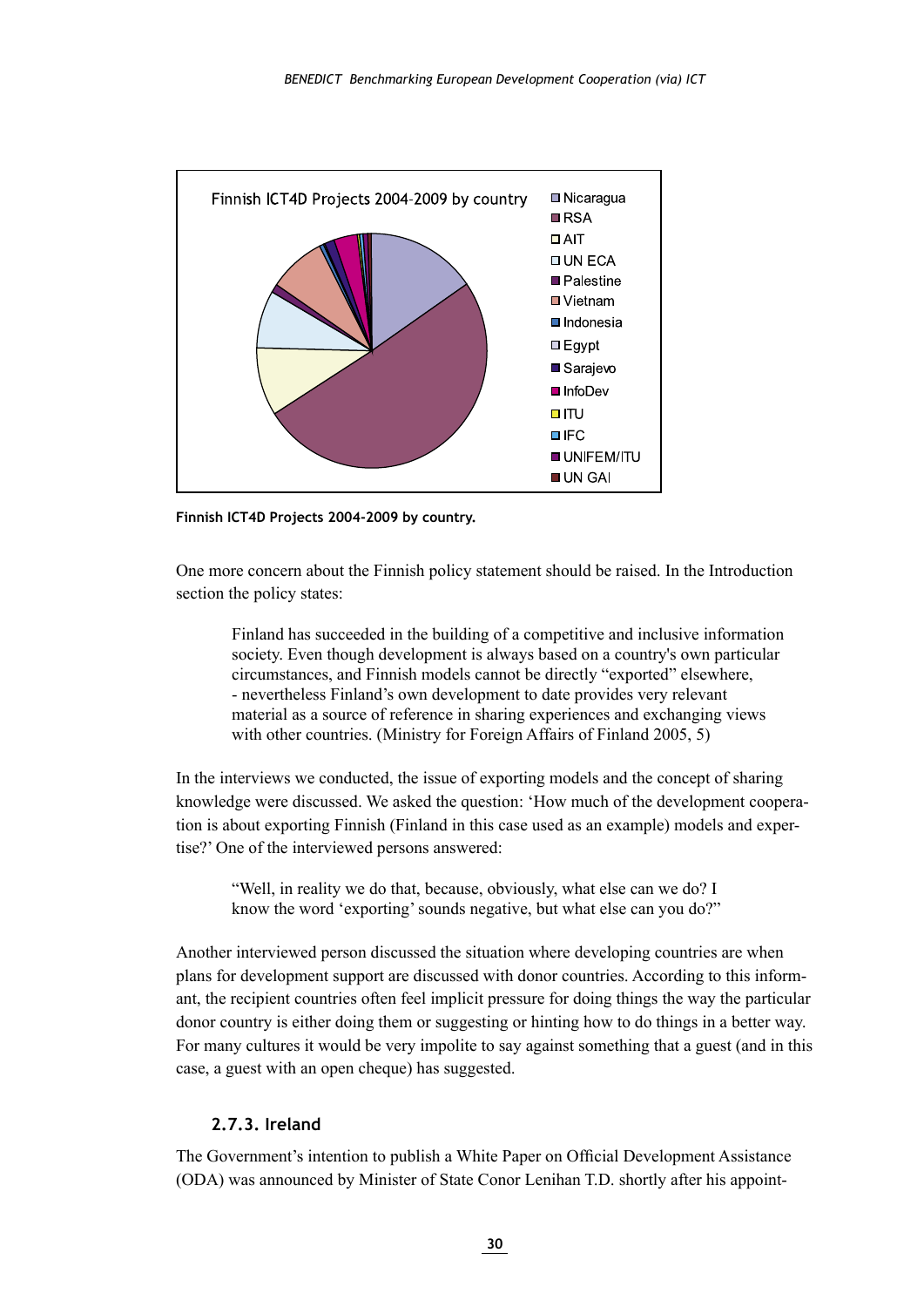ment in autumn 2004. The Minister saw the production of a White Paper as an opportunity to engage in a broad public consultation regarding the future direction of the Government's development cooperation programme.

The White Paper on Irish Aid was published on 18 September 2006 and sets out the Government's policy for the future direction of its assistance programme. It outlines coherent, effective and sustainable policy priorities informed by expert and public opinion. At the launch of the White Paper, the Taoiseach, Bertie Ahern T.D. stated that,

The fate of others is more than a matter of concern to us; it reflects on and affects all of us. More than ever before, we in Ireland can live up to this responsibility because we now have the resources on a scale to make a real difference. And this is precisely what we, in Government, have pledged to do. We have set the target of spending 0.7% of our GNP on official aid. We will do this by 2012, well ahead of the EU target date of 2015. As outlined clearly in this first ever White Paper on Irish Aid, this will mean annual spending in the order of  $\epsilon$ 1.5 billion by 2012. (Taoiseach, 2006.)

Africa will remain the principal geographic focus for Irish Aid. Ireland will increase the number of partner countries from eight to ten. Ireland has committed itself to develop regional programmes in Southern Africa and in West Africa, to address challenges which do not respect national borders, such as the spread of disease and food insecurity. African Union and other regional organisations in Africa are seen important partners in the future.

But crucially where the White Paper states that, "In our partner countries, we will maintain a mix of aid delivery methods: we will work at local, regional and national levels, taking into account the particular circumstances of each country", and specific reference to ICT is missing. Indeed reference to ICT only appears in the final chapter - Looking to the Future. Here it is placed in the context of future opportunities rather than any current agenda.

Development cooperation is not static; to be effective, it must adapt and develop to respond to the changing world. Irish Aid too must adapt. It has evolved over the last 30 years to meet new development challenges, to keep up with changing best practice and to make the most of the opportunities presented by expanding budgets. (Irish White Paper on Aid 2006, 114.)

The section devoted to ICT states:

There is increasing recognition of the potential of information and communications technology (ICT) to drive economic growth and reduce poverty. Ireland is an example of a country that has successfully employed ICT as a tool and an enabler in its development, and has become a knowledge-based economy.

The risk for the Least Developed Countries is that they will be left behind in the global ICT revolution. Mobile communications are beginning to have a significant impact on how business is conducted in developing countries and will play a pivotal role in furthering their economic growth. However, African countries still lag far behind the developed world in the roll-out and application of ICT, which is crucial for improving the efficiency of business practices and also attracting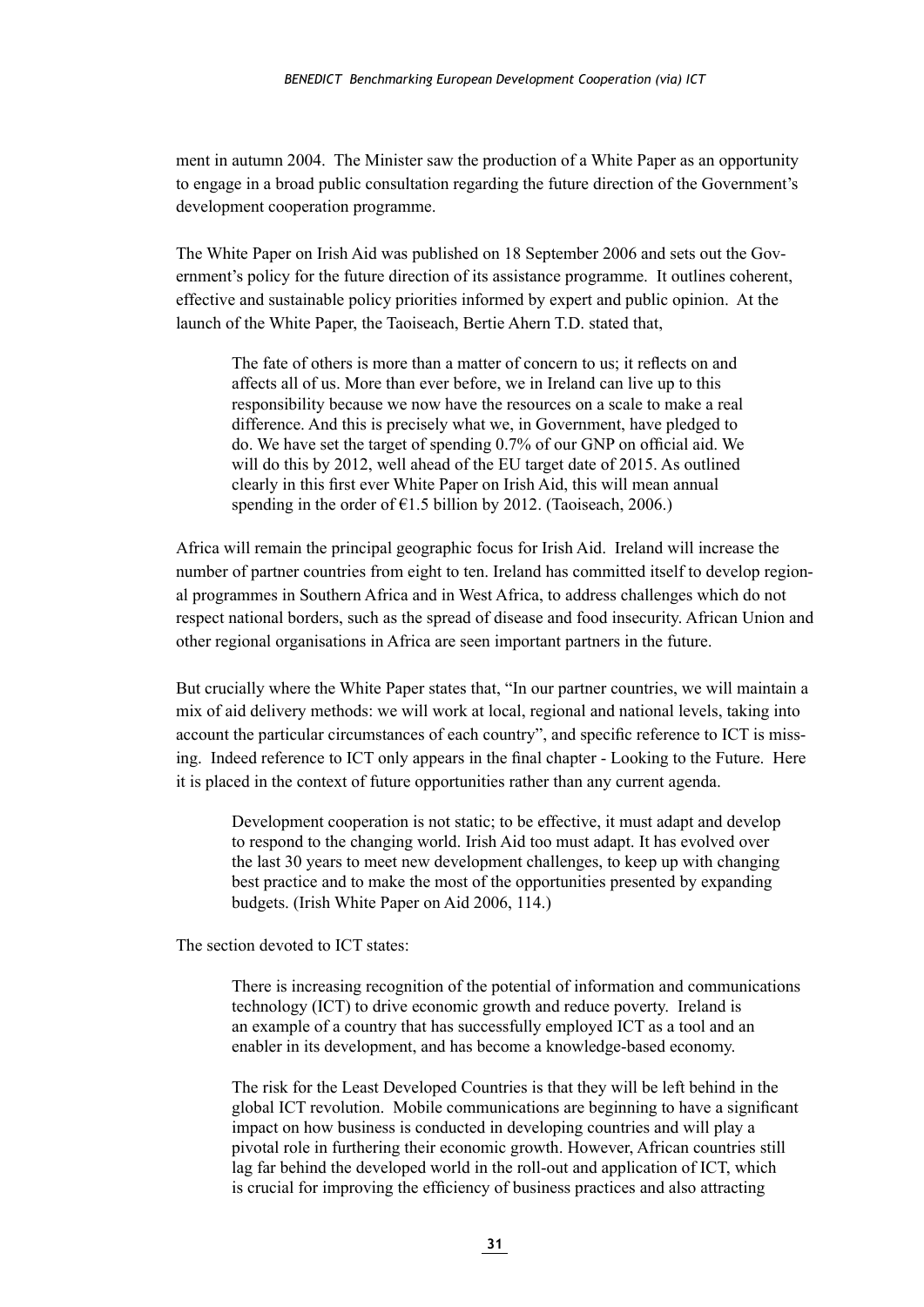<span id="page-32-0"></span>foreign direct investment. Developing countries will find it increasingly difficult to compete on a global level without adequate ICT infrastructure in the future.

In order for ICT to effectively support the reduction of poverty, inequality and exclusion in developing countries, it must also be used as a tool to aid practical and sustainable interventions which address the underlying causes of poverty. In the area of education, for example, Irish Aid supports the Dublin-based Global e-Schools and Communities Initiative (GeSCI), which seeks to use these technologies to improve the quality of education in the developing world. GeSCI works with partner countries at the local, national, and international levels to support create and implement strategies to harness ICT for education and community growth.

The Irish experience of transformation into a knowledge-based economy has garnered the interest of governments in many developing countries. We will work in the coming years to make the policies and thinking behind this transformation more accessible for interested countries, making use of the expertise available across the public and private sectors in Ireland, as recommended in the eighth Millennium Development Goal. (Irish White Paper on Aid 2006, 114.)

Nevertheless, despite this relative low-key approach to ICT in the White Paper, there is a significant amount of work being done by Ireland in this area. The following sections of this report highlight some of these.

A special Task Force, including representatives from the private sector, NGOs, development specialists and academics, presented their Report on ICT and Development in December 2003 (Development Cooperation Ireland, 2006). According to the report, Irish Aid would focus on four key areas:

- Broad and equitable access,
- ICT policy, strategy and regulation,
- Good governance,
- Effective and efficient use of ICTs in Public Service provision.

#### **2.7.4. Denmark**

Danish development policy priorities and the economic framework for 2006-2010 have been presented in the policy document 'Globalisation – Progress through Partnership. Priorities of the Danish Government for Danish Development Assistance. 2006-2010' (DANIDA, 2005). It provides a comprehensive outline of how Danish development policy can support developing countries in their efforts to exploit the full potential of globalisation.

The paper is based on the Government's platform (regeringsgrundlag) from February 2005 and further develops the development policy stance that the Government has set out in the previous years with the policy papers, "A World of Difference" (Ministry of Foreign Affairs of Denmark, 2003) and "Security, Growth – Development" (Ministry of Foreign Affairs of Denmark, 2004).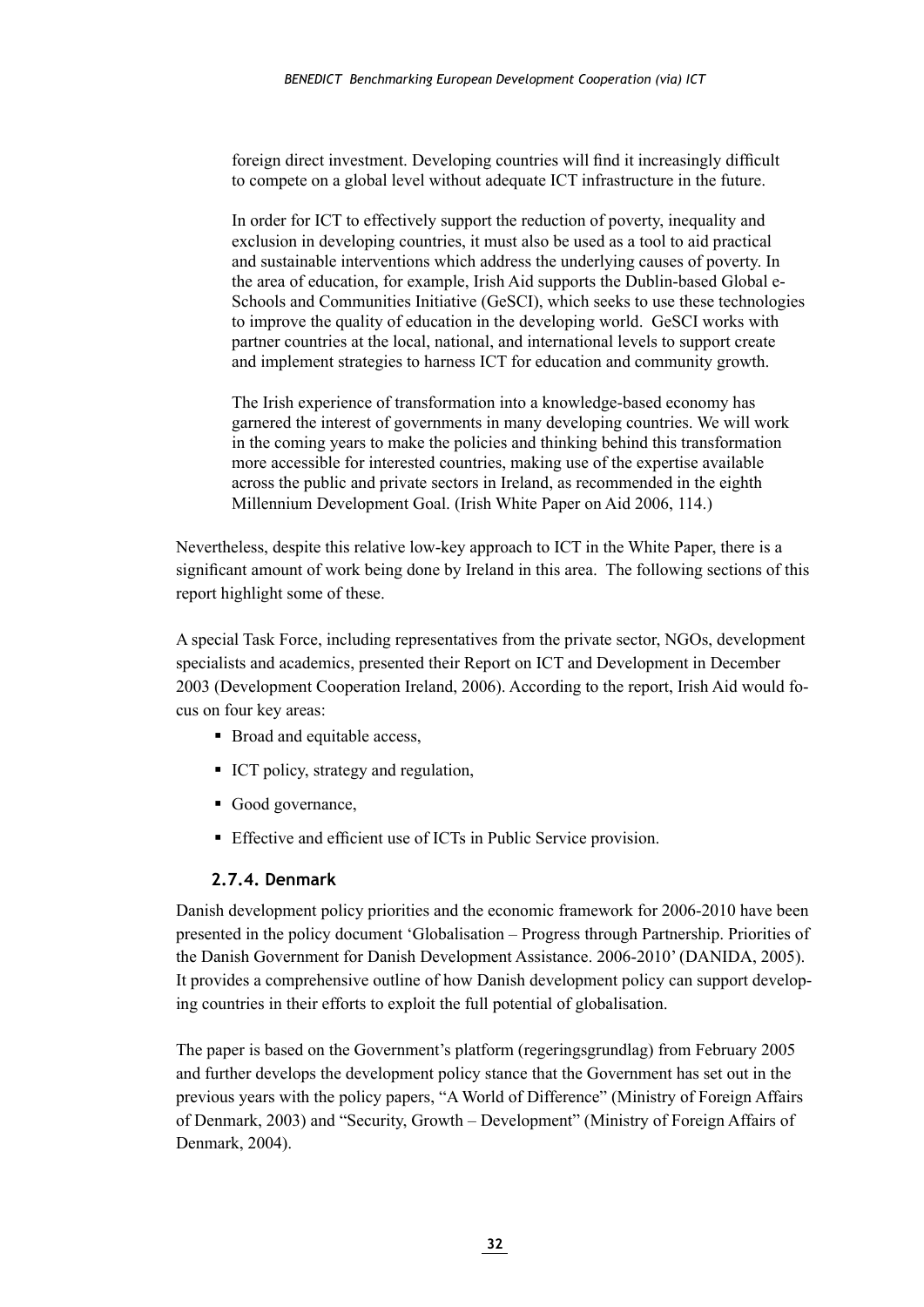In short, the Government will focus on the following areas:

- $\blacksquare$  Targeted efforts to promote the MDGs especially in Africa
- Increased focus on promoting economic growth as a way out of poverty
- More targeted and focused development assistance maximum value for money
- Security and development a strong Danish voice
- Strengthened environmental efforts a prerequisite for sustainable development
- $\blacksquare$  Better climate emphasis on global solutions
- $\blacksquare$  Human rights and democracy a free and fair world
- Regions of origin coherence home and abroad

The Danish policy document sets out in some detail what are seen as the key issues and priorities for Danish Development assistance.

In the section on Globalisation 'Progress through Partnership' (DANIDA, 2005. §2.1 Key issues) the paper argues that globalisation requires action. Through its development policy, the Danish Government intends to strive to enable the poorest developing countries to successfully tackle the challenges of globalisation - in a freer and fairer world. "With its development policy priorities for 2006-2010, the Government aims to seek coherent solutions to the global challenges. The Government's goal is for the EU to be a dynamic force in the efforts to promote development and combat hardship and poverty in the world." Denmark, the paper argues, will positively influence the European cooperation to the benefit of the poorest countries.

At the UN Summit in New York in September 2005, the Danish Government pressed for increased global pledges of development aid. At the summit, the UN Millennium Development Goals were given a push forward, with particular focus on Africa. The Government is to conduct an analysis that will lead to the identification of a new programme country in Africa. Danish development assistance will be maintained at a level that does not fall below 0.8 per cent of GNP in the coming years. The paper insists that the Danish Government will work for a strengthened partnership regarding the MDGs that invokes a shared responsibility for their achievement among rich and poor countries alike. As a follow-up to Copenhagen Consensus, the Government intends to increase the development assistance to the fight against HIV/AIDS. The Government will also work to promote greater coherence between the MDGs and reproductive health as well as between the MDG on environmental sustainability and the other MDGs. (DANIDA, 2005)

The policy paper claims that the Danish Government will intensify its focus on promoting economic growth in developing countries. "Without economic growth, there will be no way out of poverty." The Government intends to implement a wide range of initiatives designed to strengthen the business climate in the Danish programme countries, and to increase the benefits gained by developing countries from globalisation.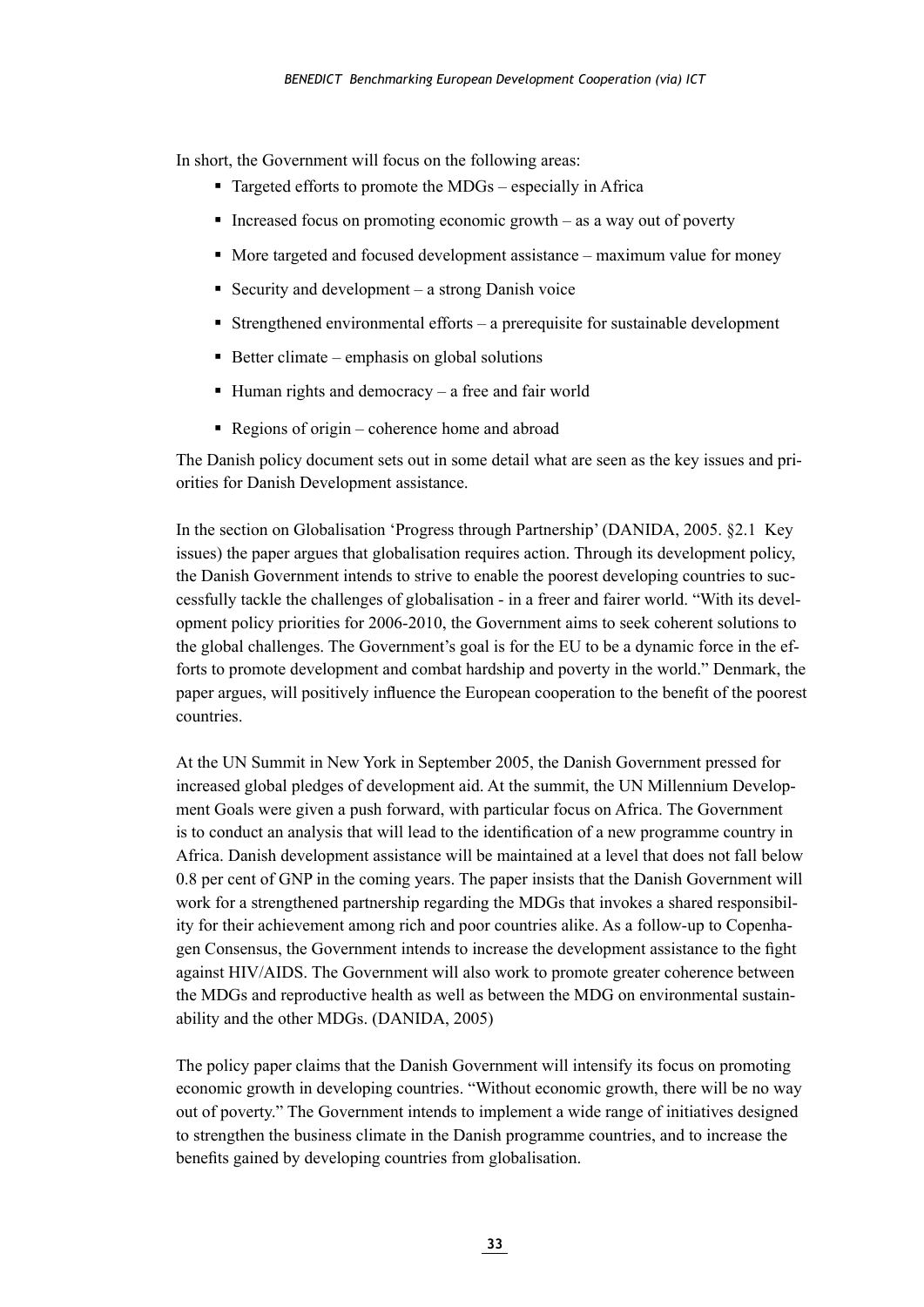The paper states that Denmark will continue its efforts to obtain maximum value for money in its development assistance – "to the benefit of poor people in the developing countries". The bilateral Danish development assistance will be further targeted. The initiatives carried out in the various programme countries will be focused in fewer areas, which will intensify the need for cooperation and coordination with other donors. The Government will place greater emphasis on a quid pro quo principle, where mutually committing partnerships are established between recipient countries and the entire donor group. The Danish contributions to multilateral aid organisations will be adjusted in light of the critical review of the multilateral development assistance that the Government has conducted.

The paper has further sections on Security and Development – "a strong Danish voice"; Strengthened environmental efforts – "a prerequisite for sustainable development" Climate – "a global challenge", and Human rights and democracy – "a free and fair world"

Reducing poverty in developing countries is central to Danish development cooperation priorities. "A number of crosscutting themes are built into DANIDA's development assistance: women's participation in development, the environment, promotion of democracy and observation of human rights. These crosscutting themes are integrated into DANIDA's development activities more generally." (DANIDA 2007)

Countries in which DANIDA currently works are: Bangladesh, Benin, Bhutan, Bolivia, Burkina Faso, Egypt, Eritrea, Ghana, Guatemala, India, Kenya, Malawi, Mozambique, Nepal, Nicaragua, Niger, Tanzania, Uganda, Viet Nam, Zambia, and Zimbabwe.

One particular feature of Danish development activities and their effective presentation is the way in which the DANIDA website (DANIDA, 2001) highlights good ICT practices in development activities. "The identified Good ICT Practice cases contribute to the Millennium Development Goals in various ways, which are described below in order to demonstrate the poverty reduction angle of the ICT tools in Health, Education, Agriculture and Business sectors."

As demonstrated in the Good ICT Practice cases on health in the above web site, "ICTs can provide useful tools for health care workers and can facilitate the distribution of health information to the general public. ICT can be of assistance for the health sector for instance by providing valuable information to health workers through the use of PDAs (UCH/Uganda), by treating mental health cases related to post-war traumas (ACISAM/El Salvador), or through the establishment of youth radio listening groups (Lifeline/Tanzania)".

DANIDA notes that ICT tools applied in the health sector can assist in reaching the following particular MDGs:

#### **Goal 3. Promote Gender Equality and Empower Women**

"Addressing health, ICT can give women important information, for instance on women's rights to family planning, nutrition, and safe pregnancy." Also, "ICTs are effective tools in changing prejudice and biased concepts on gender role models. Women, who actively partic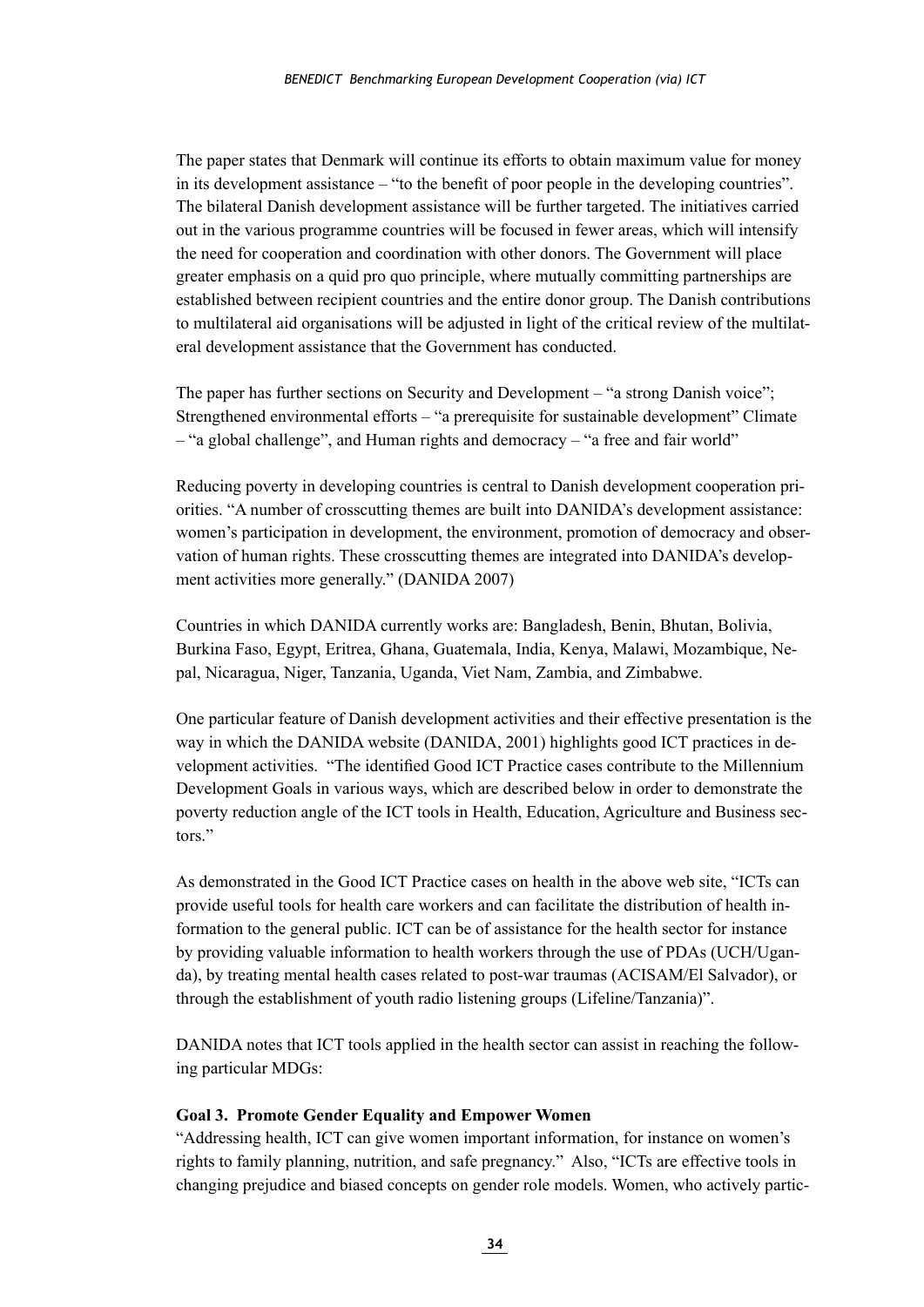ipate in using information and communication technology, will face information from a variety of sources and thus be encouraged to change their status, if desired." The site links each aspect of provision to case studies and examples.

This goal is explicitly referred to and demonstrated in action in a statement by the Minister for Development Cooperation at the presentation of the World Bank's World Development Report 2007:

A key issue is young people's access to reproductive services and information. The largest generation of young people ever in history is now entering their sexual and reproductive life. Their access to health services - including condoms and education - is essential if we want to reduce poverty. (World Bank's World Development Report 2007)

#### **Goal 4. Reduce Child Mortality**

Examples are given, such as the, "Health Foundation of Ghana's project "Stimulating Local Digital Health Content" (Healthvideo/Ghana) . . . directly addressing child mortality. As demonstrated by the production of health care information on breastfeeding, ICTs can be valuable tools to create awareness among mothers on child raising and breastfeeding issues".

#### **Goal 5. Improve Maternal Health**

As well as giving examples, DANIDA notes:

The World Bank Group's World Development Report 2002 cites empirical studies which found that a woman's access to the media is associated with a better health prognosis. ICT can play a critical role in reducing the incidence of maternal death numbers by facilitating access to information and to health care services.

#### **Goal 6. Combat HIV/AIDS, Malaria and Other Diseases**

ICT tools have proven to be effective in creating dialogue, sharing knowledge, gathering reliable information, as well as promoting research. Knowledge sharing initiatives like PERI/Ghana and Healthvideo/Ghana are examples of ICT projects adding to these efforts. Additionally, the project of Equal Access – Digital satellite radio in Nepal, raises awareness on reproductive health, women's empowerment and HIV/AIDS in remote and isolated areas of Nepal, utilising a combination of satellite technology, radio, multimedia and solar panels, through which knowledge about HIV/AIDS has been increased in the communities.

#### **Goal. 8. Develop a Global Partnership for Development**

ICT can be used to support good governance, accountability, and transparency for the advantage of the health sector. All the listed health sector projects in the Good ICT Practices contribute in their own right to developing a global partnership for development. Donor coordination through sector wide approaches, basket funding and collaboration with other donors in the health sector on use of ICT to reach the MDGs will add to these efforts.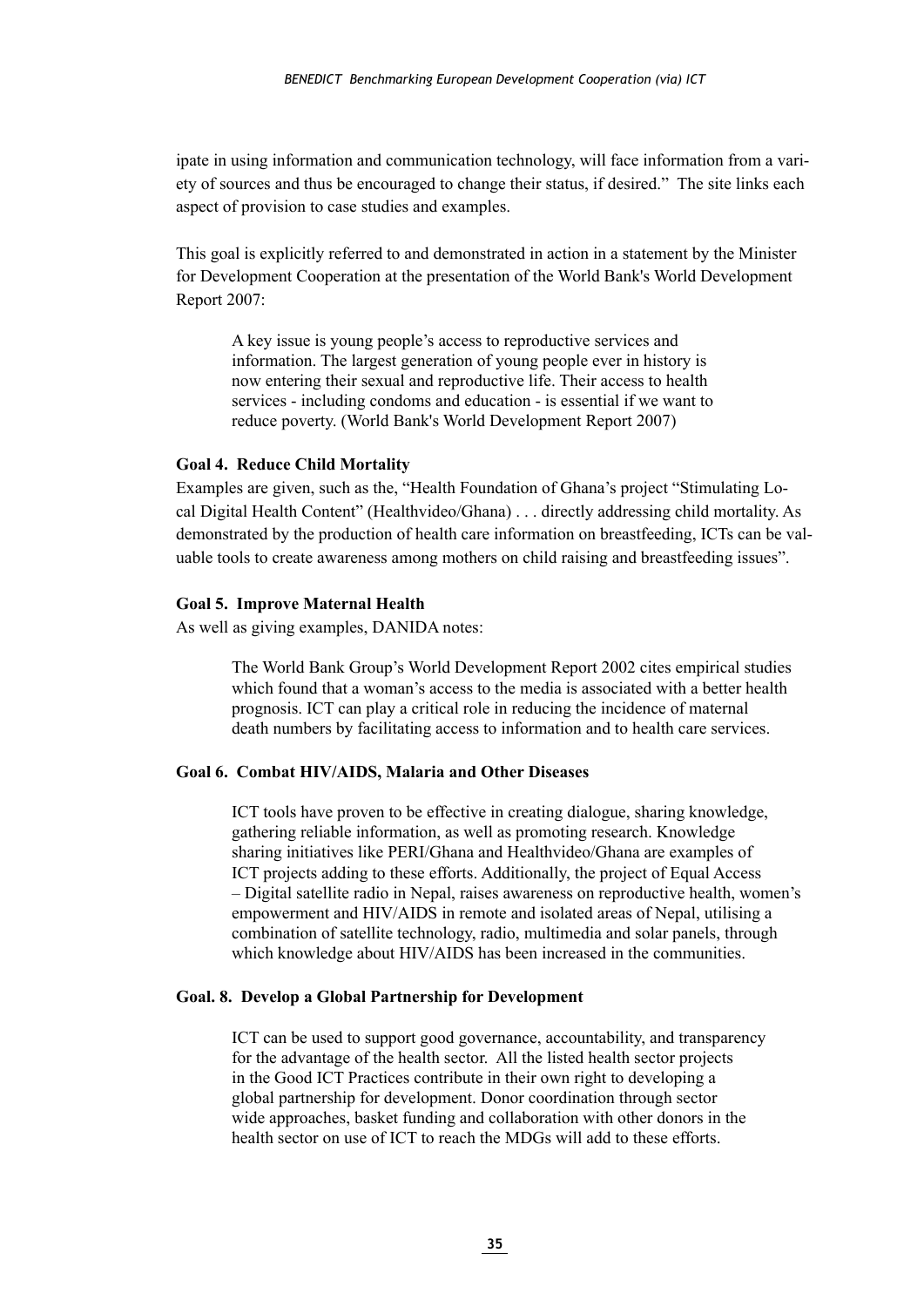DANIDA notes that ICT tools applied in the business sector can assist in reaching the following particular MDGs in particular through enhanced access to e-governance, which improves public services and promotes accountability and transparency. Use of ICTs can also be utilized for establishing efficient public services and a better climate for trade, resulting in economic growth. Finally, the World Bank report "ICT and the MDGs" underlines that "making available the benefits of ICT is itself an MDG target". In order to enjoy the advantages of ICT, access to basic telecommunication is a key concern, and one tool to obtain access is through public-private partnerships, which can also be facilitated trough ICT.

#### **Goal 1. (Target One) Halve, between 1990 and 2015 the proportion of people whose income is less than one dollar a day.**

Income generating activities can be supported through ICTs in various ways, for instance as demonstrated in the Danida's project on Sustainable Buffer Zone Management in Nicaragua (Buffer/Nicaragua), where farmers are trained (among other ways through radio broadcasts) on how the farmers can increase their incomes by cultivating their land more efficiently, and at the same time protect the environment in general, and the nearby nature reserve in particular.

#### **Goal 3. Promote Gender Equality and Empower Women**

DANIDA argues that as estimates show that men dominate in the use and profit from the new technologies, projects supporting inclusion of women should be encouraged. It notes that:

In development projects involving ICT it is essential to make sure that women are included and/or gender issues considered. ICT can provide new opportunities for women, as for instance in cultures, where women have limited possibilities for social interaction. ICTs can also help female entrepreneurs, who often have limited resources and experiences, by reducing transaction costs, increasing market coverage, and even expanding their businesses across borders.

#### **Goal 8. (Target 12) Develop further an open, rule-based, non-discriminatory trading and financial system**

The Administration of Concessions in Nicaragua (Concessions/Nicaragua) is a demonstration of how ICT can be used for assisting shrimp farmers and the Nicaraguan government in the construction of shrimp ponds, considering legislative and environmental concerns. The shrimp farmers can easier and more quickly obtain deeds to their ponds, and the government benefits from receiving revenues from the shrimp owners. Additionally, the government saves time by keeping updated records electronically, and by using satellite registration of the ponds.

#### **Goal 8. (Target 16) In co-operation with developing countries, develop and implement strategies for decent and productive work for youth**

As shown in the cases of DRIK/Bangladesh and YPSA/Bangladesh, creative projects initiated by civil society in developing countries can provide inspiration and concrete demonstrations on how to educate and train youth for professional jobs. In the case of YPSA, youth are taught in a variety of computer skills, but perhaps more importantly in group work and planning of activities. The DRIK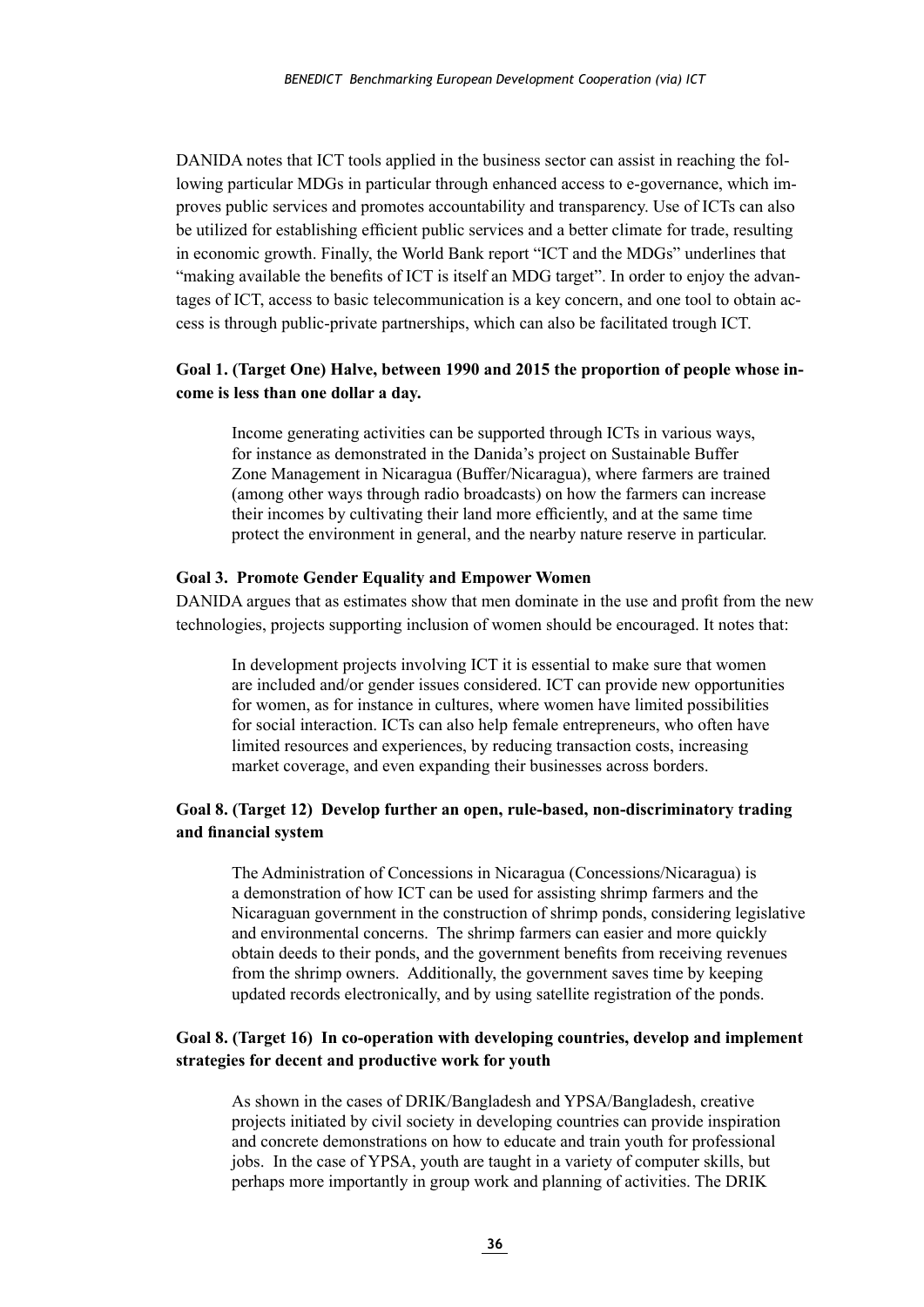case shows how children from poor families can be trained as photographers and thus become breadwinners for their parents. At the same time, the young female participators in DRIK's educational projects demonstrate new role models in their countries by working in professions previously dominated by men.

#### **Goal 8. (Target 18) In co-operation with the private sector, make available the benefits of new technologies, especially information and communications** Here DANIDA observes that:

All the presented Good ICT Practices cases related to the private sector help in one way or another to make the advantages of the new technologies available to poor people. Danida's business sector program adds to these endeavours by supporting the ICT sector in general, as well as advancing ICT in the business sector activities. In order to reach the MDGs, it should especially be considered how to use ICT to promote SMEs in rural areas. By including the rural based SMEs, more MDGs will be addressed, as the rural poor constitute the most vulnerable population group. Of one billion people living in extreme poverty, 75% live in rural areas.

As far as using ICT as a tool to reach the MDGs in Education DANIDA asserts that ICTs can help to reach the Millennium Development Goals in education by providing various channels to bring educational options to those, who would not else be offered an education.

Also, ICTs can enhance the access to information and educational materials in those schools, which are short of educational equipment. Video conferencing and radio broadcasts provide new tools for distance education, provided that access to the ICT tool in question is possible. For the teachers, ICTs can provide means for networking, training and continued learning. Before ICT is introduced in the schools, training in the use of the applications should be provided. Girls and women in particular need special training in order to fully benefit from the advantages of the new technologies, so this should be addressed in curriculum and education plans.

#### **Goal 2. Achieve universal primary education**

DANIDA cites various examples here, including:

The SchoolNet project in Uganda (Schoolnet/Uganda) is a national network of professional educators and schools, established in close cooperation with the Ministry of Education in Uganda with the objective to enhance computer literacy nationwide. In 58 secondary schools, teachers and students have been supplied with computers, software and internet-connections. To supplement and enhance learning materials, teachers have beforehand been trained in the use of ICT. Before connecting the schools to the Internet, SchoolNet analyses the respective school's budget and location in order to decide which technology should be used for linking to the Internet, and in many cases wireless technology has proven to be effective.

In connection with this the statement by the Minister for Development Cooperation at the presentation of the World Bank's World Development Report 2007 (World Bank's World Development Report 2007) makes the following clarifications:

Our support to education is based on two pillars: The Millennium Development Goals and the Education for All-process. Denmark is strongly committed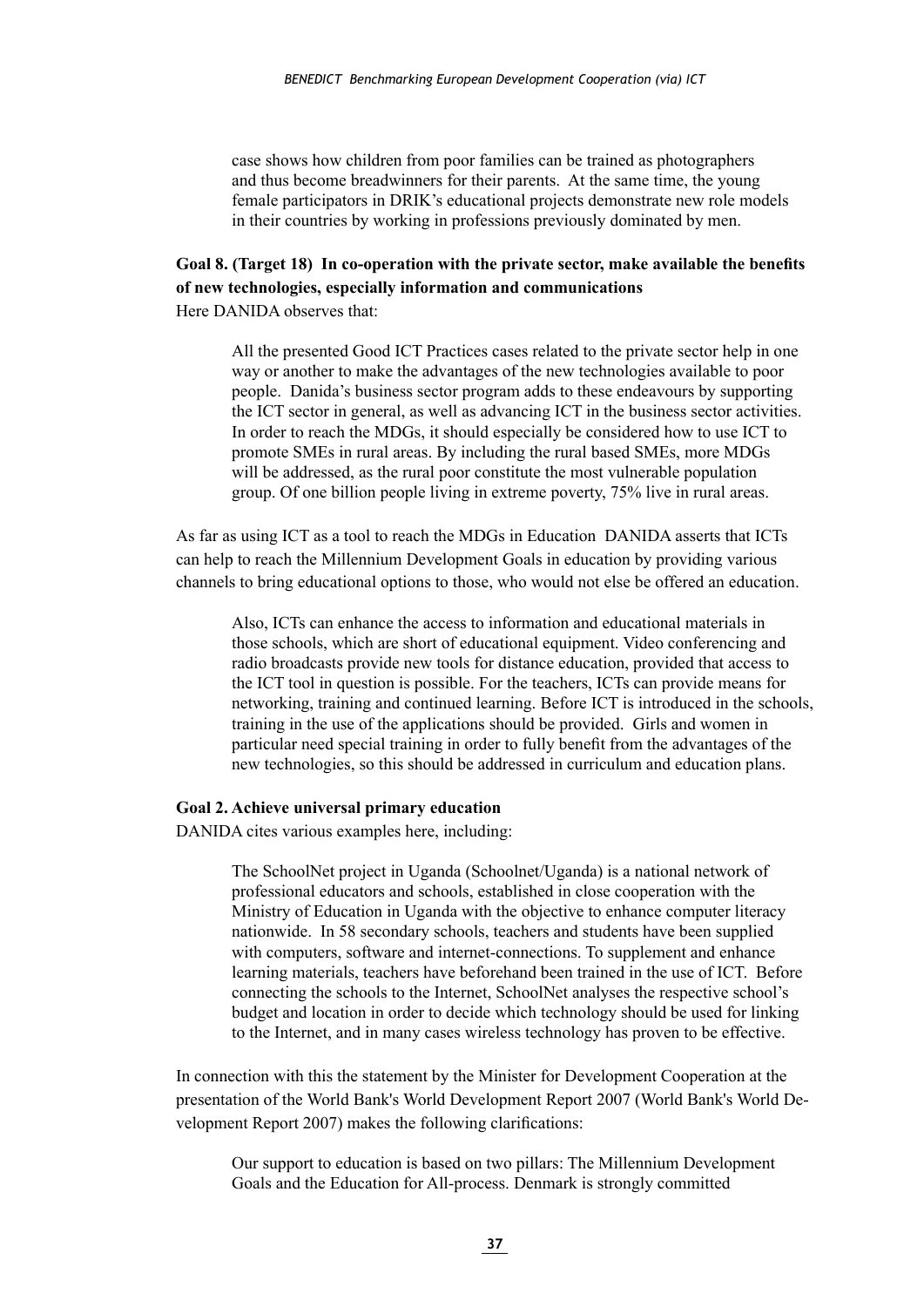to making an extra effort to secure quality education for all. . . In my mind, there is no doubt that the path out of poverty for young people starts in the classroom. Especially in Africa, too many young people are still not able to attend even primary school. Therefore, Denmark continues to keep a focus on basic education. But we need a holistic approach. Within the framework of the six Education For All goals, Denmark is now increasingly providing assistance for educational development on a much broader basis. This is very much in line with the recommendations of this year's World Development Report

DANIDA further argues for the use of ICT as a tool to reach the MDGs in Agriculture - that new technologies can be useful for farmers all over the world. ICTs can be a gateway to a variety of services and networks, including market access, information on market prices, ecommerce opportunities, e-government policies, appropriate technologies, knowledge on cultivation methods, natural resource management, biodiversity, ecological protection, fertiliser technology, etc.

## **Goal 1. (Target 2) Halve, between 1990 and 2015 the proportion of people who suffer from hunger**

For example:

Farmers who have access to information and market opportunities are better empowered to make the right choices and to secure that their families do not starve. ICTs can sustain the fight against hunger by giving access to tools that empower the farmers. This can be seen in the Good ICT Practice examples, for instance TARAhaat's Web Portal for Rural India, which offers database information and education. The farmers have increased their profit by seeking information in the web-portal about prevailing wholesale prices of their produce, and this has made it possible to eliminate the local middlemen.

#### **Goal 7. Ensure Environmental Sustainability**

ICT can sustain the environment on several levels, including disseminating of environmental information, monitoring and storing environmental data, and reducing risks of floods, tsunamis, and natural catastrophes. Examples of use of ICT on behalf of the MDGs and environment are the Sustainable Development Network (SDN/Bangladesh), which supports the establishment of a database and network on environmental issues, and the Bangladesh NGOs Network for Radio and Communication, which among other issues works on disaster warning.

#### **Goal 7. (Target 9) Integrate the principles of sustainable development into country policies and programmes and reverse the loss of environmental resources**

The project on Improving Health Estate Management in Ghana (HEM/ Ghana) has by use of ICT incorporated a database administration, which will improve mechanisms for supervision and maintenance of existing hospital buildings and infrastructure such as drainage systems, water, and electricity. The improved maintenance will have a beneficial influence on the environment as well as the sustainability of the project.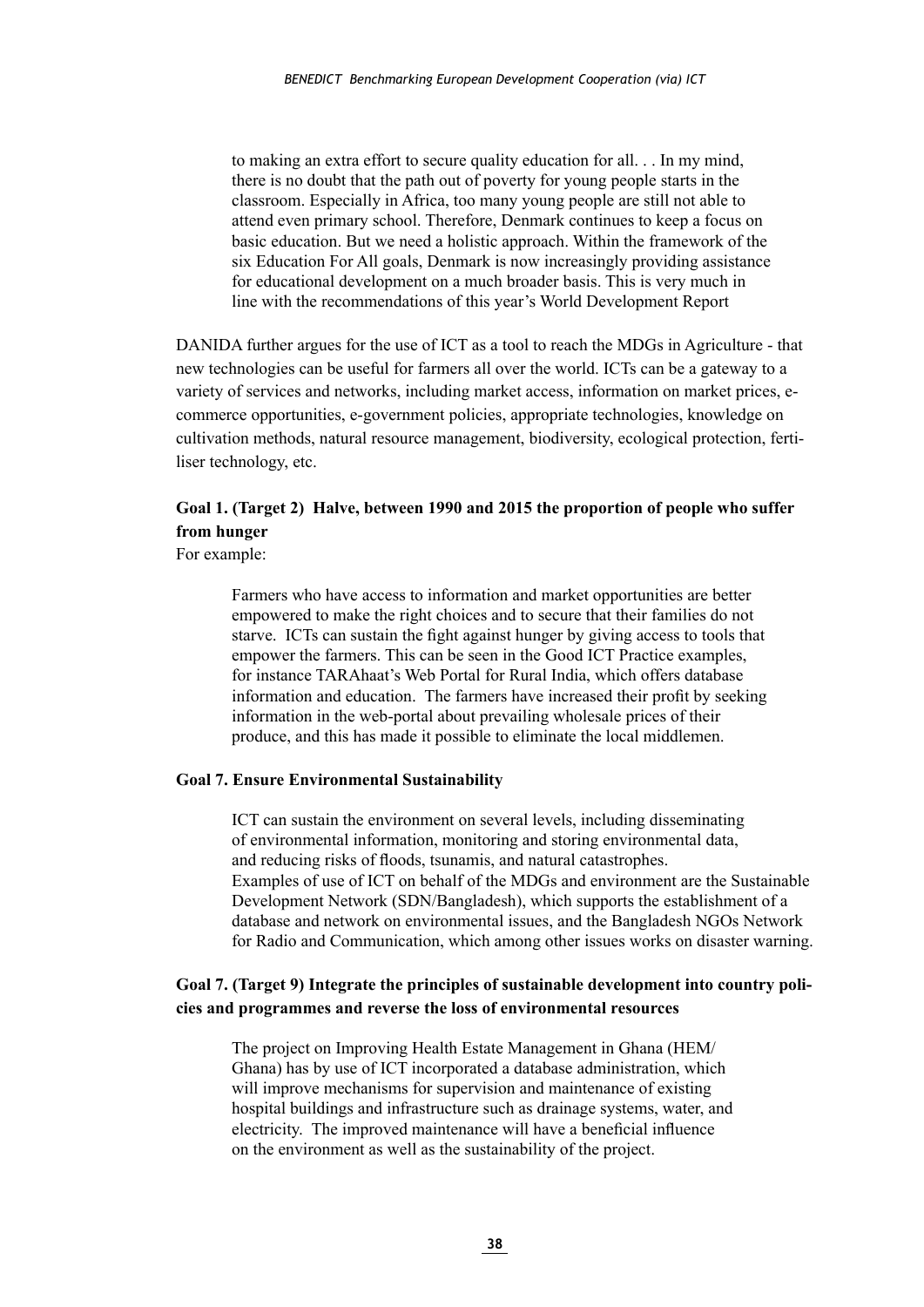## <span id="page-39-0"></span>**3. Touching the Digital Divide, Social Inclusion and Shared Knowledge**

## **3.1. Digital Divide**

The IT revolution made some glorious promises to the worlds poor: instant access to information and far-flung markets, political empowerment, greater growth, even the possibility that countries could leapfrog entire stages of development. But when none of that happened in a hurry, the excitement gave way to concern that rather than closing the wealth gap, IT was exacerbating it.

Yet for all the international debate and millions of words written about the digital divide, very little systematic empirical research or studies over time have been done to confirm claims and counterclaims and to guide policymakers on how this technology actually affects the development of low-income countries.

With recognition of the positive potential of the revolution in information and communication technologies (ICTs) has come the realization that the vast majority of the world remains excluded from these possibilities. As access to information and knowledge is regarded as a prerequisite to achieving the Millennium Development Goals (MDGs) set by the United Nations, bridging the digital divide is essential to closing the development gap. (Martin, 2005.)

The Digital Divide has been described in by the United Nations as a factor of exclusion from global exchange processes, restricting the development of intellectual capital, slowing down economic growth and dangerously increasing the lack of understanding between cultures and civilisations (UNDSF 2005). It exists both within and between countries and regions and as a result remedial Information Society programs have been launched at both European and at a global level.

Various definitions for Digital Divide exist, but they can be grouped together to three clusters, following the typology presented by Warschauer (2003):

- a division between those in favour of the extensive use of digital technology (esp. computers) and those against it;
- (now the usual sense) the gulf between those who have ready access to current digital technology (esp. computers and the Internet) and those who do not;
- (also) the perceived social or educational inequality resulting from this.

Digital Divide used in these latter two senses is at the heart of many countries's approach to ICT4D strategies, where the assumption is that the 'divide' between the "haves" and the "have-nots" can be reduced or eliminated by the exploitation of ICT. So, for example, Danida asserts that, *"Denmark will work to increase the opportunities and capacity of the developing countries to exploit new ICT in order to limit and eventually* eliminate the digital divide". *(Danida, 2001)*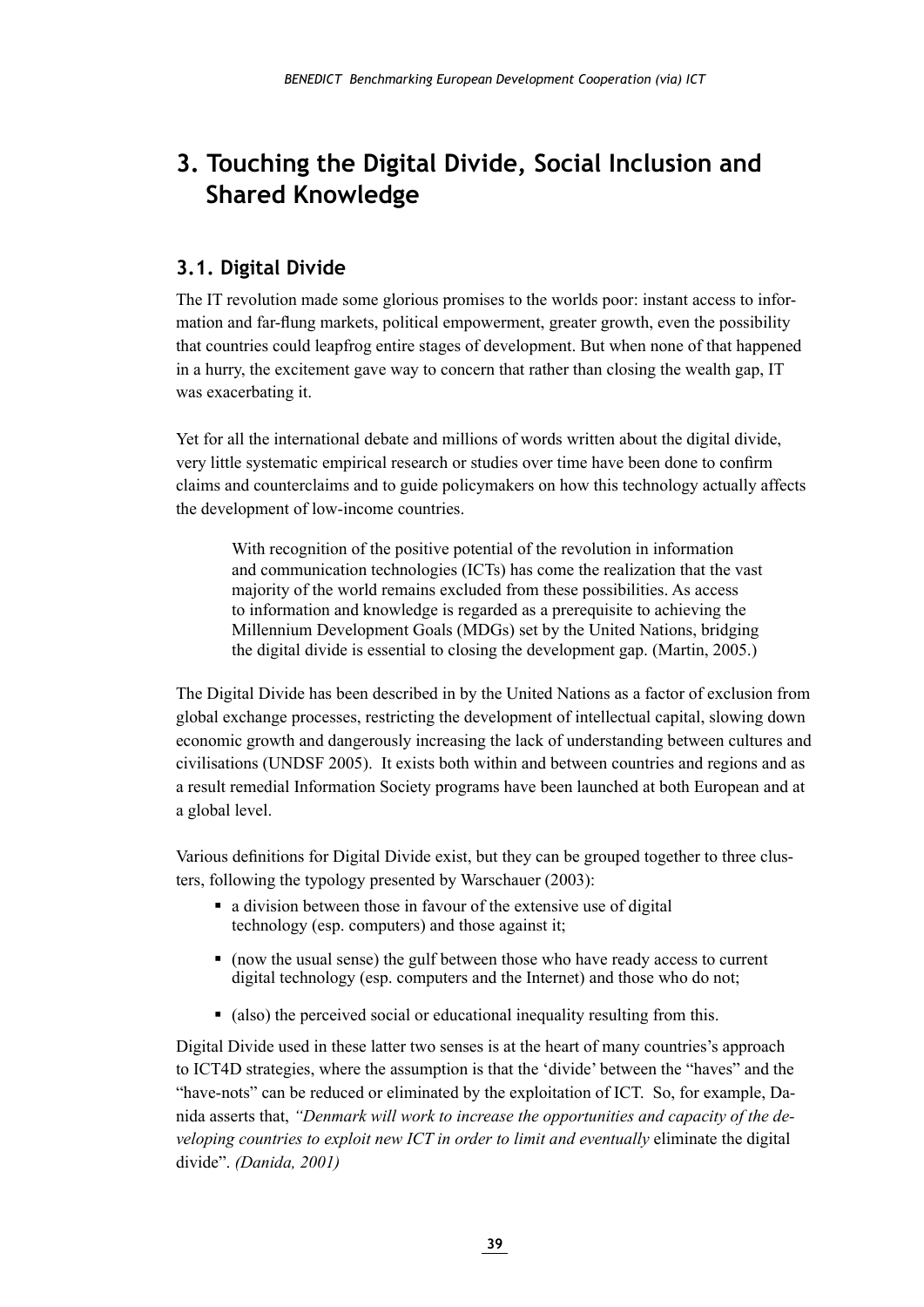But against this there are those who argue that the development of the Information Society will actually make things worse, not better. "Moreover, for all those who proclaim the Information Society as providing the answer to social inequality, poverty and unemployment, there are others who would regard it as likely to widen the gap between information *haves* and *have-nots* and to maintain existing socio-economic disparities (Sarker 2001)."

So it is clear that 'Digital Divide' is not just an issue between the "haves" and "have nots" but constitutes a complex social network where culture, language, education, and age all have a meaning in forming communities. The inherent ambiguity of the term has often led to the following misconceptions:

- a) Digital Divide is dividing two clearly separate groups of people;
- b) Digital Divide is difficult to bridge, and
- c) The inequalities are absolute and static. (van Dijk 2006, 222)

Plugging poor countries into the Internet will not help unless these social factors are dealt with (Martin 2005). The WSIS Tunis Commitment reaffirms the, "... desire to build a peoplecentred, inclusive and development-oriented Information Society (ITU 2005)."

The Community will also support an increased use of information and communication technologies to bridge the digital divide. It will also increase its support to development-related research (European Parliament, 2006, §79).

One of key factors influencing the Digital Divide is basic access to the Internet. This is not simply a matter of penetration – although this is a non-negligible issue. There are some one billion worldwide users of the Internet out of a worldwide population of some six billion. Certainly it is the case that for developing countries, issues such as better access to the Internet and empowering people with information and knowledge is a priority and a critical objective of an inclusive Information Society, but access also arises (or fails to) in terms of the language of the Internet. The overwhelming use of English – particularly evident in the DNS (Domain Name System) needs to be addressed in overcoming the Digital Divide. Many peoples in developing countries cannot read or write in English and others use languages that do not use the Latin alphabet. Similarly, some indigenous languages are not written languages, so for indigenous people to gain access to the Internet, solutions are going to be needed both in terms of regulatory environment and also in software and hardware development.

Core elements affecting the Digital Divide are management of the DNS and various ways to turn it into a system that allows multilingual use; issues surrounding Internationalised Domain Names (IDN), and recognition that as technical solutions for a more localized multilingualism are found, global interoperability will become more complex and difficult to guarantee. Lack of access to the Internet in indigenous languages is detrimental to many potential and existing users and inevitably these detrimental effects are typically most commonly felt in developing countries.

Van Dijk (2006) raises the question as to the type of inequalities that exist in the information and network society. He wonders whether new types of inequality exist and if so, what these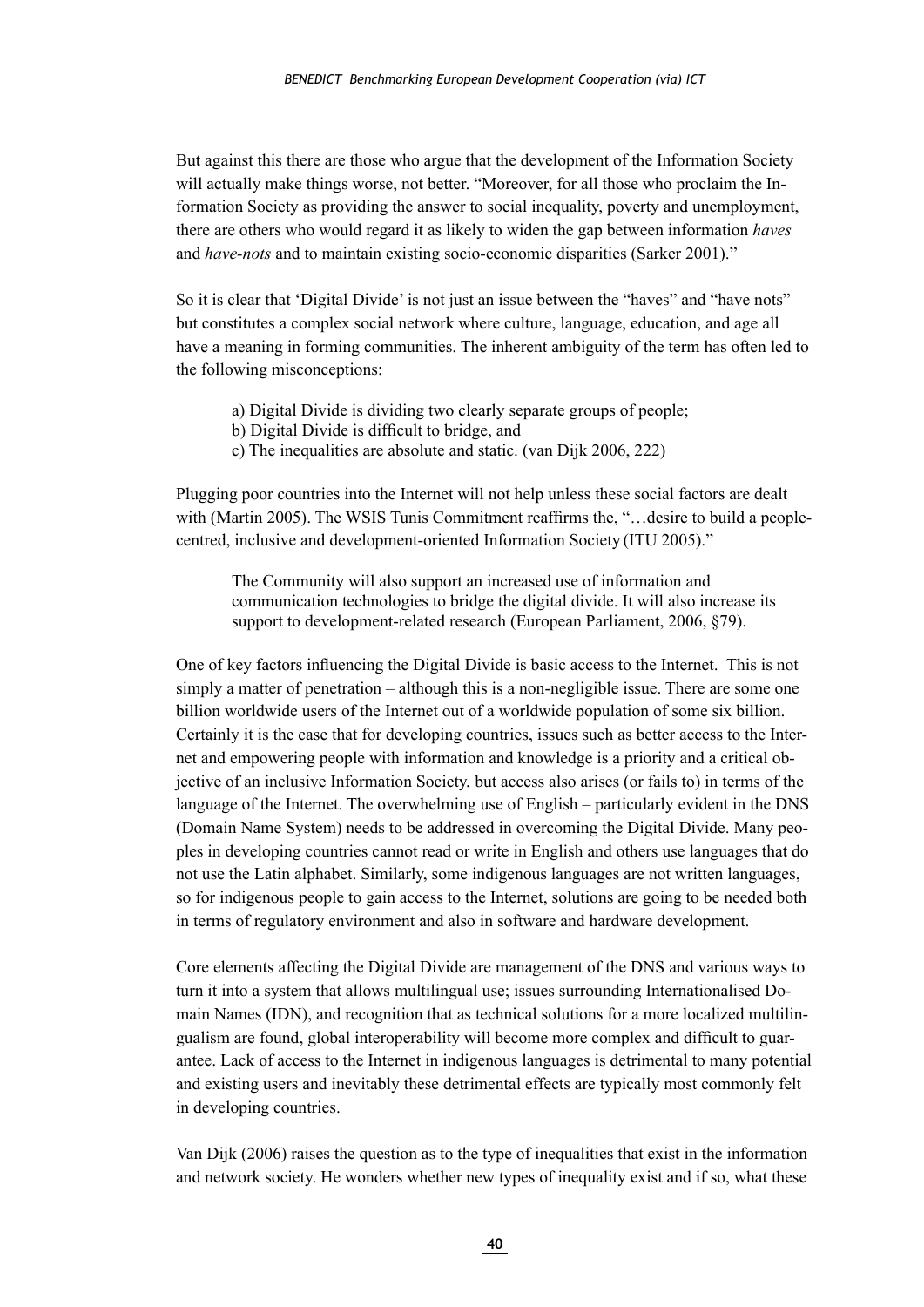types are. Access has probably been the most used and measured concept of Digital Divide. Van Dijk (2006) has divided access into motivational, material, skills and usage access (see figure below). The largest part of contemporary research and attention has been devoted to material access. It is easily measurable but has a danger of technological determinism. Material access includes divisions by income, education, age, gender and ethnicity. According to van Dijk it is very difficult to do any prognosis of how the material access divide will develop. The gap within the developing countries in terms of physical access to information and communication technology seems to be widening and indeed it may well be that development cooperation is enhancing this type of increase. Digital Divide within developing countries has been recognised as being potentially problematic by donor countries, as one of the informant said in an interview with ourselves:

At the moment I could agree with you that digital divide or knowledge divide is getting bigger and bigger all the time because we don't have coherent policies in other sectors. --- I'm afraid that the digital divide or the knowledge divide will increase in coming years (Interviewed informant).



**Model of successive kinds of access to digital technologies (van Dijk, 2006).**

However, material access is preceded by motivational access. By motivational access van Dijk (2006) refers to those people who for one reason or other do not use or do not want to use possible access to digital media (usually the Internet). Interestingly, even van Dijk does fall into making the assumption that this is a problem. Why is it that not having any motivation, or need to use digital resources or communication should be a problem for us or forsociety? Surely this is no more than a typical projection of the Grand Narrative of Enlightenment and the Industrial Revolution of the Modern, where development is very much technologically determined and assumed to have a positive nature *per se*. This can be seen very clearly in the Irish statement on ICT in its White Paper on Aid (Irish White Paper on Aid, 2006) where the somewhat unthinking claim is made that whatever works for Ireland will work elsewhere: "There is increasing recognition of the potential of information and communications technology (ICT) to drive economic growth and reduce poverty." Ireland is an example of a country that has successfully employed ICT as a tool and an enabler in its development, and has become a knowledge-based economy. The risk for the Least Developed Countries is that they will be left behind in the global ICT revolution.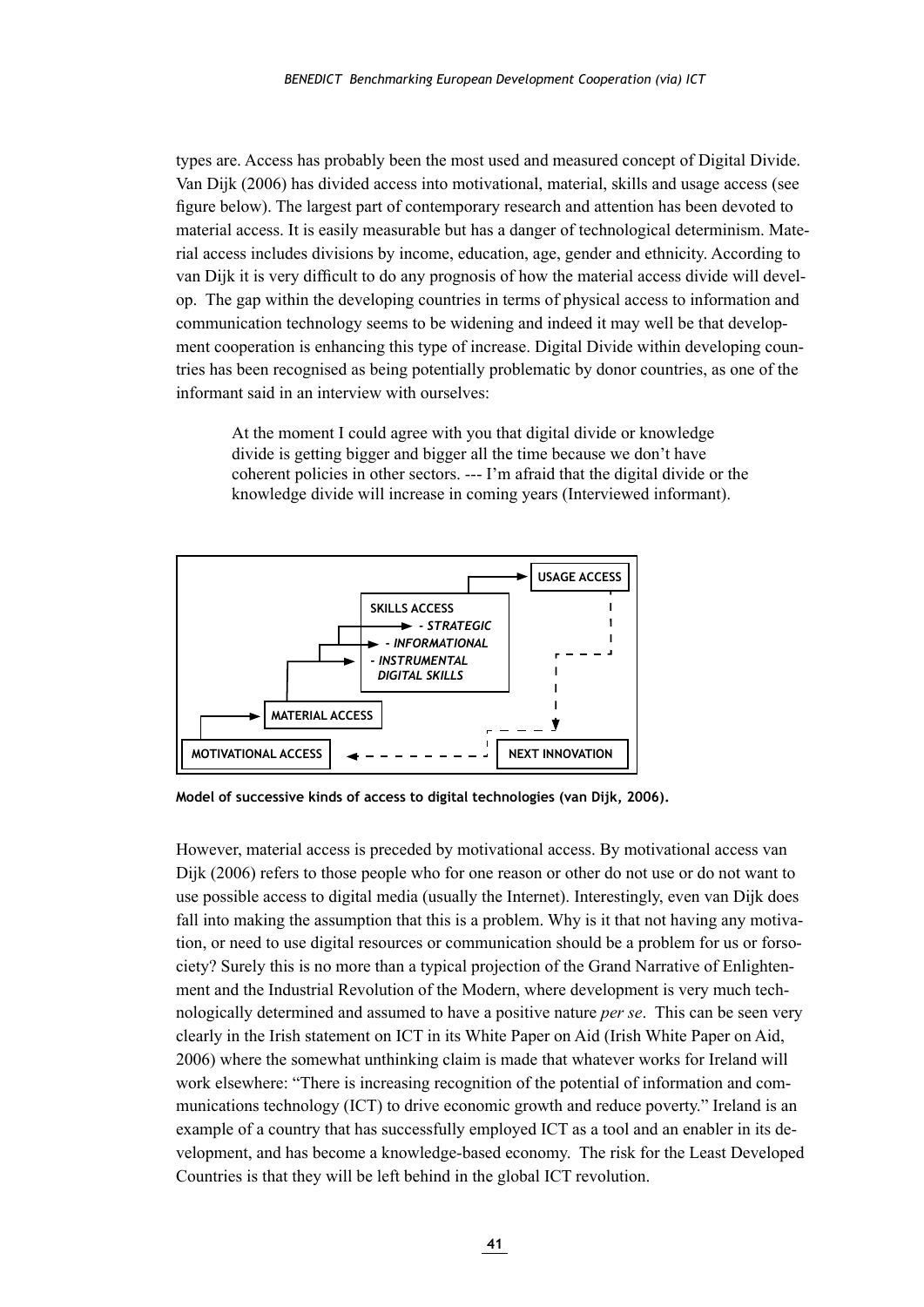'Skills access' (van Dijk 2006) refers to instrumental, strategic or informational skills. There is a strong belief behind formal training and education for building both capacity and skills. However, some research suggests that formal training has poor results and more effective learning frequently happens by trial and error and particularly in peer-to-peer situations. Social context and networking are essential for Internet users for learning digital skills. These networks cannot be created and imported from outside, which, evidence suggests, does sometimes be a model still much in use in development cooperation. Linus Torvalds has referred to this phenomenon (when discussing hacker culture) by defining Linus's law where the three elements are survival, social life and entertainment (Himanen 2001). If survival has been taken care of, we need social life and entertainment to learn and create something new. In today's virtual world (developed, rich world) traditional values for work and survival are not respected in the same sense as before.

'Usage access' is usually measured in usage time, 'usage ways' in broadband usage, Internet penetration (ITU 2006; van Dijk 2006). Typical sources for this kind of information are different usage ratings and measurement (e.g., Nielsen/NetRatings) companies and/or organisations selling their information (or providing it for free). These ratings are often only indicative and may contain some rough figures and imply trends but more thorough and scientifically sound studies are required if precise information regarding actual usage and different forms of usage are wanted.

The concept of Digital Divide is usually used to describe the division between rich and poor, North and South, developed and developing countries. However, this type of definition catches only part of the picture. The Digital Divide within both rich and poor countries is becoming more and more a challenge. Governments have launched Information Society Programmes to address this issue nationally (see, for example, Tietoyhteiskuntaohjelma, 2006). The Finnish Information Society Programme does refer to the WSIS process, but there is no clear connection between the Development Policy Guidelines and the National Programme. This may illustrate the lack of coherence within governmental structures, where different ministries are safeguarding only their own specifically targeted sectors.

Poverty eradication is the most important goal for development cooperation. "Firm progress must be made towards strengthening the opportunities of poor countries to exploit the benefits offered by globalisation – through security and stability, through environmental protection, through human rights and good governance, and through economic growth (Danida,  $2005$ )."

In order for ICT to effectively support the reduction of poverty, inequality and exclusion in developing countries, it must also be used as a tool to aid practical and sustainable interventions which address the underlying causes of poverty. In the area of education, for example, Irish Aid supports the Dublin-based Global e-Schools and Communities Initiative (GeSCI), which seeks to use these technologies to improve the quality of education in the developing world. GeSCI works with partner countries at the local, national, and international levels to support, create and implement strategies to harness ICT for education and community growth. (Irish White Paper on Aid, 2006.)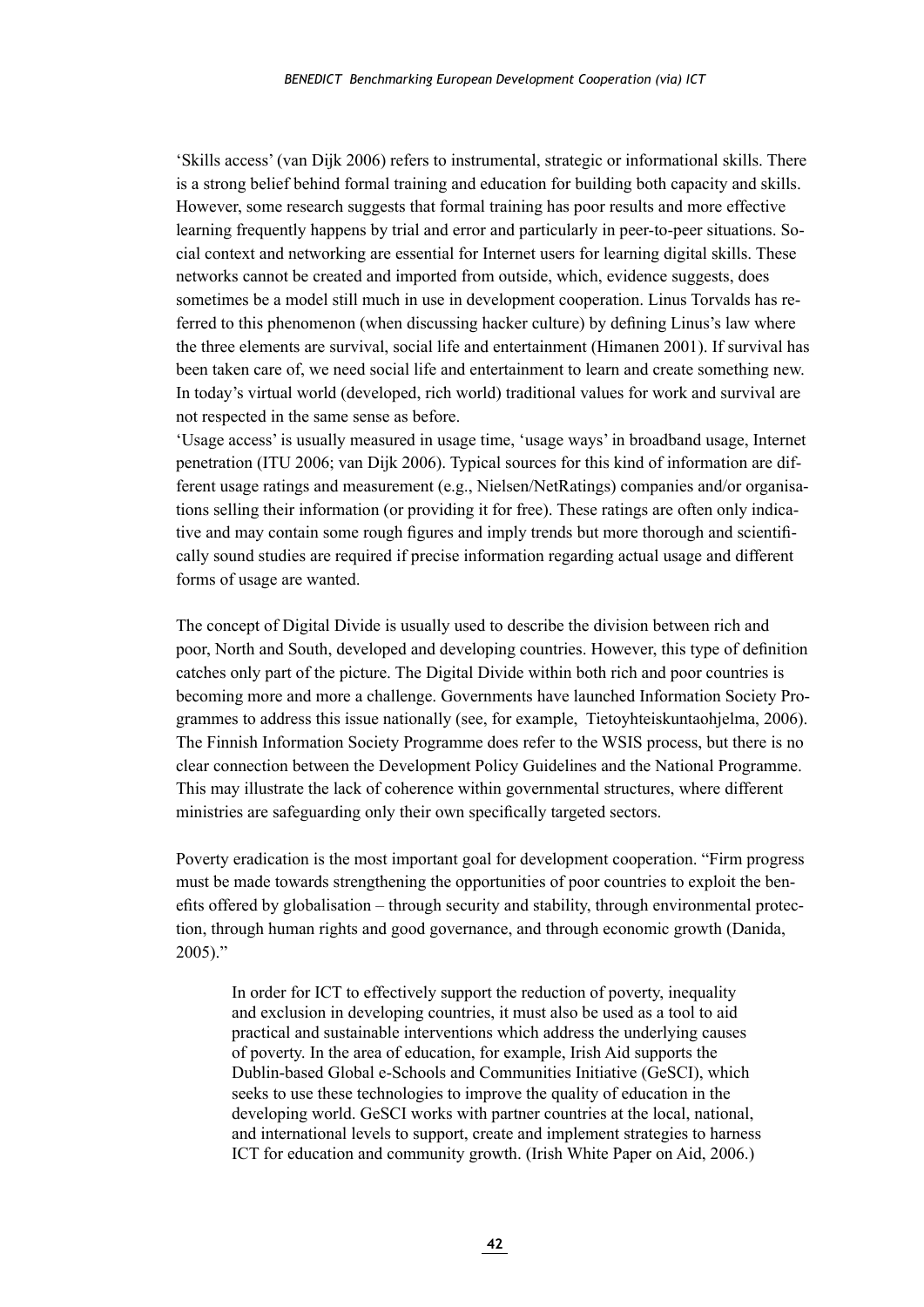Technology transfer programmes should be sustainable and the usage of applications developed elsewhere should be minimal (Martin 2005). Martin uses the term *appropriateness* to discuss whether attention has been paid to the local dimension in development projects. 'Locality' means cultural sensitivity, understanding local political and social structures and sustainable use of local languages. This is not always borne in mind by the provider countries:

The Irish experience of transformation into a knowledge-based economy has garnered the interest of governments in many developing countries. We will work in the coming years to make the policies and thinking behind this transformation more accessible for interested countries, making use of the expertise available across the public and private sectors in Ireland . . .(Irish White Paper on Aid, 2006)."

Some awareness of the importance of locality can be identified in some policy documents – such as the Danish Guidelines for Project Management: "In line with commitments of the Paris Declaration to support ownership, alignment, harmonisation and managing for results, Danish development co-operation to the extent possible should be aligned with partner priorities, structures, procedures, and budget processes and preferably be provided in the form of joint financial arrangement with other donors (Danida, 2006)."

And the key significance of locality appears stronger still in the section, 'Ownership, participation and collaboration in Good ICT Practice – Lessons Learned in Education Sector' (Danida, 2001):

All the cases forming basis for lessons learned in the education sector point to that consultation with target-groups and beneficiaries is crucial for the introduction of ICT in educational, training and awareness rising projects. This, not only to create relevance and interest of the target-groups in educational material and information – and thereby learning potential – but also to generate long-term participation, ownership, sustainability, and in order to facilitate change more quickly.

Measuring digital divide may appear to be easy. However, the question of digital divide is not just about technological access, which is the most easily measurable part of the divide. Access to technology, penetration percentages, affordability, fixed or mobile telephone lines etc., are used to illustrate the divide or the gap. According to ITU (2006) the Digital Divide is shrinking but major disparities remain. One could also argue that the method used in the World Telecommunication/ICT Development Report 2006 in defining the Digital Divide is questionable. The numbers of telephone subscriber are growing both in the developed and developing countries but the gap seems to stay the same or even grow. These kinds of statistics are helpful but they can also blind the audience from other factors affecting to Digital Divide. Educational and social aspects should have a central role in digital divide narratives and initiatives both in the developed and developing countries (Martin 2005).

Mobile technology and especially mobile phones are often seen having an important social function which motivates even poor people to spend large portions of their income on mobile communication. And of course the ability to communicate with one's relatives and friends without travelling saves time and money especially in remote areas (ITU 2006, 21-22).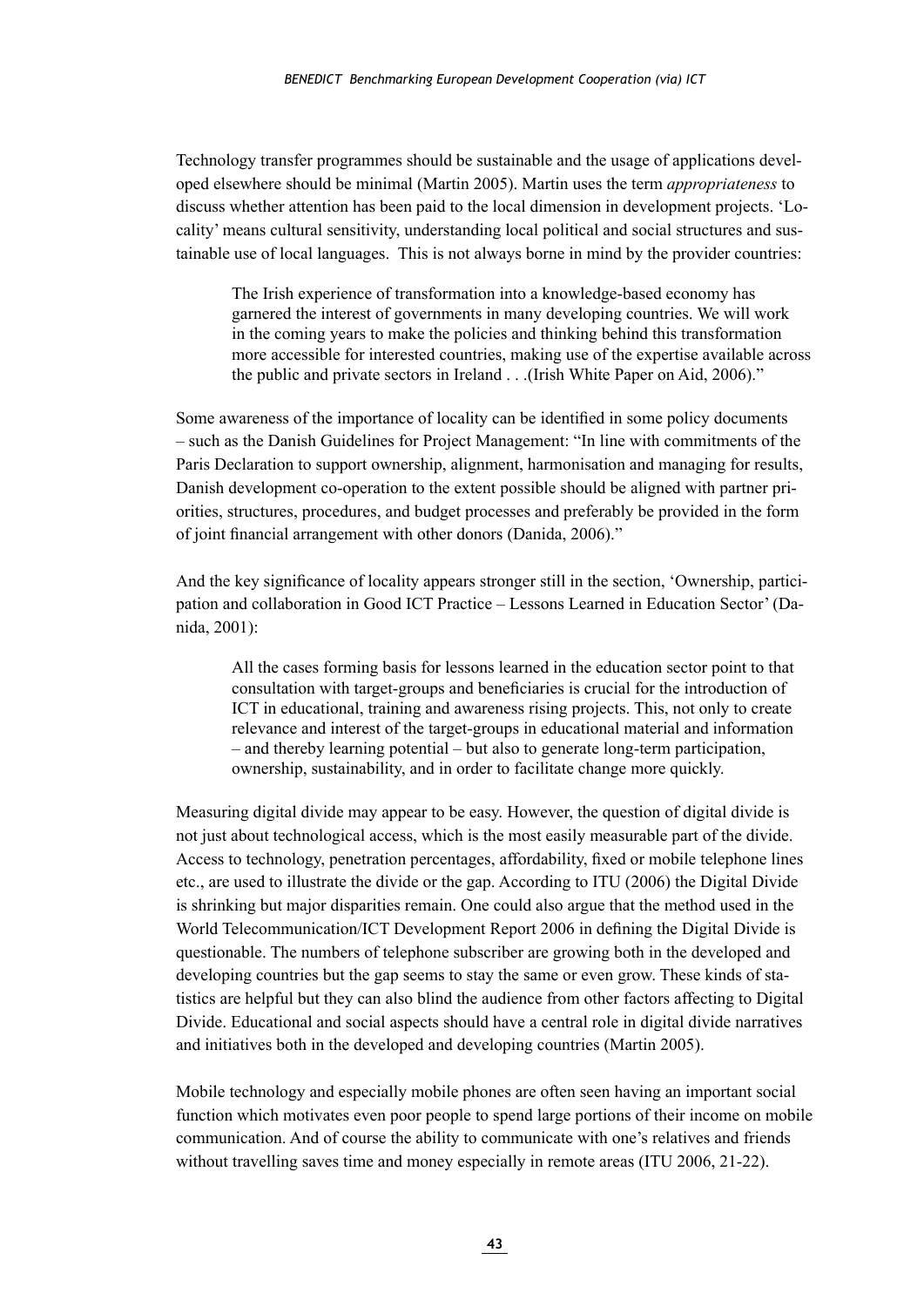<span id="page-44-0"></span>The disparities are reducing but are still very evident. Non-OECD countries now account for over 50% of fixed telephone lines and constitute 46% of the world's mobile subscribers. However, Internet subscribers in non-OECD countries were only one-third of all subscribers in 2003, and in broadband the disparity was worse, with only 17% of subscribers coming from non-OECD countries (OECD 2004).

This said, a recent article in the Economist makes sober reading. It argued that merely plugging poor countries into the Internet was unlikely to help because the Digital Divide is a symptom of more important divides of income, development and literacy (Economist 2005). In order to derive meaningful benefit from ICTs, users need money to buy or access the technologies, the usage skills to employ them and the literacy skills to read the content. However, realistically the poor will not own ICTs or be able to use them in hands-on fashion to any significant degree in the foreseeable future (Heeks, 1999). Put differently, a computer is not much use if one has neither food nor electricity and cannot read (Economist 2005). As another source observed, the life of vulnerable populations cannot improve dramatically if suddenly they have a computer. But if their doctor is able to provide better health care thanks to a computer, then that is different (Noyes 2005).

It is very important to note that presumptions of information being either a primary or a positional good with a notion of information as a source of skills, dominate the discussions about the Information Society and research into Digital Divide(van Dijk 2006). We fully support Van Dijk's (2006) call for more interdisciplinary research, more qualitative research, and a more dynamic approach to Digital Divide research. Much more research will be needed to define and elaborate the concepts used in Digital Divide research currently.

## **3.2. Social Inclusion**

An inclusive Information Society should be built via social inclusion. Social inclusion will not happen unless the majority of a community (or a society) accepts a shared understanding of the prerequisites for it. Properly understood, development policies and their implementation can help individuals, families, and communities to participate in and control their own lives in the key areas of economic issues, employment/unemployment, health care, education, and housing. Leisure time activities, cultural activities and political activities are also important elements of social inclusion in the Information Society. Sometimes these non-formal activities are more important in supporting personal growth and innovation than the attempts by societies to implement formal policies (Buckingham & Domaille 2003). However, we must remember that social exclusion can be a long-standing problem and if it has existed before the large scale usage of information and communication technologies, it will probably still continue to exist even after ICTs have become more widespread (Hull 2003). It is a truism that technology cannot solve societal problems on its own.

Finland has been used as a showcase for responsible development in terms of social responsibility and the welfare state. Manuel Castells and Pekka Himanen (2002) have analysed the development of the Finnish Information Society. They see some truth in the claimed pre-emi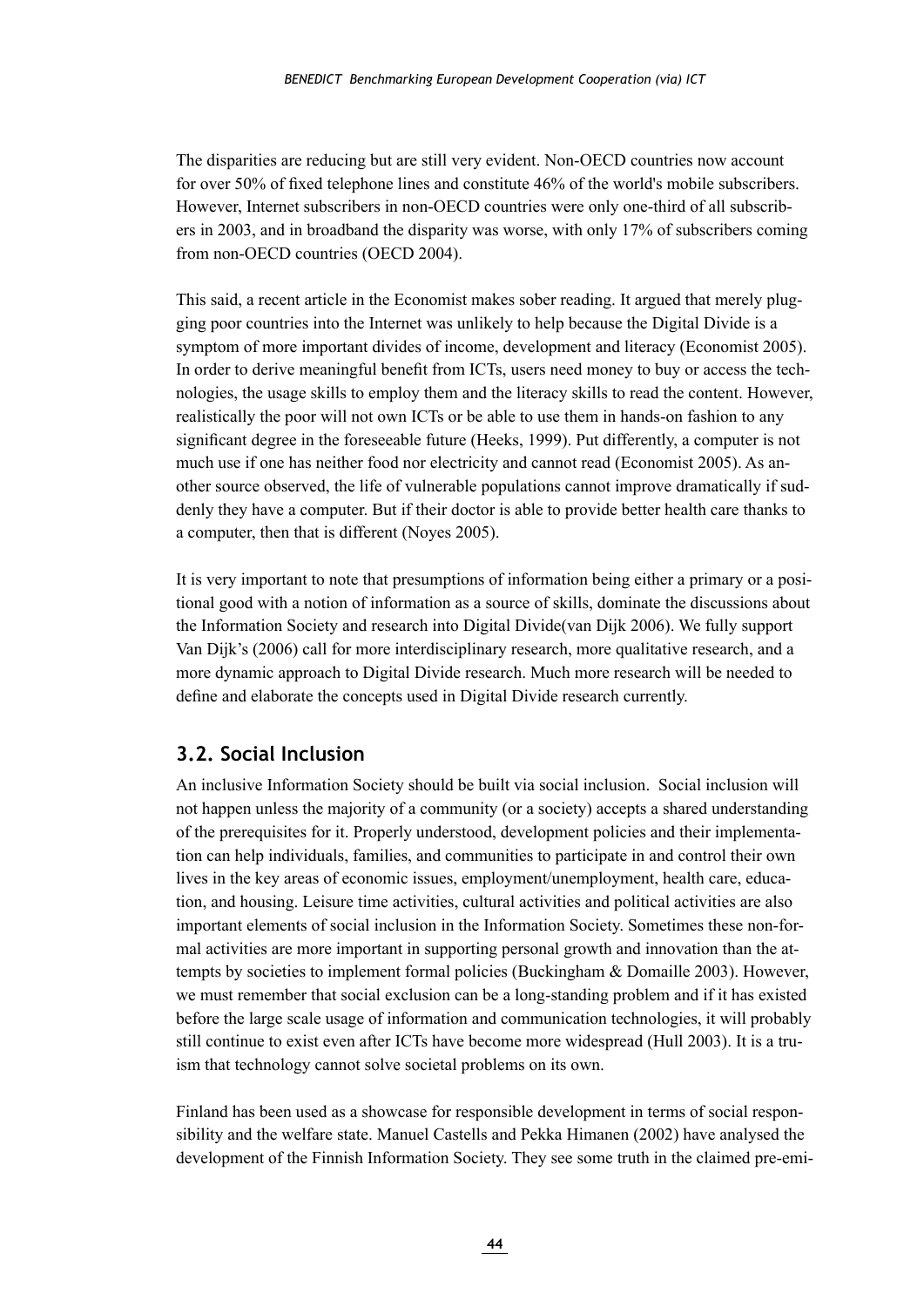nence of Finland in this area, but also point out number of challenges that remain for Finland to overcome:

- The divide between the old and new economy
- Information society vs. Government of the industrial age
- New inequalities
- Lack of business-oriented young people
- Protestant ethic vs. hacker ethic
- The vulnerability of the Finnish economy
- National identity vs. multiculturalism

The WSIS Declaration of Principles contains a commitment to transform the "digital divide into a digital opportunity for all". Social Inclusion is a key component of this transformation. The WSIS Plan of Action states that, "Everyone should have the necessary skills to benefit fully from the Information Society." Just under half of the activities that were submitted are relevant to capacity-building. The WSIS Plan of Action recognises that cultural and linguistic diversity, while stimulating respect for cultural identity, traditions and religions, is essential to the development of an Information Society based on dialogue among cultures and regional and international cooperation. (WSIS Report, 2005.)

'Information Society' and 'Knowledge Society' have been criticised as empty concepts since most of the economics are still being defined in terms of manufacturing goods (Grantham and Tsekouras 2004). If it is difficult for an individual to see the connection with knowledgebased work and personal reward even in the developed countries, how much more difficult it is going to be for the poor in the developing countries?

Developing social structures; community involvement, and organisational learning are seen as being essential in designing and implementing successful and meaningful policies and practises for the inclusive Information Society (Parkinson 2005). However, the concepts are fairly new and there is some elusiveness and unclarity in the usage of different terms. For example, the Finnish Policy documents discuss both the Information Society and the Knowledge Society without making any clear distinction between the two, and there is a very clear difference between the two which needs to be maintained. It is perfectly possible that the Knowledge Society and the Information Society may never in practice meet up, and the latter frequently seems to dominate actual implementation by typically channelling development cooperation projects into infrastructure projects. In the Finnish 'Development Policy Guidelines for ICT and the Information Society' a short definition is given for both terms and then the text continues: "Whichever term is used… (Ministry for Foreign Affairs of Finland 2005, 6)." It is clear that it is not the same whichever term is used. The expression is both ambiguous and unhelpful. It implies a lack of clarity and precision in both concepts. In consequence the document text creates an ambiguity as to what is needed and desired.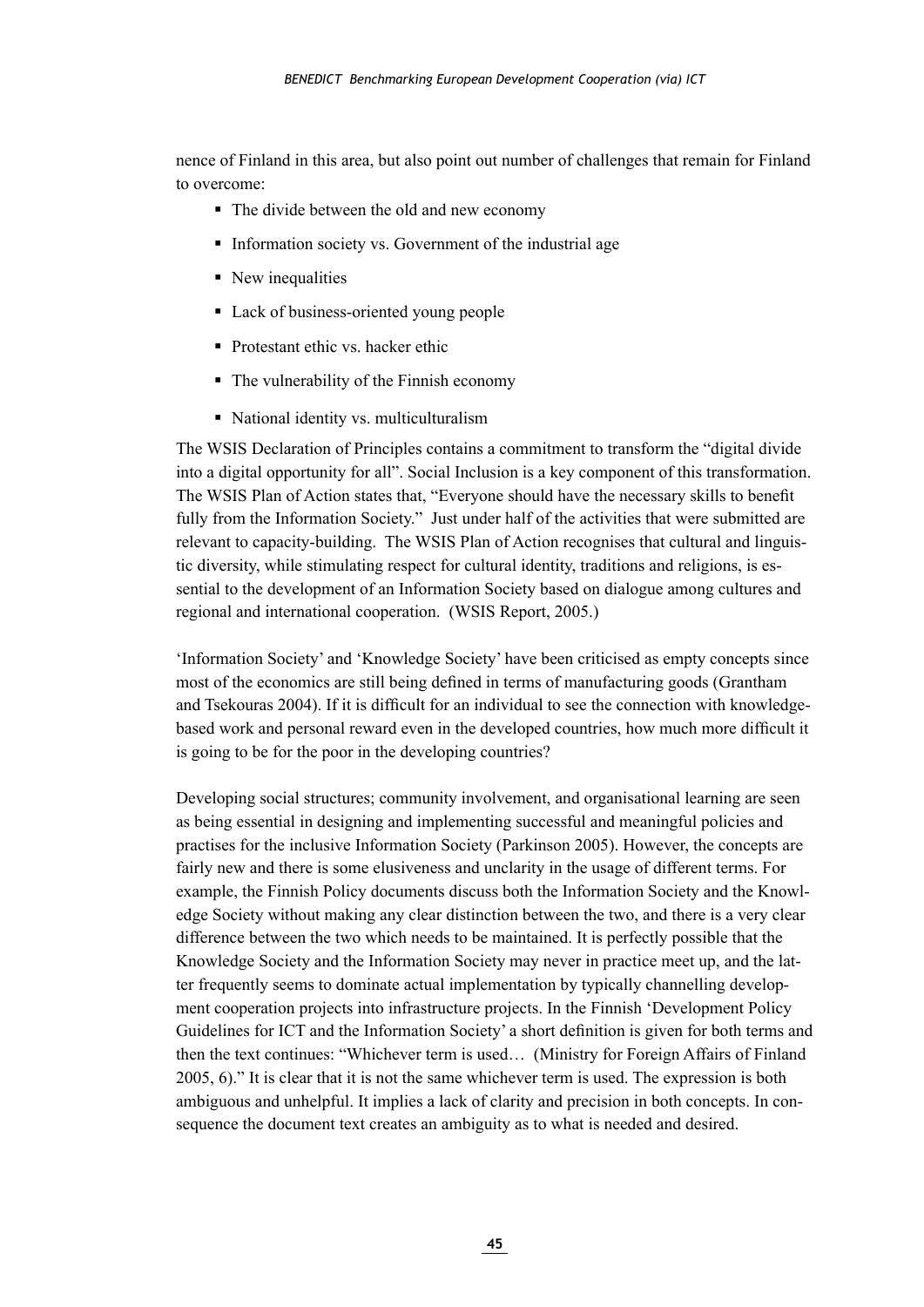To be specific the use of information and communication technologies requires particular skills and understandings of the technological conceptual context. This skill could be defined as understanding the language of ICT or indeed simply understanding ICT. This skill is crucially needed to achieve functionality in the ICT context. If this skill is lacking, the users (and especially poor users in developing countries) will inevitably feel socially excluded (Britz 2004). Voluntary exclusion is also a common phenomenon; individuals frequently do not see any need to be part of the information society. Connectivity or even the possibility of being connected (e.g., financially, linguistically, physically) is important for the well-being of people in terms of their perception of being connected (Grantham & Tsekouras 2004). To this end, for example, the Brazilian Government has launched a digital TV project aimed at promoting social inclusion in a country where sports and soap operas are seen as a means towards and an important element within national identity construction (Holanda, Ávial & Martins 2006).

An interesting phenomenon that touches all users of modern ICT are call centres or contact centres. These centres provide services to the end-users of technology and are provided world-wide in different languages. Chassay and Case (2003) argue that the employees in these centres are socially excluded in several dimensions: from decision makers, from their customers and their colleagues. It is an intriguing thought that these people at the end of the line, providing help, support and encouragement for people they don't know, are doing all this in isolation both from their colleagues and supervisors. This type of 'help' is unnatural for social human beings but nonetheless too frequently we are forced to either accept it or work out solutions to our problems on our own. Has this ever been thought of in terms of ICT4D and social exclusion? Another aspect of international call centres is that these are often established in developing countries because of cheap labour costs and all too often the workforce does not enjoy the same benefits that their counterparts in the developed world do.

Social inclusion has also been connected with issues relating to access to information and communication technologies for people with disabilities (Jaeger 2006). Inclusion in relation to Education for All and Inclusive Education concepts is often seen as creating opportunities for disabled; however, the use of ICTs in Inclusive Education projects is not normally seen as part of the ICT4D.

This aspect of social exclusion rarely seems to figure specifically in ICT4D policy statements. The relationship between disability and development rarely gets a mention. Of the estimated 600 million disabled people worldwide, 70% live in developing countries, and according to UN statistics, 82% live below the poverty line. People with disabilities are among the most vulnerable and marginalized in developing countries. Disabled children are the least likely to go to school and the mortality rate of children with disabilities in developing countries is comparatively much higher than that of non-disabled children. Much disability in developing countries is preventable and is closely related to malnutrition, poor sanitation, disease, poverty and conflict.

Traditionally disability has received limited attention from aid agencies and donors. It is clear now that, if the Millennium Development Goals are to be achieved, the needs of disa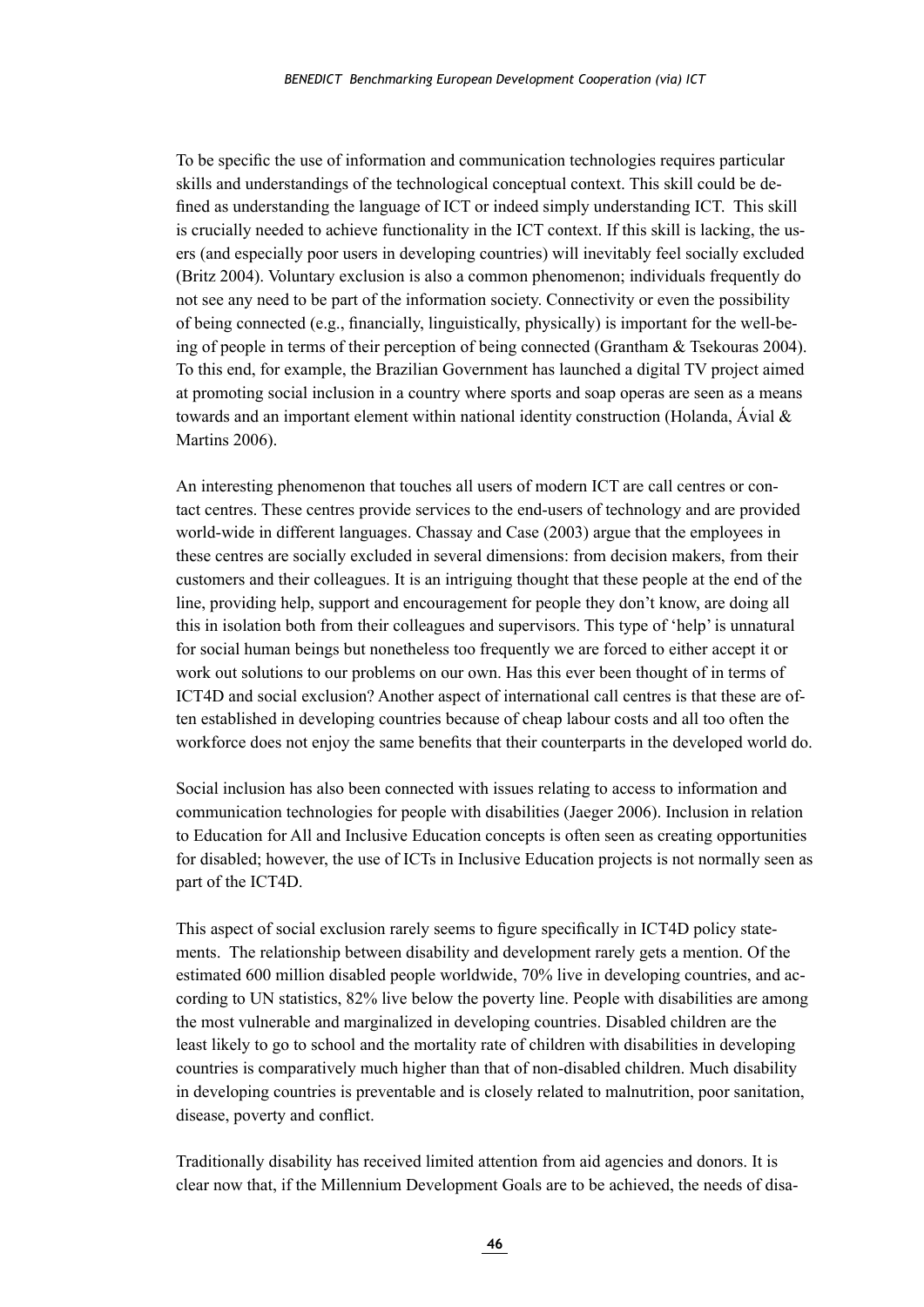bled people must be considered alongside other development challenges by national governments, donors, international organisations and NGOS. (Irish White Paper on Aid, 2006) This seems to be particularly the case for ICT4D where there are many ways in which information technology can support and assist those with physical and mental handicaps.

Similarly, whilst there is recognition of the potential of ICT as a tool for the promotion of gender equality and the empowerment of women, a "gender divide" has also been identified, reflected in the lower numbers of women accessing and using ICT compared with men. Unless this gender divide is specifically addressed, there is a risk that ICT may exacerbate existing inequalities between women and men and create new forms of inequality. If, however, the gender dimensions of ICT—in terms of access and use, capacity-building opportunities, employment and potential for empowerment—are explicitly identified and addressed, ICT can be a powerful catalyst for political and social empowerment of women, and the promotion of gender equality. "In the past few years, the global community has seen the "gender issue" come onto the agenda. Despite economic and socio-cultural barriers to women's use of Information and Communication Technology (ICT), when women are able to use them productively, they can substantially improve their lives and increase their income. They have proved useful in: health care delivery; distance education; enhancing rural productivity through access to market information and access to finance; promoting empowerment and participation in national and international policy processes; improving service delivery by governments; improving environmental monitoring and response systems; and facilitating environmental activism. In general, women make up a small percentage of internet and computer users. This is changing in some countries – generally those which have greater levels of development and gender equality. ICTs are potentially an important knowledge resource for women, but a focus on access is insufficient. We need also to consider what kind of information is being accessed? Who produced it? Who can use it? What is it used for? In sum, we need to view women not as passive recipients of information, but active knowledge and technology developers." (CyberLawIndia, 2006)

Clearly ICTs and policies to encourage their development can have profound implications for women and men in terms of employment, education, health, environmental sustainability and community development. Due to systemic gender biases in ICTs and their applications, it is likely that women will experience discrimination in the information society more than men. Yet despite these constraints, "even resource-poor and non-literate women and their organisations are aware of the power of information technologies and communication processes and, if given the opportunity to do so, will use them to advance their basic needs and strategic interests". (Royal Tropical Institute, 2006)

Nancy Hafkin, a leading scholar on technology, development, and gender, is reported by Rebecca MacKinnon, Assistant Professor at the University of Hong Kong's Journalism and Media Studies Centre, as arguing for the following points in relation to the social exclusion of women in ICT. (RConversation, 2006)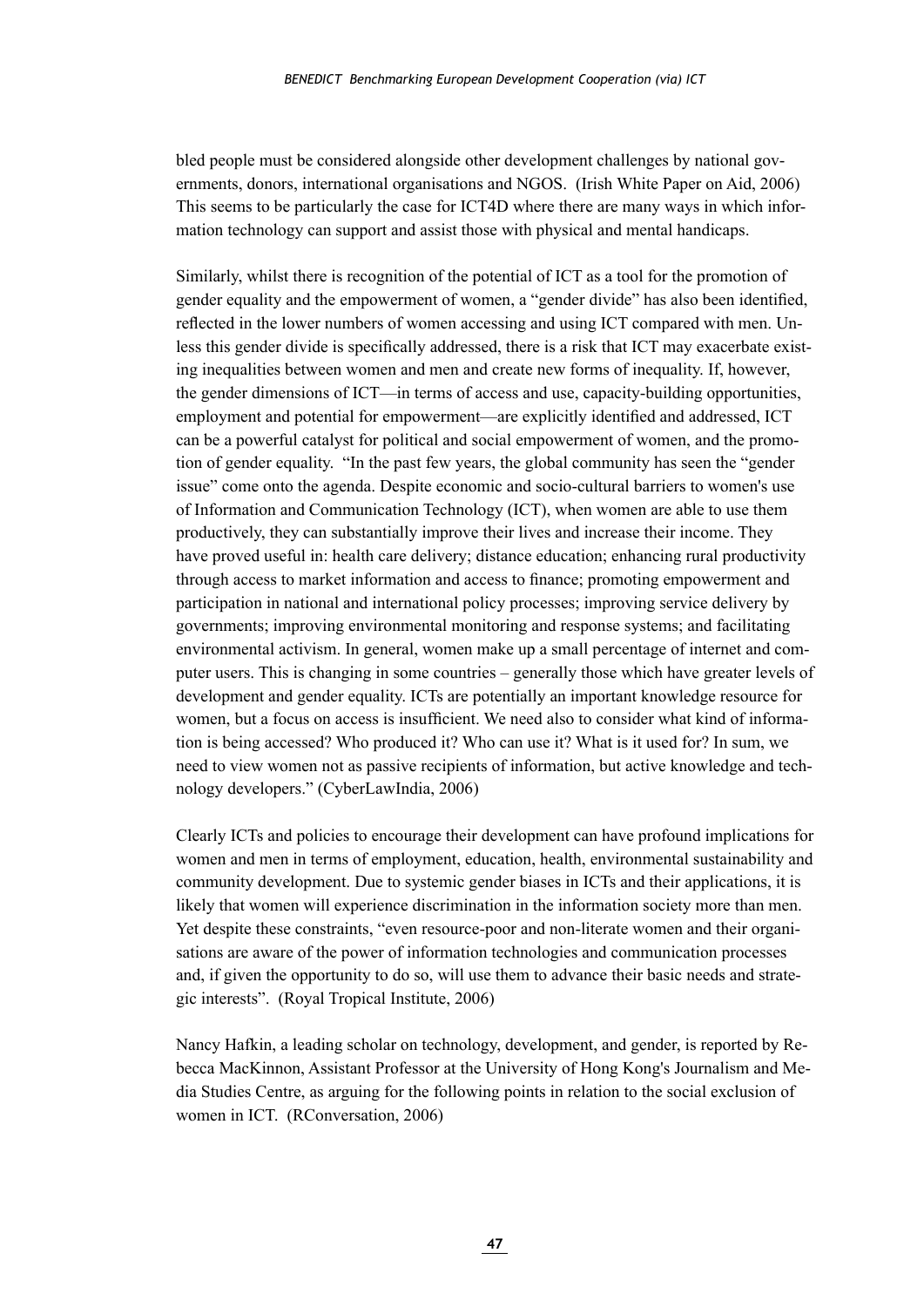#### **Just because you introduce the Internet into a society doesn't mean that it will be used equally by men and women.**

Interestingly, the percentage of women vs. men using In some countries with widespread Internet penetration (the U.S., Canada, and Hong Kong for example) Internet usage is split fairly evenly between men and women. While in other countries with high levels of Internet penetration there is significant disparity (France, Germany, the Netherlands, and the UK). Same in developing countries with low Internet penetration: in some developing countries with low Internet penetration, there are nonetheless relatively equal numbers of men and women using the Internet, while in other countries with similarly low Internet penetration levels, the relative proportion of men and women using the Internet is badly skewed. What this shows is that there are lots of social and cultural factors that dictate the extent to which women will take advantage of the Internet's existence in their country. It also means that choices made by people with power and money - education policy choices, business model choices, and development project funding choices - can all make a difference. Unfortunately Hafkin believes that policymakers, NGO's, and businesses tend to lack awareness about the gender implications of their decisions about how technology will be implemented, taught, or marketed. Hopefully, her ongoing research will help make them more aware.

#### **You can't assume that technology - just by virtue of existing in a society - will bring immediate positive benefits to women's lives.**

In fact there may be ways in which the technology might worsen women's lives in the short term. Hafkin brought up the fact that the Internet has fed the growth of the porn industry and the child porn industry, which in some parts of the world increases the victimization of girls and women. She also pointed to studies in some parts of Africa that indicate increased domestic violence arising after women attempt to use the Internet or mobile phones, because their husbands and fathers tended to interpret this as an effort to communicate with other men. She did not raise this as an argument against the spread of technology, but rather to point out that women in some communities may first come into contact with technology via negative experiences such as these, which may in turn cause women and their parents to view technology as a male realm that they had best avoid in order to be safe. This context needs to be understood and kept in mind when we are thinking about questions of gender equality in the use of technology. How do you create opportunities for use of technology that will not feel threatening to women or to family members who may control what they can or can't do?

#### **In communities where Internet and computer resources are scarce, women and girls will be left behind if they don't feel safe or if circumstances to use the technology are stacked against them.**

It appears that in developing countries where there is relative gender parity of Internet use, one major reason is that a lot of women are working in the formal economy - i.e., in offices that have computers. Many "ICT4D" (internet and communication technology for development) projects created in rural communities by well meaning non-governmental organizations often fail to create environments that are conducive to women and girls being able to use that technology as easily as men and boys. Parents and husbands tend to be leery of a woman's reasons for wanting to go and spend a few hours a week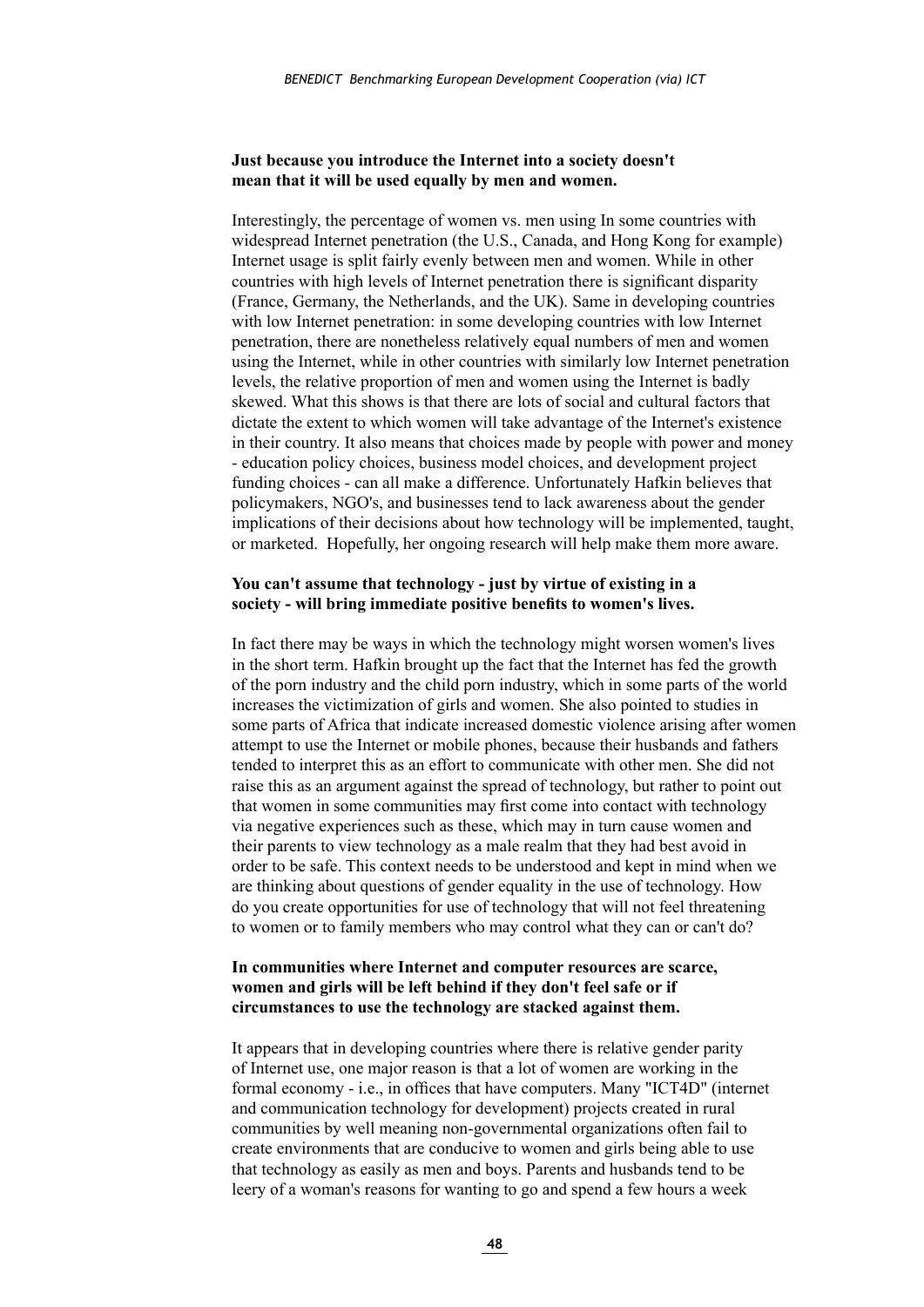in a computer center. Cyber-cafes are often full of men watching porn and playing violent games, creating an environment in which women don't feel comfortable and or which parents forbid their daughters from entering.

In order for ICT to effectively support the reduction of poverty, inequality and exclusion in developing countries, it must also be used as a tool to aid practical and sustainable interventions which address the underlying causes of poverty. "In the area of education, for example, Irish Aid supports the Dublin-based Global e-Schools and Communities Initiative (GeSCI), which seeks to use these technologies to improve the quality of education in the developing world. GeSCI works with partner countries at the local, national, and international levels to support, create and implement strategies to harness ICT for education and community growth. (Irish White Paper on Aid, 2006)

It is evident that at least some EU States are aware that ICT tools applied in such areas as health can assist in reaching the MDG of Promoting Gender Equality and Empowering Women. As DANIDA argues, ICTs are effective tools in changing prejudice and biased concepts on gender role models. Women, who actively participate in using information and communication technology, will face information from a variety of sources and thus be encouraged to change their status, if desired. "The ISIS-Women's International Cross-Cultural Exchange project in Uganda (ISIS/Uganda) is an illustration of the promotion of gender issues by using ICT tools for communicating ideas and creating networks among women, especially in situations of armed conflict, whereas the web portal for rural India (TARAhaat/India) is an example of how information regarding matrimony law issues and subjects on women's health and education can be contained in a web page.(Danida, 2001.)

In development projects involving ICT it is essential to make sure that women are included and/or gender issues considered. ICT can provide new opportunities for women, as for instance in cultures, where women have limited possibilities for social interaction. ICTs can also help female entrepreneurs, who often have limited resources and experiences, by reducing transaction costs, increasing market coverage, and even expanding their businesses across borders.

As estimates show that men dominate in the use and profit from the new technologies, projects supporting inclusion of women should be encouraged. The ISIS-Women's International Cross-Cultural Exchange (ISIS/Uganda) is an example of the promotion of gender issues in various fields, including business. Women are taught negotiations skills in order for them to be part of peace building process at all levels. ISIS also provides gender disaggregated data, compiles statistics, registers and documents the violation of women ad advocates for peace, security and protection of women, especially in situations of armed conflict. This is done through capacity-building and intelligent utilization of tape recorders, radio, video, television and the Internet. The training and capacity building of women indirectly helps the business sector by provision of a skilled workforce and a transparent and efficient business environment. CEEWA/Uganda is another good case of how rural women can benefit from using ICTs in their businesses, and how the ICT tools have been conducive for increased income generation and sustained livelihoods. (Danida, 2001)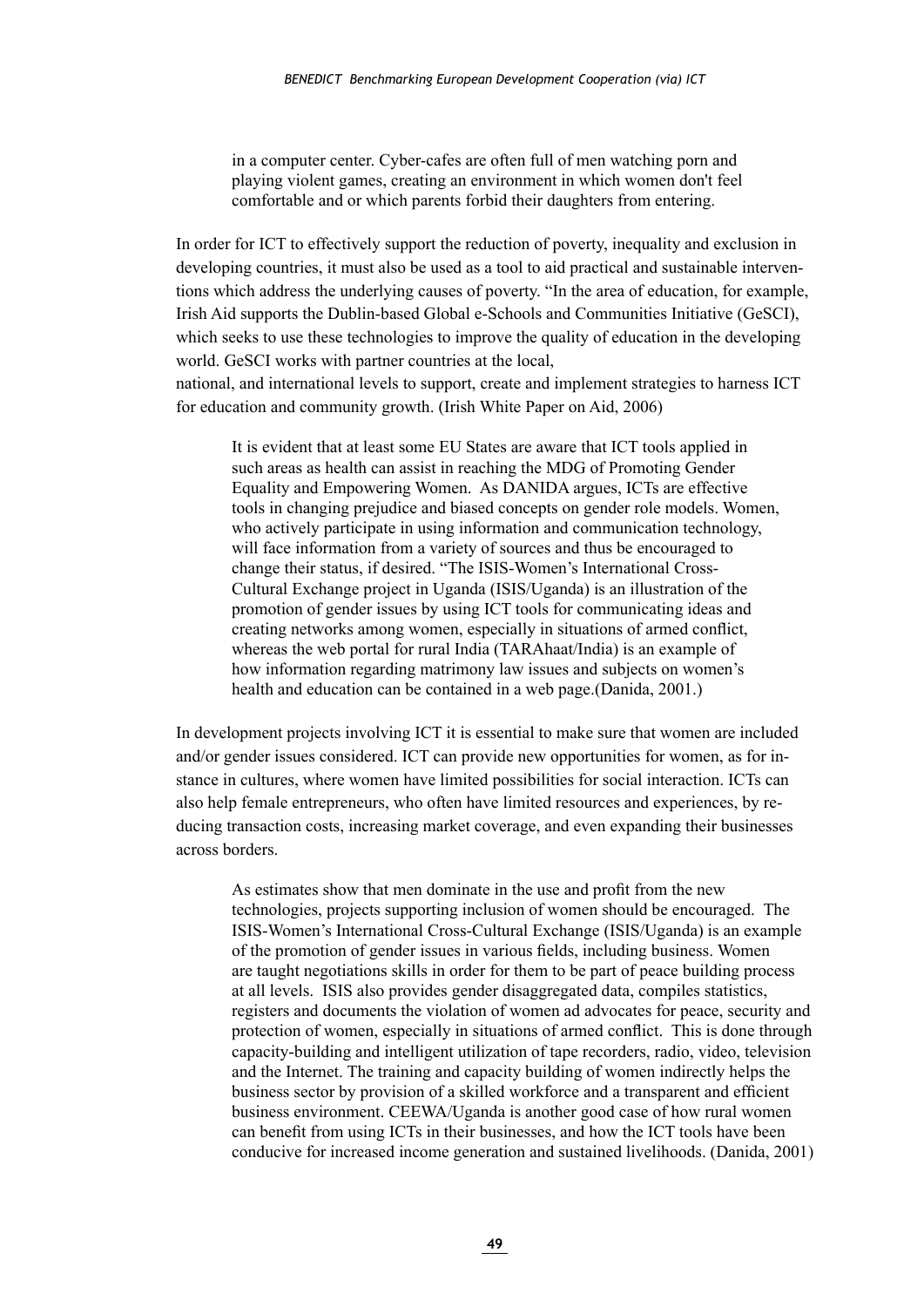Craig and Porter (2005) argue that words like 'inclusion', 'opportunity', and 'empowerment' are staple diet in policy papers all around the world and cover almost anything without really saying or committing to anything. For example the Finnish ICT4D policy states:

The integration of ICT into all sectors of development policy also opens up opportunities for integrating other cross-cutting themes of special importance, such as gender equality and the inclusion and empowerment of groups that are in danger of becoming marginalised (Ministry for Foreign Affairs of Finland, 2005, 15).

This ubiquity of the terminology used, according to Craig and Porter (2005) is not a coincidence. At worst usage of such ubiquitous terms could be used to try to ensure that recipients of development assistance could be easily governed and lulled into an inactive state of acceptance without criticism.

In general, we note that liberal projects of 'including' the poor have involved stingy charity, 'responsibilization', education, surveillance and policing, while keeping questions of existing property and power distributions off the political agenda, keeping a close surveillance on the poor, and waiting for growth to deliver what wellbeing it will. (Craig & Porter 2005, 228)

Development cooperation is often seen as and defended as being a political act of good will, closer to philanthropy than policy making. However, as Craig and Porter (2005) dispute, this view can be challenged:

In evoking plural, consensual rather than conflictual rationales and technologies of social inclusion, 'inclusive' liberalism is deeply ideological, powerfully conservative, and morally totalizing (Craig & Porter 2005, 229).

Social inclusion and inclusive policies are normally seen in a positive light as a process where all people have the possibility to participate, to feel included. Sometimes, especially with e-Inclusion movement this leads all too easily into idealised optimism and manifestations of fanciful dreams rather than harsh realities.

The beauty of a social movement is that it is a boundless, free flowing association of people sharing and pursuing in myriad ways the realization of a dream. --- The bond—whatever its manifestation—is simply the shared dream and the desire to do something about it. So it should be with the 'e-Inclusion' movement and the key is just to plant the seeds worldwide and 'let one thousand flowers bloom' so that in years to come we may see the Earth as a garden for all. (Molina 2003, 143)

The most developed countries are developing their own e-Inclusion strategies. Kaigo reports on Japan's e-Japan strategy and warns about the possibility that it contains built-in exclusion of a portion of the elderly and weak, who do not wish to enter the "…competitive cycle of updating oneself in order to maintain one's position in digital stratification."(Kaigo 2005, 345-346).

E-Inclusion specifically and social inclusion generally can surely help international donors and developing countries as useful concepts when widely used and well understood. But,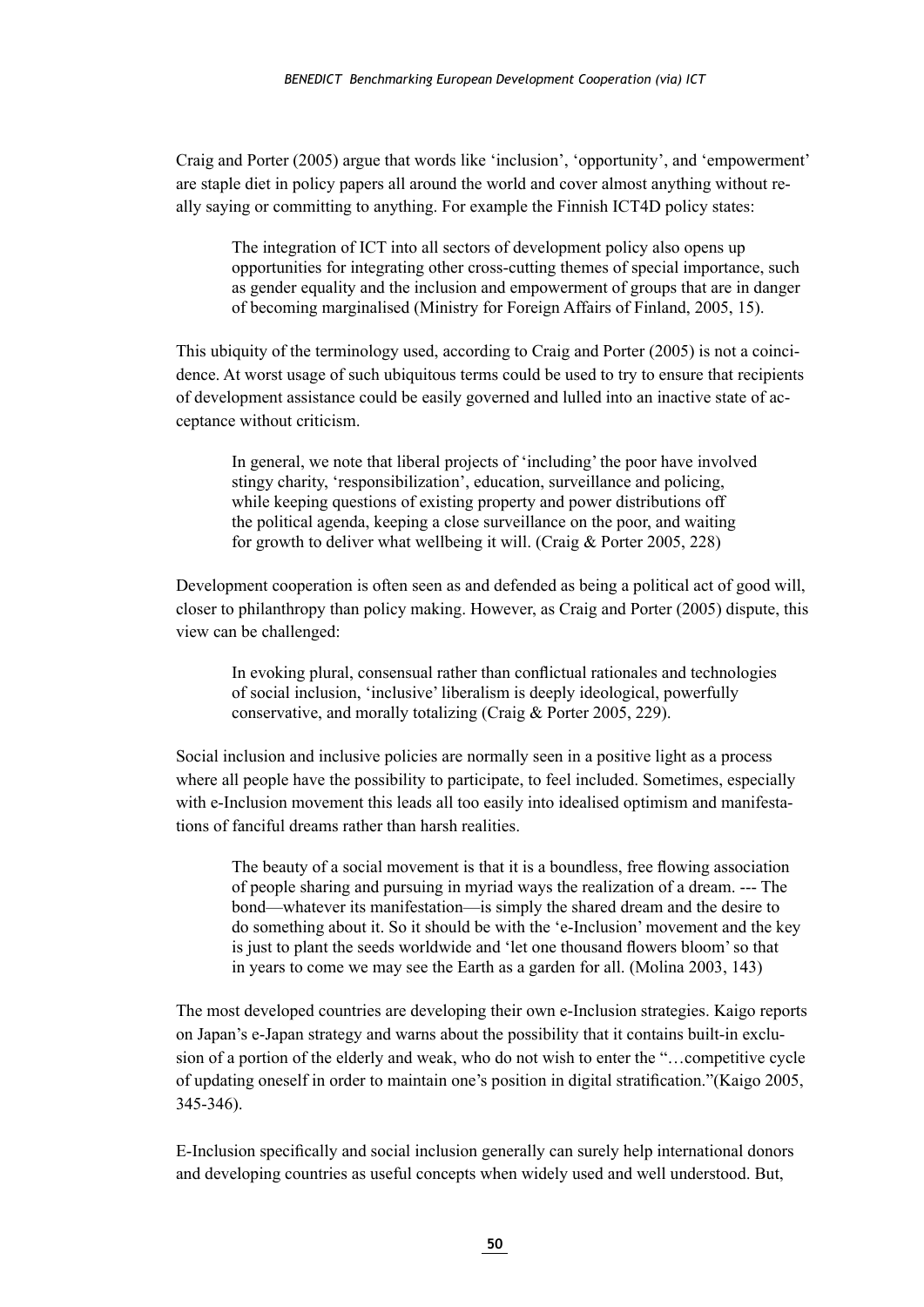<span id="page-51-0"></span>once again, the global processes involved in introducing concepts and then their practical implementation can have an adverse effect:

An idealized, undifferentiated and universal account of globalization operates as the super-ordinant norm, demanding a comprehensive repositioning of individuals, places, classes and productive means, which in the end becomes the true basis of 'inclusion'. (Craig & Porter 2005, 251).

Craig and Porter (2005, 257) argue that Poverty Reduction and Social Inclusion Strategies and the reforms based on these strategies are ". . . *actively managed from top to down*, drawing potential adversaries into managed dialogues and partnerships." If this is indeed the case, it would certainly help to control and manage those who are seen as the most potential critics and opponents of the proposed reforms. This kind of viewpoint does seem to be one possible interpretation of some of the expressions of the Finnish Information Society Development Goals where the Guidelines refer to WSIS Goals and state that the first goal is the Reduction of Poverty by making use of ICT, and then goes on to say:

Elimination of social and cultural poverty and social exclusion by integrating ICT solutions into the sectors that are important for people's quality of life (Ministry for Foreign Affairs of Finland, 2005, 8).

The nature of policy statements is such that they are frequently bland and are the results of political compromises and consensus reached during the negotiation and preparation processes. This inevitably leads into situations where the statements become so broad that it is difficult to decipher the original intentions behind them. Whilst it is likely that this situation is irredeemable, we do well to take heed of its deleterious effect on both policy interpretation and implementation.

#### **3.3. Shared Knowledge**

Information and communication technologies (ICT) are opening fresh pathways for transforming the way we live, work, learn, and communicate. They can contribute to the construction of true knowledge societies based on the sharing of information and incorporating all socio-cultural and ethical dimensions of sustainable development. (UNESCO 2006.)

An Information Society cannot be built without sharing information, best practises and knowledge. This requirement was emphasised in the Geneva Declaration of Principles (ITU 2005). Collecting, analysing and sharing knowledge is essential in enabling and promoting collaborative efforts in development (Lanvin & Neto 2005). It is therefore somewhat surprising that at least some EU States have not seen fit to address these issues in their public documents. For example, there is no reference in the recent Irish Government White Paper on Irish Aid (Irish White Paper on Aid) to either the Information Society or to Shared Knowledge. On the other hand there is evidence of confusion about the nature of what constitutes Shared Knowledge in some policy documents. Danida on its 'Good ICT Practice – Lessons Learned in Education Sector' website – asserts, "Good ICT practice cases at school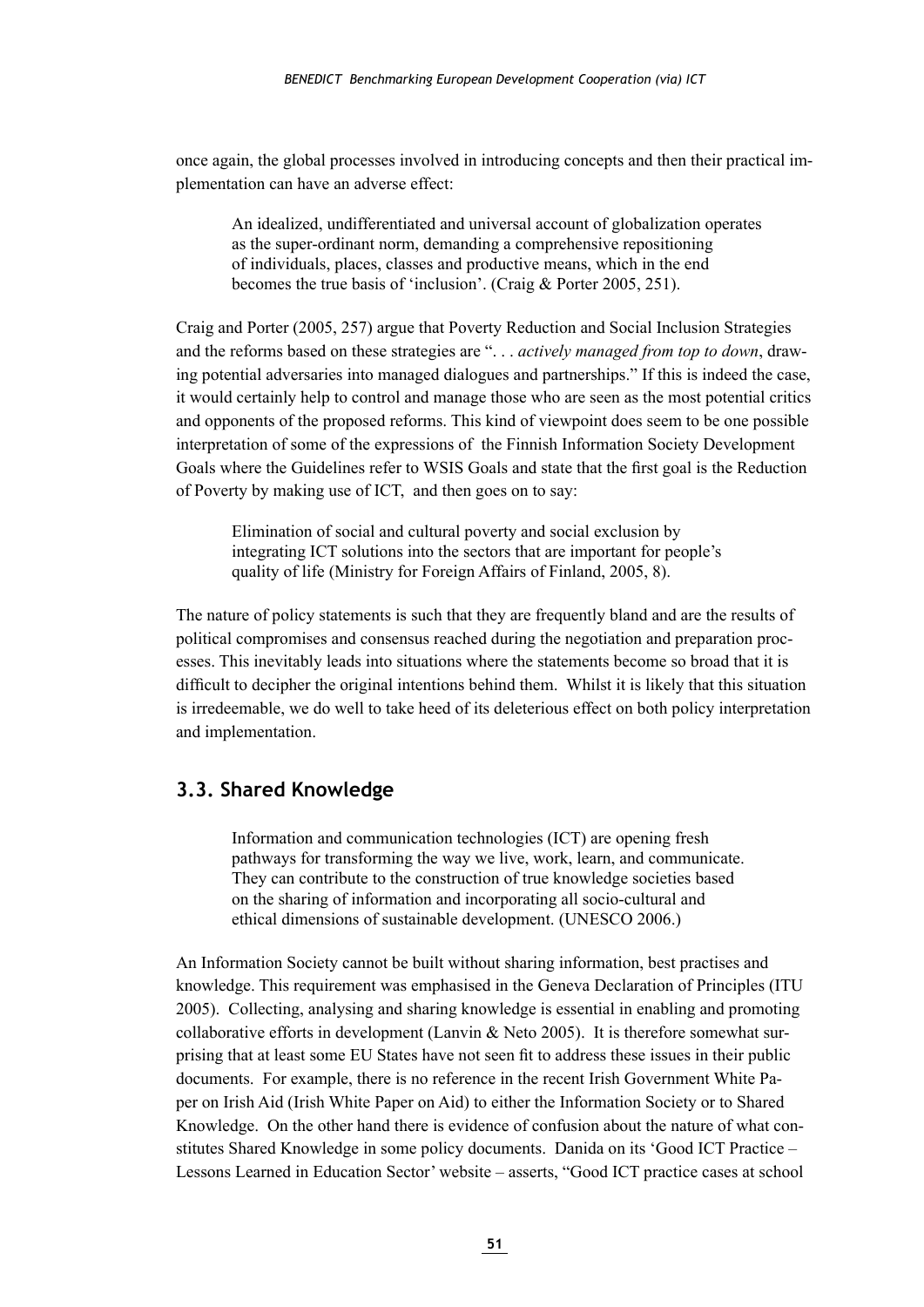level demonstrate that information sharing and coordination between schools, NGOs, local government and MOE is valuable (e.g. Schoolnet and Uconnect in Uganda). Uconnect, which has strong support from MOE has supplied many schools with refurbished, used computers retrieved from Europe at very low-cost, and Schoolnet has had great success with connecting school computer labs through Local Area Networks (LAN), of which some are connected to the Internet with wireless technology such as VSAT". (Danida, 2001) It is difficult to conceive how the provision of second-hand computers goes any way towards sharing information or knowledge.

Aida Opoku-Mensah, has evaluated the Geneva WSIS from the perspective of the team leader for the UN Economic Commission for Africa's (ECA) ICTs for Development Programme of the African Information Society Initiative (AISI), based in Addis Ababa, Ethiopia. He sees clear value in the process; emphasising the role of the African countries in the forefront of the development of the Information Society. However, he also acknowledges the numerous challenges the WSIS process has still left unanswered before the Tunis Summit (Opoku-Mensah 2004). After the Geneva and Tunis summits, an analysis of their impact on national and international policies is, he claims, now needed.

When we discuss the knowledge society, it is incumbent upon us to have a clear understanding as to what kind of knowledge we are referring to (UNESCO 2005, 147). Unless this is made clear, it is likely that the western highly technological and scientific types of knowledge will be the only type assumed relevant. In extremis this could lead to a situation where:

"---the manner in which the exclusion of other traditions of knowledge by reductionist science is itself part of the problem that has led to myriad failed development initiatives all around the world (Odora Hoppers 2002, vii)"

But what types of knowledge are we talking about? Do we have to endorse the hegemony of the techno-scientific model in defining legitimate and productive knowledge? And what of the imbalances that mark access to knowledge and the obstacles confronting it, both locally and globally? Surely emerging societies cannot make do with being mere components of a global information society. To remain human and liveable, knowledge societies will have to be societies of shared knowledge. And the plural here sanctions the need for an accepted diversity. A number of studies on the new status of knowledge and the growing reflection of these questions in development initiatives now afford the necessary detachment for an initial assessment and the drawing of conclusions such as to prompt a wealth of proposals in this field.

Knowledge societies should become societies of shared knowledge, where one-dimensional definitions of knowledge and sharing have been transmogrified into understandings and appreciation of multi-dimensional knowledges. These knowledges are often tacit, and frequently transferred only orally. The lack of written communication and Western standardised systems of writing, referencing and, above all, Western technological discourse with its specific jargon, can easily lead to the exclusion of indigenous and local knowledge systems.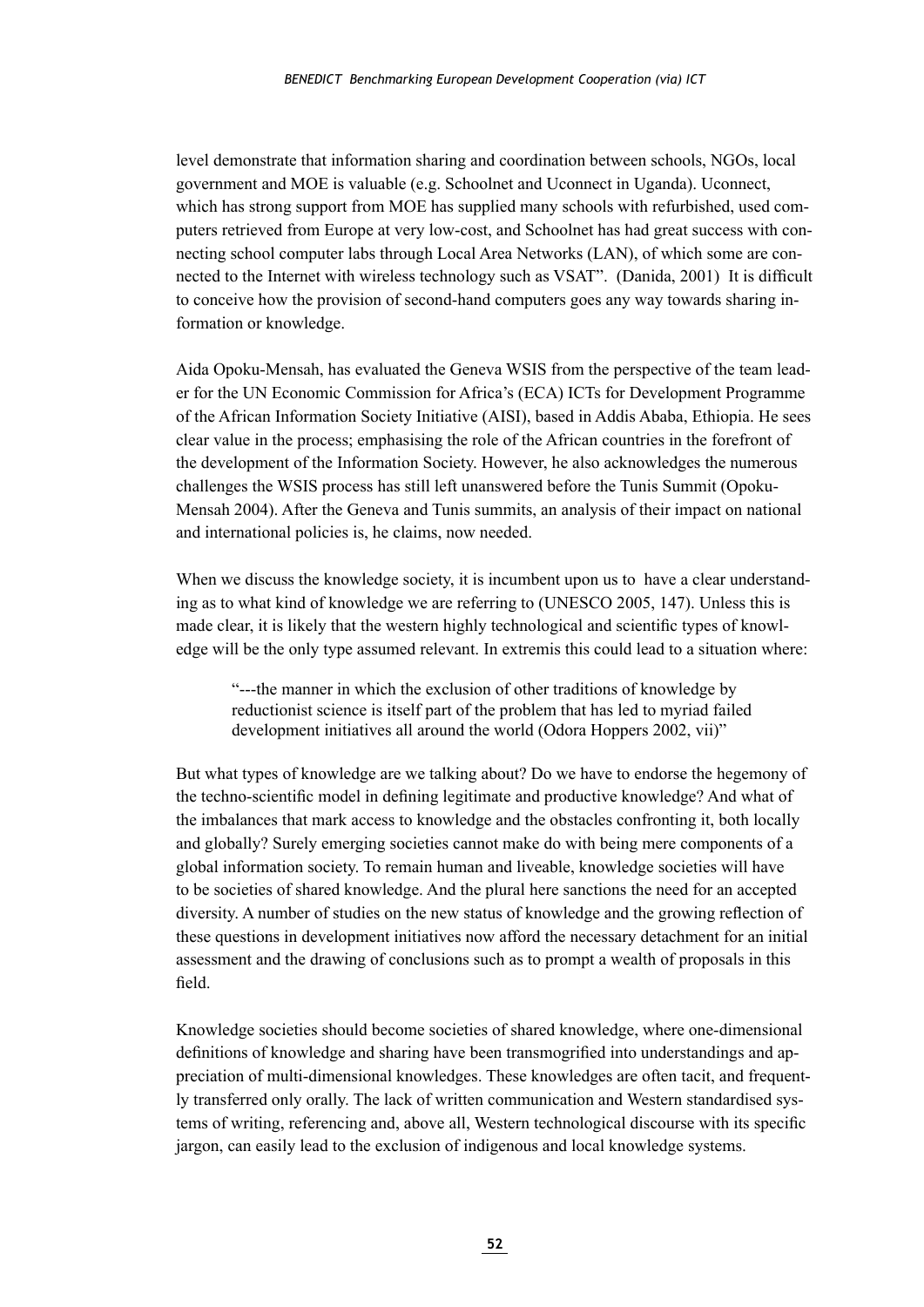"…indigenous knowledge is, without demur, all too often evaluated according to prevailing Western standards of epistemology, logic, scientific method, ethical theory, and universalist assumptions in international law." (Swazo 2005, 569)

By those evaluation criteria, it is almost inevitable that Indigenous Knowledge is judged as being not scientific enough; not logical enough; not rigorous enough, for it to be 'proper' knowledge. Education is definitely one of the key signifiers in promoting traditional knowledges and at the same time one of the most challenging ones. Iseke-Barnes (2005) especially urges professionals in education to take responsibility for ensuring that indigenous epistemologies are considered both to be valuable and valid. She argues that the dominant society always privileges some representations at the cost of other representations. Critical education is of importance in raising this kind of awareness among the students.

Alongside the technological and scientific knowledge that forms the backbone of the information society, what role can be played by other knowledge systems? What is to become of local knowledge, in particular "indigenous" knowledge? It is thus clearly essential, in the context of shared knowledge societies, to ensure the effective promotion of local knowledge as living knowledge and, whenever necessary, to guarantee its protection against all forms of *biopiracy*.

And how are we to reconcile the participation of all in *knowledge sharing*, understood as the quest for consensual truth, with the pluralism of values and the proliferation of forms of selfexpression? The preservation and promotion of pluralism will necessarily have to accompany the emergence of knowledge societies wherever the world information society has been seen as a potentially one-dimensional model.

Intellectual Property Rights (IPR) are a very sensitive and widely debated issue in connection with traditional knowledge. The Finnish Government touches on this issue in its policies only by referring to international organisations such as the UN and ITU and emphasising access to information in connection with the IPR. (Ministry for Foreign Affairs of Finland 2005, 16). However, IPRs can be seen as a form of spreading globalisation in its negative form, destroying or denying the rights of indigenous groups and their knowledge. Medical science and the price of goods protected by IPRs (UNESCO 2005, 102) are often used as examples of the challenges of IPRs in development cooperation. Martin & Vermeylen (2005) argue that the global industries by working with Western concepts of intellectual property rights and legislation, this is paving the way for neo-colonialism and biopiracy. The UNESCO report (2005, 106) on the other hand, argues for more legal expertise and counselling for actors in the developing countries to help them to protect their IPRs. The work of World Intellectual Property Organization (WIPO) is supported (inter alia) by the Finnish Government. However, more work needs to be done to prevent such biopiracy (UNESCO 2005, 149-150). Briggs (2005) warns that we should avoid creating artificial binary tensions between Western and indigenous knowledges and he also claims that indigenous knowledge is often romanticised – and thus devalued.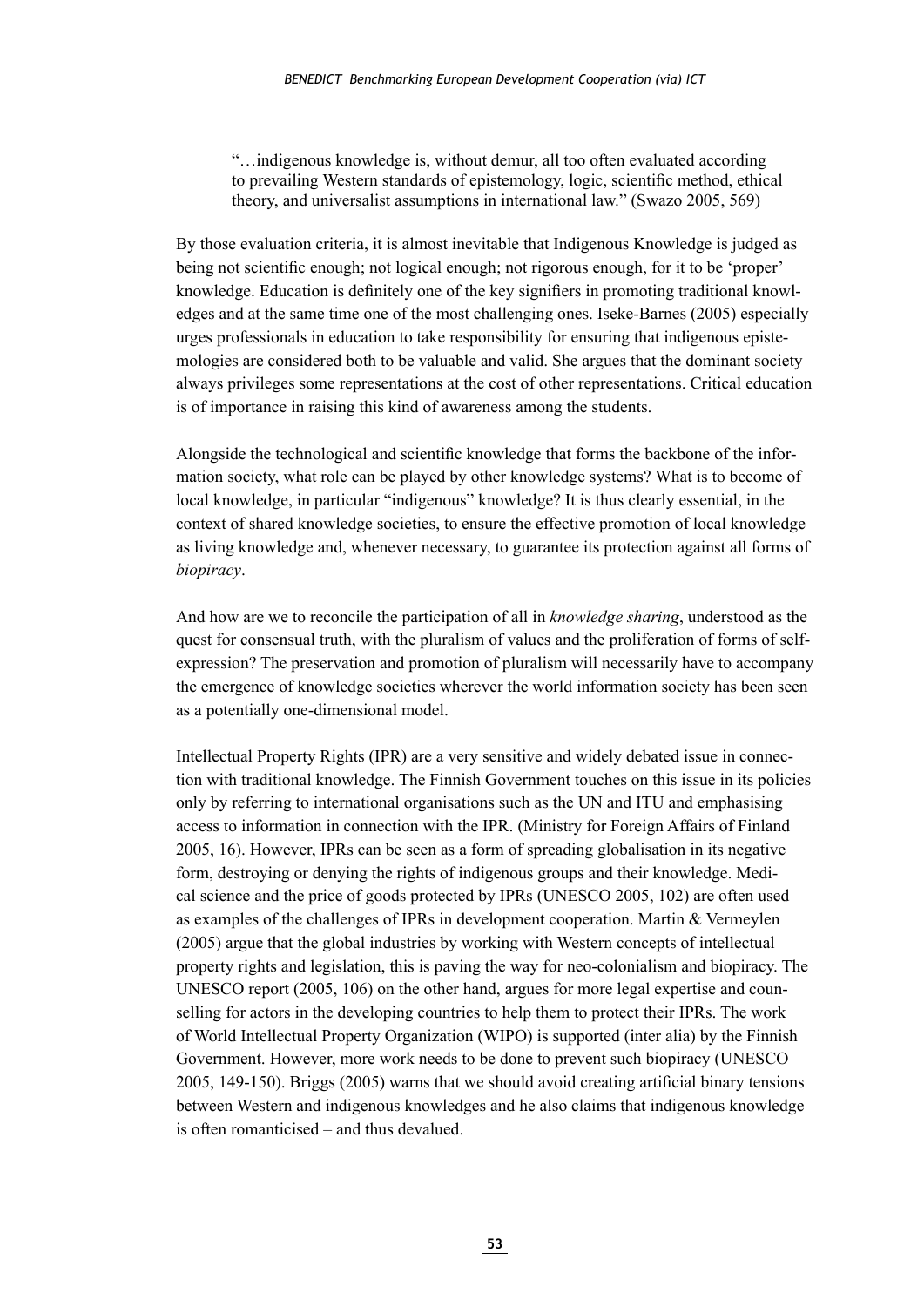Shared knowledge is an essential concept of knowledge-based aid. Knowledge-based aid is seen as an outcome of the combination of Post-Fordism, globalisation and the ICT Revolution. Together these components work together to enable the transformation of information into knowledge (McGrath & King 2004).

An interesting controversy in the processes of sharing knowledge has been pointed out by McGrath & King (2004). The contextual awareness in sharing knowledge (i.e., training participants from developing countries) has been recognised and emphasised. However, at the same time the use of ICT for distance learning may actually lead into even more standardised acceptance of universal knowledge where the context of the learners is even more distant than in traditional face-to-face training. They also argue for more evidence on the actual impact of the knowledge-based aid on the lives of the poor in the South.

Furthermore, the one-dimensional view of sharing knowledge results in claims such as this one by the Statement by the Danish Minister for Development Cooperation at the presentation of the World Bank's World Development Report 2007, "ICT tools have proven to be effective in creating dialogue, sharing knowledge, gathering reliable information, as well as promoting research. Knowledge sharing initiatives like PERI/Ghana and Healthvideo/Ghana are examples of ICT projects adding to these efforts. Additionally, the project of Equal Access – Digital satellite radio in Nepal, raises awareness on reproductive health, women's empowerment and HIV/AIDS in remote and isolated areas of Nepal, utilising a combination of satellite technology, radio, multimedia and solar panels, through which knowledge about HIV/AIDS has been increased in the communities." There is no sense here of the need to 'SHARE' knowledge rather than to simply transmit it.

Knowledge sharing can happen both internally and externally. McGrath  $\&$  King (2004) argue that the possibility of inter-agency knowledge sharing may lead to more concerted actions which could then reduce national ownership in the beneficiary countries. Thus internal knowledge sharing is clearly a problem for large organisations and agencies and there is frequently a lack of coherence within the donor agencies. McGrath  $\&$  King (2004, 179) also point out that:

Perhaps most crucially, it is far from clear what knowledge-based aid is likely to do to improve the lives of those who are ultimately the supposed beneficiaries. Too much of knowledge-based aid is based on the questionable assumptions that better knowledge makes for better policies; and that better policies lead to better lives.

Chikonzo (2006) lists the lack of funding, poor infrastructure and lack of training as the biggest challenges for collecting, preserving and disseminating indigenous knowledge in Africa. Digitalisation is ideal for preserving and organising Indigenous Knowledge but it also creates an opportunity for misuse of the traditional knowledge (Sen 2005). Ownership of traditional knowledge needs to be discussed. Quite often it could be said that the ownership is of a collective nature, and thus claiming copyrights, IPRs or simply ownership for traditional knowledge can become very complex (Sen 2005).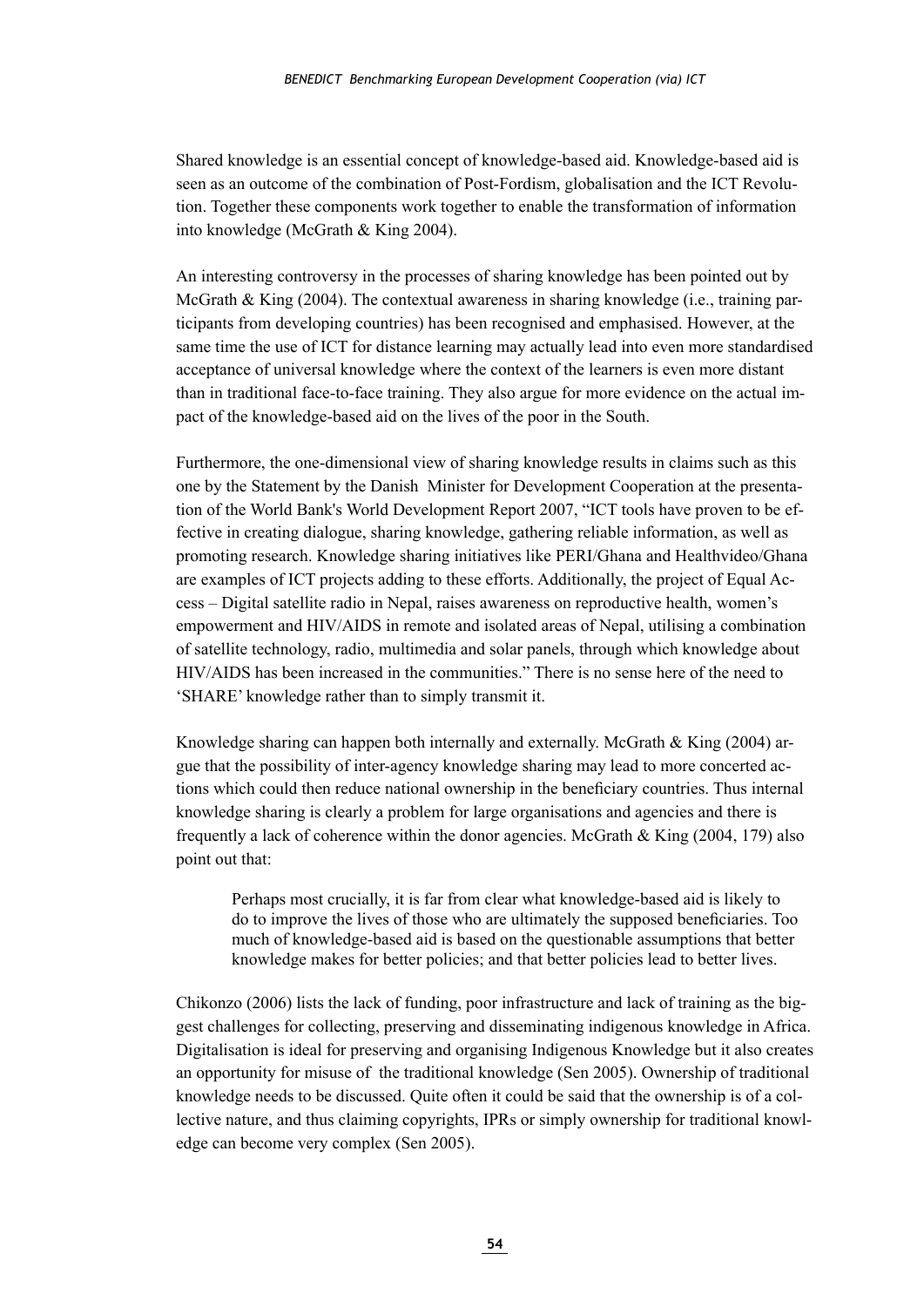Thus, the development of ICT and the Information Society may well bring change, but not change that is necessarily or automatically positive in nature. As Britz (2004, 196) writes,

"…the use of ICTs, with their own language, plus English as the dominant language of interaction, creates a new international standard for economic activities. This international 'information context', driven by a sophisticated, but foreign information infrastructure, is forced, in a manner of speaking, on developing communities. In this process these communities are alienated from their own economic processes, forms of communication, and indigenous information contexts."

Furthermore, whilst indigenous people around the world are becoming more interested in information technology because they see it as a way to preserve their traditional cultures for future generations as well as a way to provide their communities with economic and social renewal, at the same time, in addition to barriers such as the cost of the new technologies, geographic isolation, and a lack of computer literacy, there is also there lack of affordance that inadequate concepts of 'shared knowledge' add to the problem.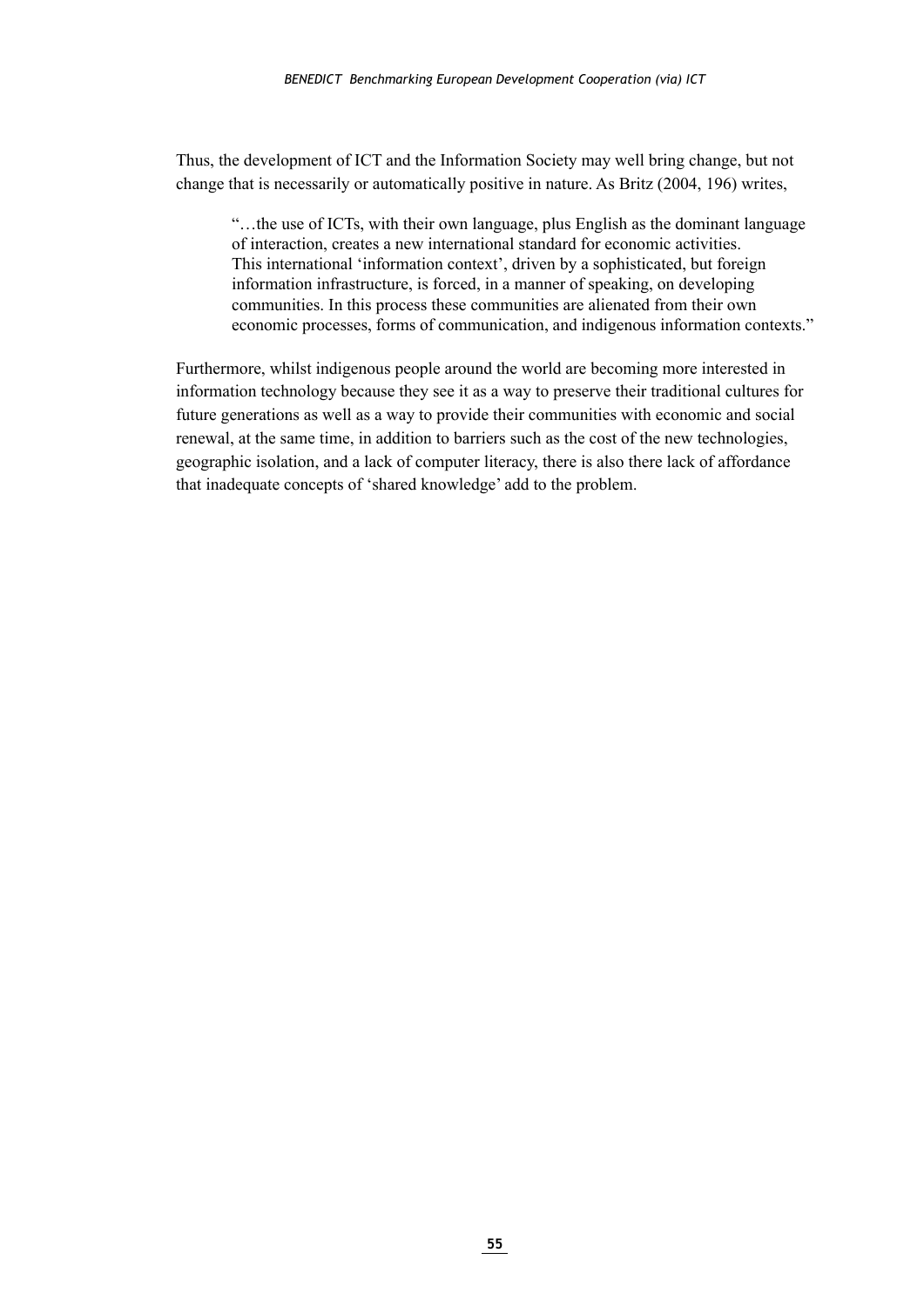## <span id="page-56-0"></span>**4. Conclusions**

We have identified some of the ways in which the European Union and three EU member states support development in partner countries using a range of impacts of ICTs on economic and social development and growth. However, it has become clear that we need more knowledge about the most conducive conditions for making ICTs an effective instrument, for example, for the poor to improve their own standard of living. ICT applications in developing countries are often part of an overall strategy for economic growth, relying on the trickledown effect to those in poverty. It is, as yet, unclear how ICT-related inputs to development have, or indeed can, match the problems and potentials of people living in poverty, such as illiterate people, unskilled labourers, self-employed micro entrepreneurs, subsistence farmers, women, people speaking minority languages or populations living in remote areas.

Our analysis of the ways in which these three EU states in particular prioritize the use of ICTs as a function of their development programme would seem to support the pre-theoretic assumption that the use of ICTs for development would tend to parallel the ways and extent to which ICTs were embedded in the national culture and technological infrastructure.

One example of this might be seen in the current broadband coverage in Ireland, Denmark and Finland. Broadband growth is uneven across EU Member States. The best performers on broadband penetration have been and are the Netherlands, Denmark and Finland with a penetration rate above 24%. Sweden and Belgium follow closely and the UK and France are getting close to 20%. Most of new Member States and Ireland lag behind. Ireland reached the penetration rate of 8.8% in by the end of 2006 (Eurostat 2007).

Thus there are about 1100 exchanges in Ireland. Eircom has plans to broadband-enable around 400. Exact numbers are not clear but it is believed not more than 450. The map displays the current situation with just under 400 exchanges enabled. Each yellow circle is where you can get broadband but even then the failure rate is 20%. (Mulley 2006) The Eircom Company sees the situation differently, claiming that they are "…in line with the Western European (EU15) average and ahead of the United States (Eircom 2006, 4)."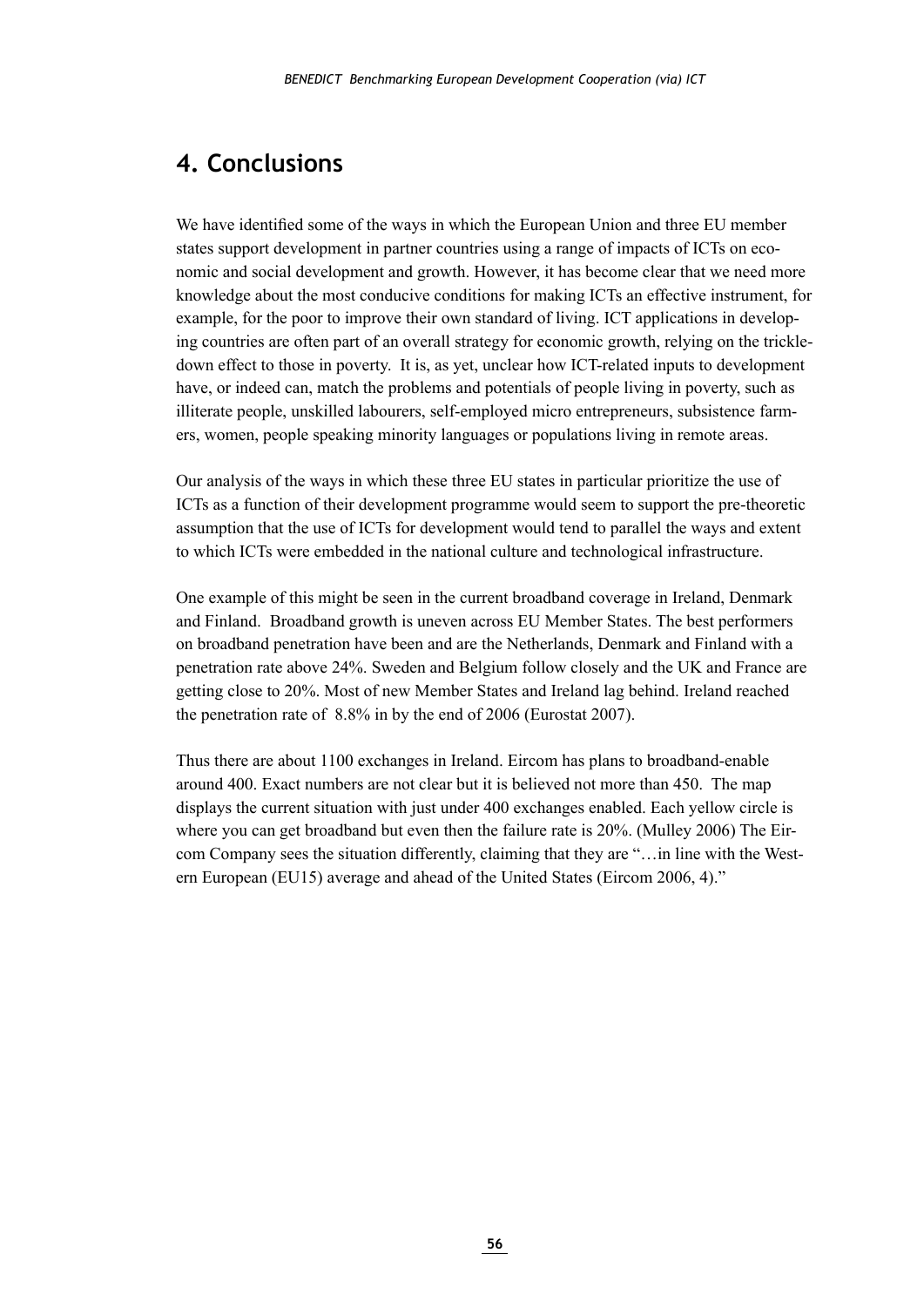

Comparing this with Finland, where 53% of Finnish households had broadband Internet access in January 2007 and 96,1% had the possibility to obtain a fixed broadband connection, and all Finnish high schools had broadband access to the Internet, we can interpret a huge gap between the two countries (National Broadband Working Group 2007).

It is interesting to see that this relationship between the ways and extent to which ICTs were embedded in the national culture and technological infrastructure as compared with the perception of the relative significance of the role of ICTs in development work, is so evident in Finland and in Denmark. However, national strategies for information society and development cooperation strategies are not communicating with each other and there is very little if any cooperation between the responsible government offices for these two areas.

Our explorations of the manifold issues of digital divide, social inclusion and shared knowledge as highlighted in the WSIS Tunis Commitment have identified the disparate ways in which these terms are used and something of the ways in which these issues are affecting national internal policies. It has become clear that there is no shared understanding of the main concepts behind the policies. These main concepts include: Information and Communication Technologies for Development, Digital Divide, Social Inclusion and Shared Knowledge. Much clearer definitions of these concepts in the development policies and further on in the implementation of these policies are needed. Both academic and policy debate and discourse on these issues are available for policy planning purposes. It is crucial to get rid of the ambiguity of terminology used and take a firm stand on the key concepts.

The World Development Report 2000/2001 "Attacking Poverty", the World Bank (2000) describes the road from poverty to well-being being built on empowerment, opportunity and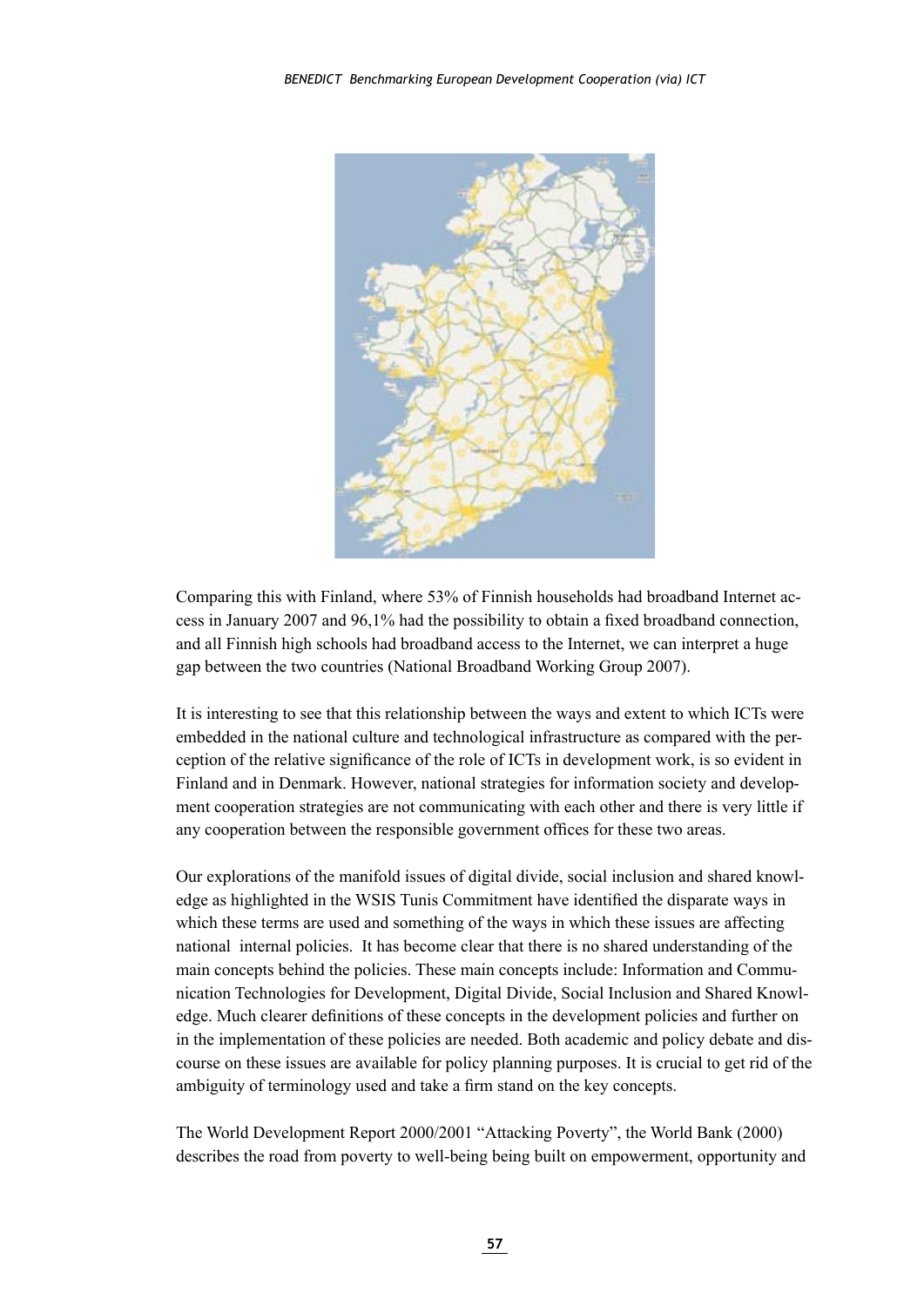security. According to Gerster and Zimmerman (2003) it identifies four alternative strategies for poverty reduction, and their capacity to make use of ICTs:

- a production-oriented growth strategy, including pro-poor corrective measures;
- the sustainable livelihoods approach, putting people first;
- a distribution-oriented strategy, emphasising the redistribution of assets;
- a rights and empowerment strategy, promoting knowledge about basic rights and empowerment of people.

The role of ICTs in poverty reduction is not limited to reducing income poverty, but also includes non-economic dimensions— in particular, empowerment (Gerster and Zimmerman 2003). Richard Curtain (2004) has compiled a very useful checklist for Information and Communication Technologies for Development projects (Annex 2.). We feel that this simple list with the elaborations that can be found from Curtain's document could be valuable in order to find ways to enhance the fight against poverty via ICT.

Finland is an exception by having dedicated personnel for the Information and Communication Technologies for Development Cooperation. Dedicating one advisor to the Ministry headquarters and another to the Embassy in Pretoria, South Africa, is an example of the appreciation of these issues in the Development Cooperation policy planning and implementation. The European Union, by comparison, has just one person and Denmark and Ireland don't have any personnel allocated for ICT4D.

"Unfortunately, Irish Aid does not have a policy for ICT4D, so I'm not sure how we will be able to assist you in your research. We also do not have an Adviser or focal person in this area." (personal information by e-mail)

It is not clear how the development cooperation partner countries are selected for individual donor countries. A mixture of historical, religious and political ties can be found behind the decisions. The international donor community has largely agreed by default to untie their aid for developing countries one with another. However, one may question whether the 'aid for trade' concept has been brought in to substitute the 'tied aid' concept? It is hard to detect what is the difference between the two.

Bridging the Digital Divide can leave the majority of people still to the other end of the bridge. Our research indicates that there is quite a lot of concern whether the ICT4D actually broadens the divide nationally in the developing countries. In the short time span this seems to be inevitable and the hope lies in long term development. There should be clear measures for ensuring that national digital divide is not widened through development cooperation effort in ICT.

Sharing knowledge and expertise are very vaguely used terms. In many cases the examples given, even in the policy documents seem to describe a process of knowledge transfer rather that actual knowledge sharing. True participation and ownership will not be felt if the traditional, indigenous knowledge and shared knowledge concepts are not clarified. Both the policies and their implementation should make very clear what is meant with these concepts and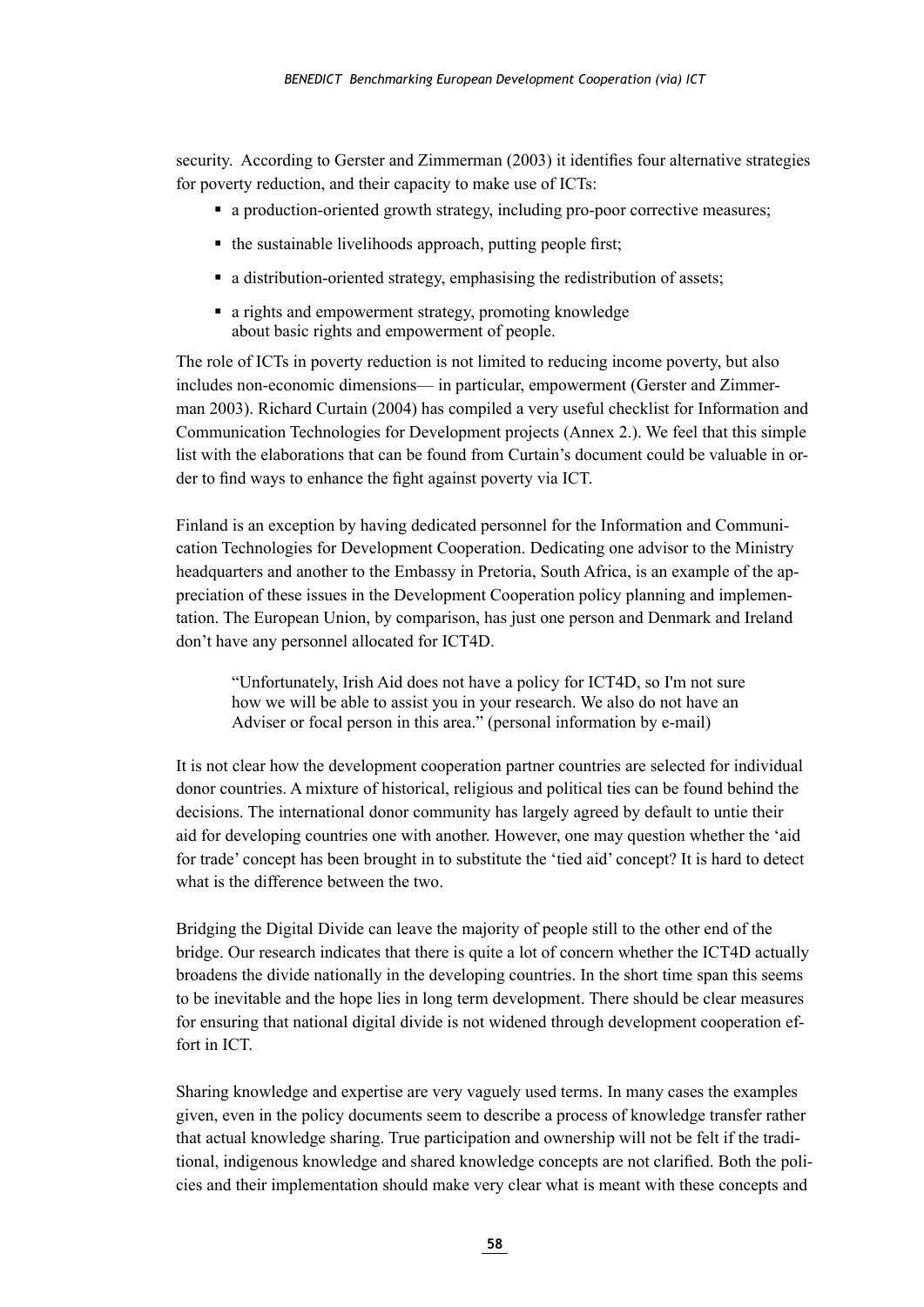how these concepts are understood and implemented in planning, implementation and evaluation processes of development cooperation.

Social inclusion is quite often too narrowly understood. It is often reduced to concern only enabling access for disabled persons or other marginalised groups to the information society. This discourse misses the important aspect of inclusion: there is no inclusion without everyone included, also those who are not so visibly and obviously disadvantaged, and those who are not disadvantaged at all – all of us, in all countries.

To some extent at the policy level but more definitely at the implementation level information and communication technologies for development still seem to be more about the ICT than about the Development. Infrastructure and technology still dominate in case studies and in exemplar pilot project lists. Mainstreaming ICT into development cooperation is still mostly understood as providing computers for project or sectoral workers in developing countries.

Regarding replication of successful implementation and use of ICT, DANIDA points to lessons learned that highlight that sustainable ICT innovations should always address a widely shared need or problem of the poor and to some extent build on and improve existing local technologies or approaches. Additionally, successful ICT innovation should:

- 1) Be simple to understand and to implement.
- 2) Be culturally and socially acceptable.
- 3) Be affordable to the (rural) poor in terms of financial and time constraints
- most often ICT inclusion is funded by international donors in initiating stages.
- 4) Be low risk, and not endanger the basic survival of the poor.
- 5) Be able to modify if they do not work out, and
- 6) Should not have any harmful effect on the environment.
- (DANIDA 2001.)

Despite the enormous amount of effort spent on the WSIS process, ICT4D is still mostly missing from the development cooperation policies of the member countries of the European Union. In this respect Finland and Denmark are exceptional. The Finnish policy is probably one of the best if not the best national ICT4D policy paper within the European Union. This is not to say that all work necessary has now been done in Finland or Denmark (or Austria, which also has specific policy for ICT4D). As we have pointed out, more clarity, cohesion and mainstreaming are still needed in all countries wishing to enhance the Global Information Society.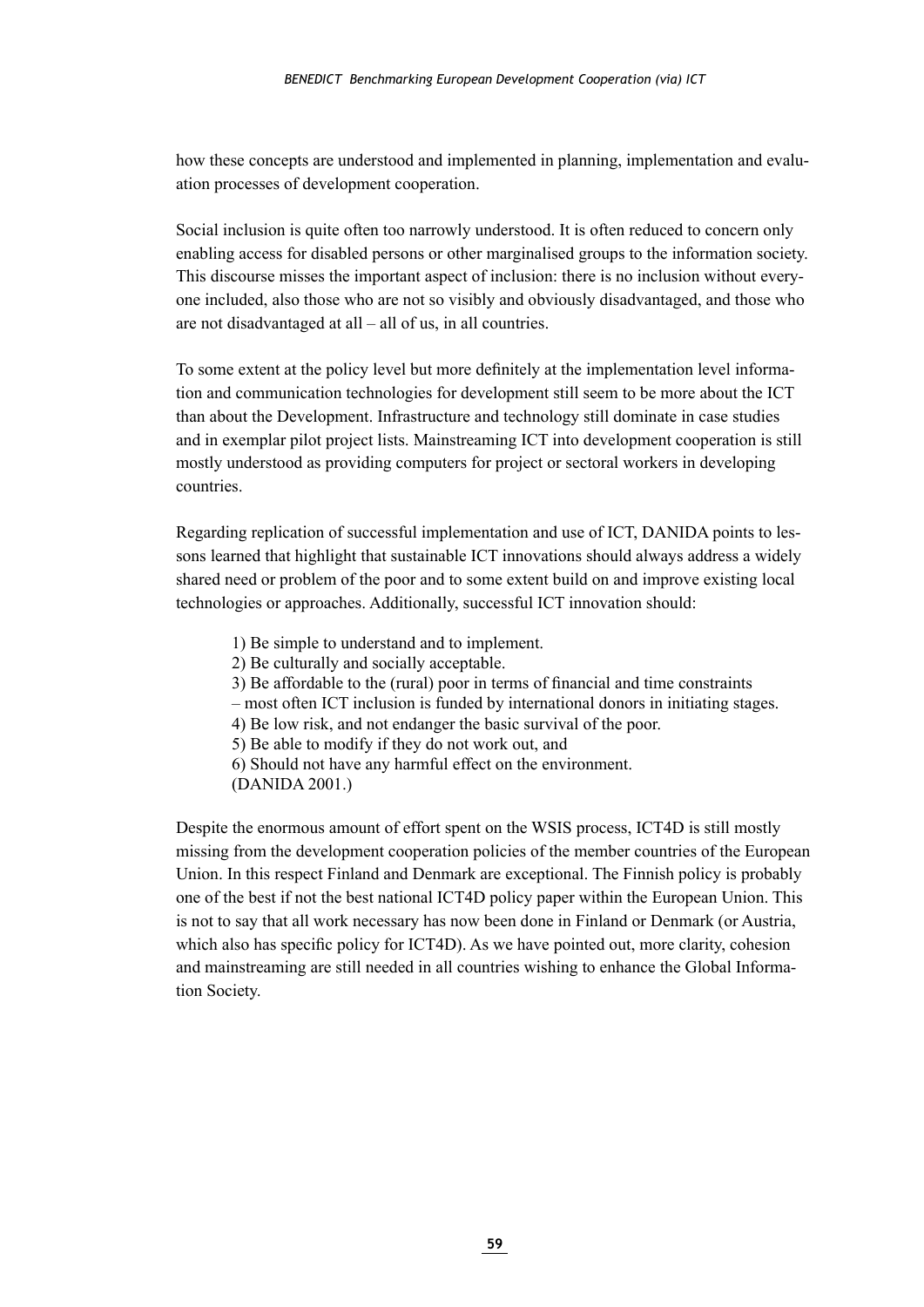#### **Recommendations:**

- 1. More cohesion is needed between national strategies for information society and national strategies for development cooperation within the member countries of the European Union. Cooperation between the respective government organisations have to be enhanced.
- 2. Clearer definitions of the key concepts for ICT4D are needed in the development policies and further on in the implementation of these policies.
- 3. More personnel for the Information and Communication Technologies for Development Cooperation are needed within government sections responsible for development cooperation.
- 4. It is not clear how the donor countries select the individual development cooperation partner countries, especially in ICT4D. More transparency is needed in outlining the selection process.
- 5. There should be clear measures for ensuring that national digital divide in the partner countries is not widened through development cooperation in ICT.
- 6. The policy documents seem to describe a process of knowledge transfer rather than actual knowledge sharing. Both the policies and their implementation should make clear how the concepts of traditional knowledge and indigenous knowledge are understood and implemented.
- 7. The concepts of social inclusion and inclusive information society should go beyond enabling access for marginalised groups into the information society.
- 8. Apparently, information and communication technologies for development are still more about ICT than Development. Infrastructure and technology should be a tool for overall development, not an outcome itself.
- 9. ICT4D should be mainstreamed to the overall development policies of the member countries of the European Union.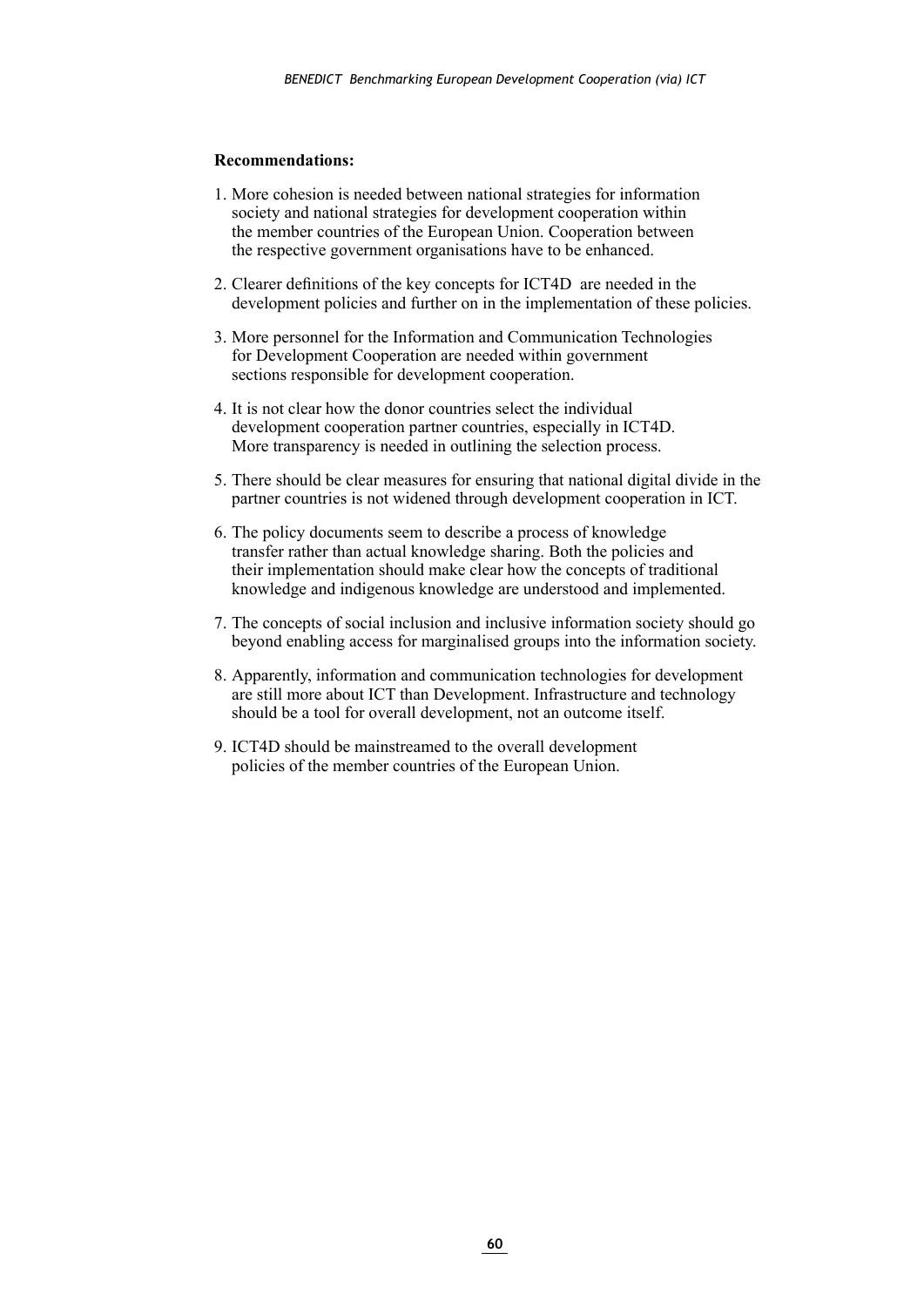## <span id="page-61-0"></span>**References**

- Briggs, John, 2005. The use of indigenous knowledge in development: problems and challenges. *Progress in Development Studies* **5**, (2) pp. 99–114.
- Britz, Johannes J. 2004. To know or not to know: a moral reflection on information poverty. *Journal of Information Science*. **30** (3), pp. 192–204.
- Buckingham, David & Domaille, Kate. 2003. Where Are We Going and How Can We Get There? General findings from the UNESCO Youth Media Education Survey 200. In C. von Feilitzen and U. Carlsson (eds.) *UNESCO Children Youth and Media Yearbook 2003*.
- Castells, Manuel & Himanen, Pekka, 2002. *The Information Society and the Welfare State. The Finnish Model.* The Oxford University Press: New York.
- Census 2006. Preliminary Report. Cork. Central Statistics Office. [http://www.cso.ie/census/](http://www.cso.ie/census/documents/2006_prelim_press_release.pdf) documents/2006 prelim press release.pdf Retrieved 12 February 2007.
- Centre for Global Development, 2007a. Web pages.<http://www.cgdev.org/section/about/> Retrieved 12 February 2007.
- Centre for Global Development, 2007b. Commitment to Development Index 2006. [http://www.cgdev.org/](http://www.cgdev.org/section/initiatives/_active/cdi) section/initiatives/ active/cdi Retrieved 12 February 2007.
- Chassay, Catherine & Case, Peter. 2003. Talking shop––contact centres and dimensions of social exclusion. *Telematics and Informatics* **20,** pp. 275–296
- Chikonzo, Agnes, 2006. The potential of information and communication technologies in collecting, preserving and disseminating indigenous knowledge in Africa. *The International Information & Library Review.* **38**, pp.132-138.
- Cotonou Agreement 2000. PARTNERSHIP AGREEMENT BETWEEN THE MEMBERS OF THE AFRICAN, CARIBBEAN AND PACIFIC GROUP OF STATES OF THE ONE PART, AND THE EUROPEAN COMMUNITY AND ITS MEMBER STATES. [http://ec.europa.eu/development/body/](http://ec.europa.eu/development/body/cotonou/index_en.htm) [cotonou/index\\_en.htm](http://ec.europa.eu/development/body/cotonou/index_en.htm) Retrieved 14 February 2007.
- Craig, David & Porter, Doug, 2005. The third way and the third world: poverty reduction and social inclusion strategies in the rise of 'inclusive' liberalism. *Review of International Political Economy*. **12**  (2), pp. 226–263.
- Curtain, Richard, 2004. Information and Communications Technologies and Development: Help or Hindrance? Curtain Consulting, Melbourne. <http://www.curtain-consulting.net.au> Retrieved 8 February 2007.
- CyberLawIndia, 2006. [http://cyberlawindia.blogspot.com/2006/08/use-of-ict-for-women-empowerment.](http://cyberlawindia.blogspot.com/2006/08/use-of-ict-for-women-empowerment.html) [html](http://cyberlawindia.blogspot.com/2006/08/use-of-ict-for-women-empowerment.html) Retrieved 14 February 2007.
- Danida, 2001. Education Sector Strategy Paper. [http://www.goodictpractices.dk/client/CursumClientViewer.](http://www.goodictpractices.dk/client/CursumClientViewer.aspx?CAID=214113&ChangedCourse=true) [aspx?CAID=214113&ChangedCourse=true](http://www.goodictpractices.dk/client/CursumClientViewer.aspx?CAID=214113&ChangedCourse=true) Retrieved 14 February 2007.
- Danida, 2005. Globalisation Progress through Partnership. Priorities of the Danish Government for Danish Development Assistance. 2006-2010. [http://www.um.dk/NR/rdonlyres/A8318B35-D44F-407E-](http://www.um.dk/NR/rdonlyres/A8318B35-D44F-407E-B090-70249E59F842/0/globalisationengelsk.pdf)[B090-70249E59F842/0/globalisationengelsk.pdf](http://www.um.dk/NR/rdonlyres/A8318B35-D44F-407E-B090-70249E59F842/0/globalisationengelsk.pdf) Retrieved 12 February 2007.
- Danida, 2006. [http://amg.um.dk/NR/rdonlyres/6CDC4F43-E2AD-486C-AC37-1CABA66A49A1/0/Guideli](http://amg.um.dk/NR/rdonlyres/6CDC4F43-E2AD-486C-AC37-1CABA66A49A1/0/GuidelinesForProgrammeManagementSeptember2006.doc) [nesForProgrammeManagementSeptember2006.doc](http://amg.um.dk/NR/rdonlyres/6CDC4F43-E2AD-486C-AC37-1CABA66A49A1/0/GuidelinesForProgrammeManagementSeptember2006.doc) Retrieved 14 February 2007.
- Danida, 2007. Danish International Development Agency (DANIDA) website: [http://www.safemotherhood.](http://www.safemotherhood.org/smrg/agencies/bi/bi_danida.htm) [org/smrg/agencies/bi/bi\\_danida.htm](http://www.safemotherhood.org/smrg/agencies/bi/bi_danida.htm) Retrieved 14 February 2007.
- Development Cooperation Ireland, 2006. Report of the Task Force on ICT and Development. Department of Foreign Affairs. <http://www.irishaid.gov.ie/Uploads/ICT%20TF%20Report.pdf>Retrieved 13 February 2007.

Economist, 2005. *The Real Digital Divide: Leader*, March 18<sup>th</sup>.

Eircom 2006. Eircom Annual Report.<http://investorrelations.eircom.net/pdf/annualreport2006.pdf> Retrieved 14 February.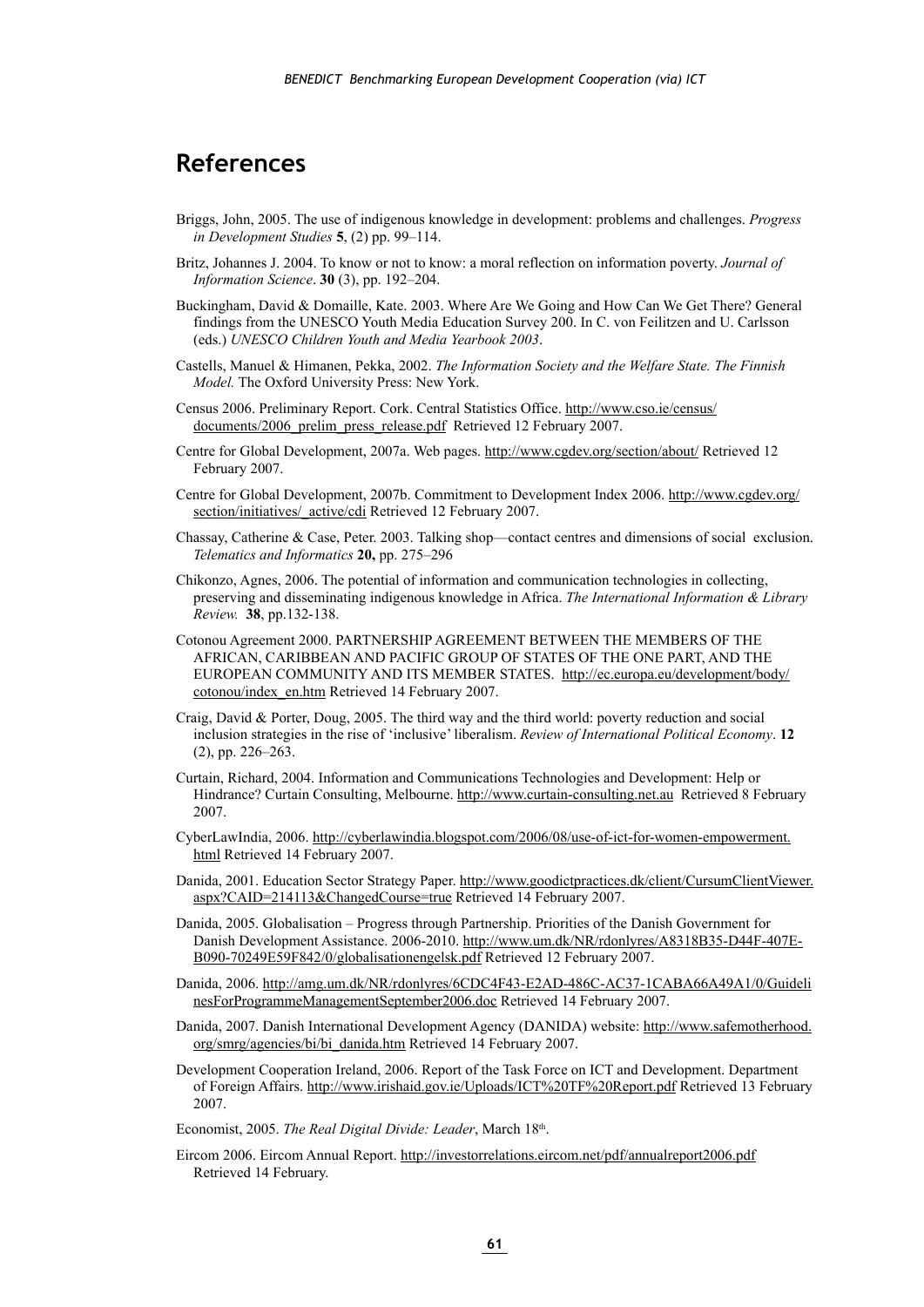- European Commission, 2004..A world player. The European Union's external relations. Office for Official Publications of the European Communities, Luxembourg. [http://ec.europa.eu/publications/booklets/](http://ec.europa.eu/publications/booklets/move/47/index_en.htm) [move/47/index\\_en.htm](http://ec.europa.eu/publications/booklets/move/47/index_en.htm) Retrieved 14 February.
- European Commission, 2005a. An international perspective for a global information society. Facsheet 25. [http://europa.eu.int/information\\_society/doc/factsheets/025-global-info-society.pdf](http://europa.eu.int/information_society/doc/factsheets/025-global-info-society.pdf) Retrieved 14 February.
- European Commission, 2005b. EU Strategy for Africa: Towards a Euro-African pact to accelerate Africa's development. European commission, Brussels
- European Commission, 2006a. Annual Report 2006 on the European Community's Development Policy and the Implementation of External Assistance in 2005. Office for Official Publications of the European Communities, Luxembourg. [http://ec.europa.eu/comm/europeaid/reports/index\\_en.htm](http://ec.europa.eu/comm/europeaid/reports/index_en.htm) Retrieved 14 February.
- European Commission, 2006b. Interconnecting Africa: the EU-Africa Partnership on Infrastructure. European Commission, Brussels. [http://www.europe-cares.org/africa/partnership\\_en.html](http://www.europe-cares.org/africa/partnership_en.html) Retrieved 14 February.
- European Parliament, 2006. The European Consensus on Development. Official Journal of the European Union. (2006/C 46/01) [http://ec.europa.eu/comm/development/body/development\\_policy\\_statement/](http://ec.europa.eu/comm/development/body/development_policy_statement/index_en.htm) [index\\_en.htm](http://ec.europa.eu/comm/development/body/development_policy_statement/index_en.htm) Retrieved 14 February.
- Eurostat, 2007. Science and Technology Statistics. http://epp.eurostat.ec.europa.eu/portal/page? [pageid=1996,45323734&\\_dad=portal&\\_schema=PORTAL&screen=welcomeref&open=/](http://epp.eurostat.ec.europa.eu/portal/page?_pageid=1996,45323734&_dad=portal&_schema=PORTAL&screen=welcomeref&open=/&product=Yearlies_new_science_technology&depth=3) [&product=Yearlies\\_new\\_science\\_technology&depth=3](http://epp.eurostat.ec.europa.eu/portal/page?_pageid=1996,45323734&_dad=portal&_schema=PORTAL&screen=welcomeref&open=/&product=Yearlies_new_science_technology&depth=3) Retrieved 14 February.
- EU Stocktaking, 2005. Contribution To The WSIS Stocktaking: EU Information Society policies and realisations. [europa.eu.int/information\\_society/index\\_en.htm](http://europa.eu.int/information_society/index_en.htm) Retrieved 14 February.
- Gerster, Richard & Zimmerman, Sonja. 2003. ICTs for poverty reduction. Information for Development. July-August 2003. [http://www.i4donline.net/issue/july03/poverty\\_full.htm](http://www.i4donline.net/issue/july03/poverty_full.htm) Retrieved 14 February.
- Grantham, A. & Tsekouras, G. 2004. Information society: wireless ICTs' transformative potential. *Futures*. **36,** pp. 359–377.
- Heeks, Richard (1999), *Information and communication technologies, poverty and development, Institute for Development Policy and Management*, Manchester University, Manchester.
- Holanda, Giovanni M., Ismael, M.A. & Ávila & Martins, Ricardo B. 2006. Mapping users' perspectives and outlining social impacts from digitalization of terrestrial TV in Brazil. *Telematics and Informatics.* Article in press.
- Himanen, Pekka. 2001. *The hacker ethic and the spirit of the information age*. Random House, New York.
- Hull, B. 2003. ICT and social exclusion: the role of libraries. *Telematics and Informatics* **20,** pp. 131–142.
- Information Society Programme, 2006. The National Knowledge Society Strategy 2007–2015. A renewing, human-centric and competitive Finland. Information Society Programme, Prime Minister's Office, Helsinki. [http://www.tietoyhteiskuntaohjelma.fi/esittely/en\\_GB/introduction/](http://www.tietoyhteiskuntaohjelma.fi/esittely/en_GB/introduction/) Retrieved 14 February.
- Irish White Paper on Aid, 2006. Commitment and Vision for Development, Autumn 2006. [http://www.](http://www.irishaid.gov.ie/whitepaper/assets/Ireland) [irishaid.gov.ie/whitepaper/assets/Ireland's%20Commitment%20and%20Vision%20for%20Development.](http://www.irishaid.gov.ie/whitepaper/assets/Ireland) [pdf](http://www.irishaid.gov.ie/whitepaper/assets/Ireland) Retrieved 14 February.
- Iseke-Barnes, Judy, 2005. Misrepresentations of Indigenous History and Science: Public broadcasting, the Internet, and education. *Discourse: studies in the cultural politics of education.* **26**, (2) pp. 149-165.
- IST. 2007. Information Society Technologies. International Cooperation home page. [http://cordis.europa.](http://cordis.europa.eu/ist/international/home.html) [eu/ist/international/home.html](http://cordis.europa.eu/ist/international/home.html) Retrieved 12 February 2007.
- ITU, 2005. WSIS Outcome Documents. ITU, Geneva. <http://www.itu.int/wsis>Retrieved 14 February.
- ITU, 2006. World Telecommunication/ICT Development Report 2006. Measuring ICT for Social and Economic Development. Executive Summary. ITU, Geneva. [http://www.itu.int/pub/D-IND-WTDR-](http://www.itu.int/pub/D-IND-WTDR-2006/en)[2006/en](http://www.itu.int/pub/D-IND-WTDR-2006/en) Retrieved 14 February.
- Jaeger, Paul T., 2006. Telecommunications policy and individuals with disabilities: Issues of accessibility and social inclusion in the policy and research agenda *Telecommunications Policy* **30**, pp. 112–124.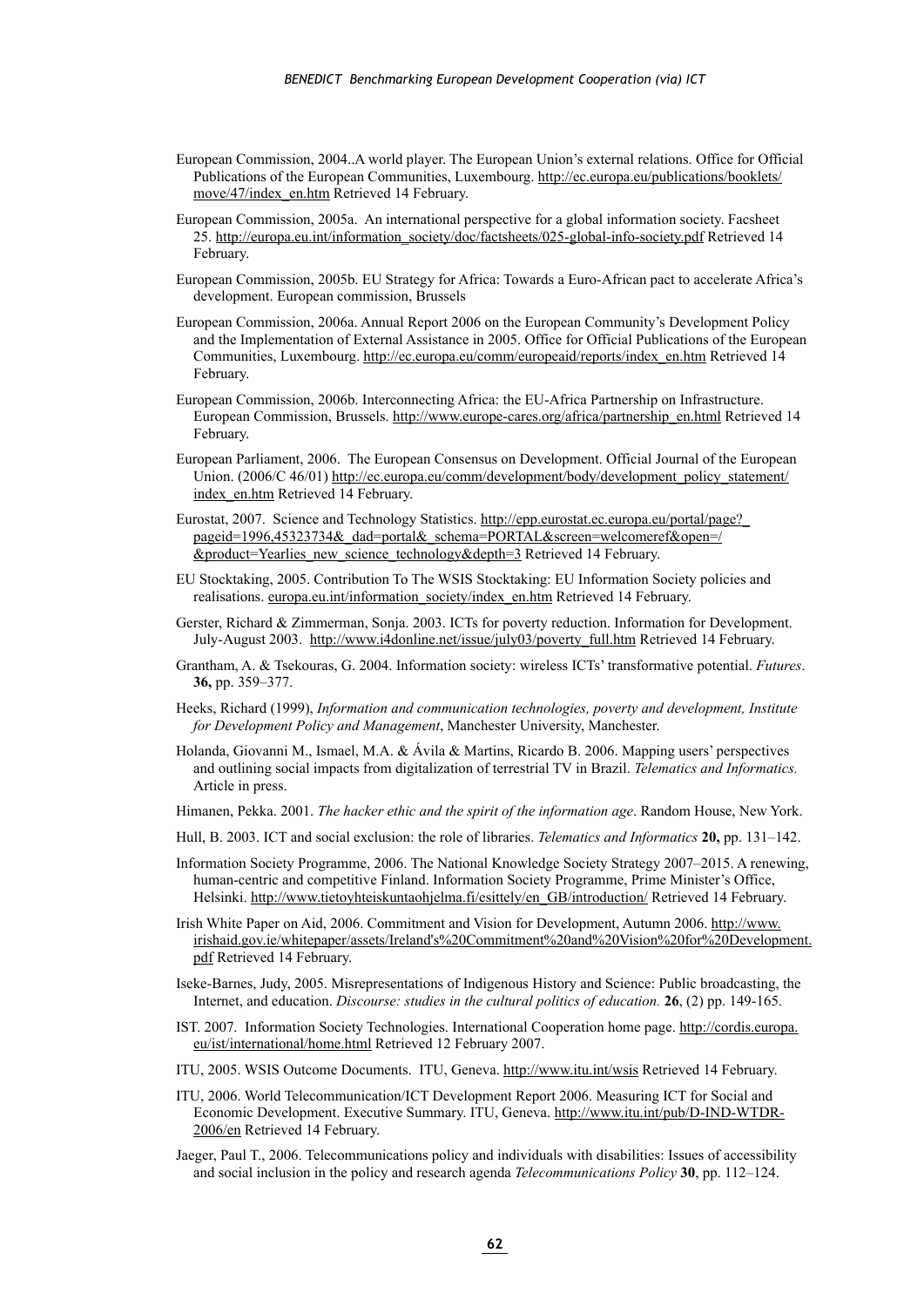- Kaigo, Muneo. 2005. Can the WSIS declaration principle and plan of action work in Japan? Digital stratification of Japanese society. *Telematics and Informatics*. **22**, pp. 333–347.
- Lanvin, Bruno & Neto, Isabel, 2005. *The Role of International Cooperation in e-development*. In Schware, Robert (Ed.) *E-development: From Excitement to Effectiveness.* The World Bank Group, Washington.
- Martin, Bill, 2005. The Information Society and the Digital Divide: Some North-South Comparisons. *International Journal of Education and Development using Information and Communication Technology.* **1** (4) pp. 30-41.
- Martin, George & Vermeylen, Saskia, 2005. Intellectual Property, Indigenous Knowledge, and Biodiversity. *Capitalism, Nature, Socialism.* **16** (3) pp. 27-48.
- McGrath, Simon & King, Kenneth, 2004. Knowledge-based aid: a four agency comparative study. *International Journal of Educational Development*. **24** pp.167-181.
- Ministry for Foreign Affairs of Finland, 2004. Development Policy. Government Resolution. [http://formin.](http://formin.finland.fi/public/download.aspx?ID=12405&GUID={BDBC7108-180B-4F65-A6D4-FD55BFCE7952})  $final, fi/public/download.aps?ID=12405&GUID=\{BDBC7108-180B-4F65-AGD4-FD55BFCE7952\}$ Retrieved 14 February.
- Ministry for Foreign Affairs of Finland, 2005. Development Policy Guidelines for ICT and the Information Society. Ministry for Foreing Affairs of Finland, Helsinki. [http://formin.finland.fi/public/default.aspx?co](http://formin.finland.fi/public/default.aspx?contentid=84313&nodeid=15457&contentlan=2&culture=en-US) [ntentid=84313&nodeid=15457&contentlan=2&culture=en-US](http://formin.finland.fi/public/default.aspx?contentid=84313&nodeid=15457&contentlan=2&culture=en-US) Retrieved 14 February.
- Ministry for Foreign Affairs of Finland, 2006. State of Finland's Development Policy II. The Development Policy Committee's Statement to the Government in 2006. Helsinki. [http://formin.finland.fi/Public/](http://formin.finland.fi/Public/download.aspx?ID=13596&GUID={2D7E8A12-6D14-46D5-A249-38E8DC3F8982}) [download.aspx?ID=13596&GUID={2D7E8A12-6D14-46D5-A249-38E8DC3F8982}](http://formin.finland.fi/Public/download.aspx?ID=13596&GUID={2D7E8A12-6D14-46D5-A249-38E8DC3F8982}) Retrieved 14 February.
- Ministry for Foreign Affairs of Finland, 2007a. Department for Development Policy. Website. [http://formin.](http://formin.finland.fi/public/default.aspx?nodeid=15871&contentlan=2&culture=en-US) [finland.fi/public/default.aspx?nodeid=15871&contentlan=2&culture=en-US](http://formin.finland.fi/public/default.aspx?nodeid=15871&contentlan=2&culture=en-US) Retrieved 12 February 2007.
- Ministry for Foreign Affairs of Finland, 2007b. Finland´s Official Development Assistance 1961-2003, Net disbursements, MEUR [http://formin.finland.fi/Public/download.aspx?ID=9467&GUID={f6685746-](http://formin.finland.fi/Public/download.aspx?ID=9467&GUID={f6685746-107c-4223-911c-2fa199827123}) [107c-4223-911c-2fa199827123}](http://formin.finland.fi/Public/download.aspx?ID=9467&GUID={f6685746-107c-4223-911c-2fa199827123}) Retrieved 13 February 2007
- Ministry of Foreign Affairs of Denmark, 2003. A World of Difference. The Government's Vision for New Priorities in Danish Development Assistance 2004-2008. The Royal Danish Ministry of Foreign Affairs, Copenhagen. [http://www.um.dk/NR/rdonlyres/3BC1A939-5420-4A64-A968-565602AC309E/0/a\\_](http://www.um.dk/NR/rdonlyres/3BC1A939-5420-4A64-A968-565602AC309E/0/a_world_of_difference.pdf) world of difference.pdf Retrieved 13 February 2007.
- Ministry of Foreign Affairs of Denmark, 2004. Security, Growth Development. Priorities of the Danish Government for Danish Development Assistance 2005-2009. The Royal Danish Ministry of Foreign Affairs, Copenhagen. [http://www.um.dk/NR/rdonlyres/C1EF2855-A885-49B8-96A0-](http://www.um.dk/NR/rdonlyres/C1EF2855-A885-49B8-96A0-5D3AC7B22912/0/SecurityGrowthDevelopment.pdf) [5D3AC7B22912/0/SecurityGrowthDevelopment.pdf](http://www.um.dk/NR/rdonlyres/C1EF2855-A885-49B8-96A0-5D3AC7B22912/0/SecurityGrowthDevelopment.pdf) Retrieved 13 February 2007.
- Ministry of Foreign Affairs of Denmark, 2007a. Official website.<http://denmark.dk>Retrieved 13 February 2007.
- Ministry of Foreign Affairs of Denmark, 2007b. Development policy website. <http://www.um.dk/en>. Retrieved 13 February 2007.
- Molina, Alfonso. 2003. The Digital Divide: The Need for a Global e-Inclusion Movement. *Technology Analysis & Strategic Management,* **15**, (1), 137-152.
- Mulley, Damien. 2006. Broadband in Ireland Coverage Map. [http://www.mulley.net/2006/04/29/](http://www.mulley.net/2006/04/29/broadband-in-ireland-coverage-map/) [broadband-in-ireland-coverage-map/](http://www.mulley.net/2006/04/29/broadband-in-ireland-coverage-map/) Retrieved 14 February 2007.
- National Broadband Working Group. 2007. Laajakaistainfo. <http://www.laajakaistainfo.fi> Retrieved 14 February 2007.
- Noyes, Jesse. 2005. WiFi Summit' debates how to unwire Hub. *Boston Herald*. May 20, 2005
- Odora Hoppers, Catherine A., 2002. ed., *Indigenous Knowledge and the Integration of Knowledge Systems. Towards a Philosophy of Articulation.* New Africa Education, Claremont.
- OECD 2006. OECD Statistics. Net official development assistance as a percentage of gross national income, 2004.<http://www.oecd.org/dataoecd/0/41/35842562.pdf>Retrieved 13 February 2007.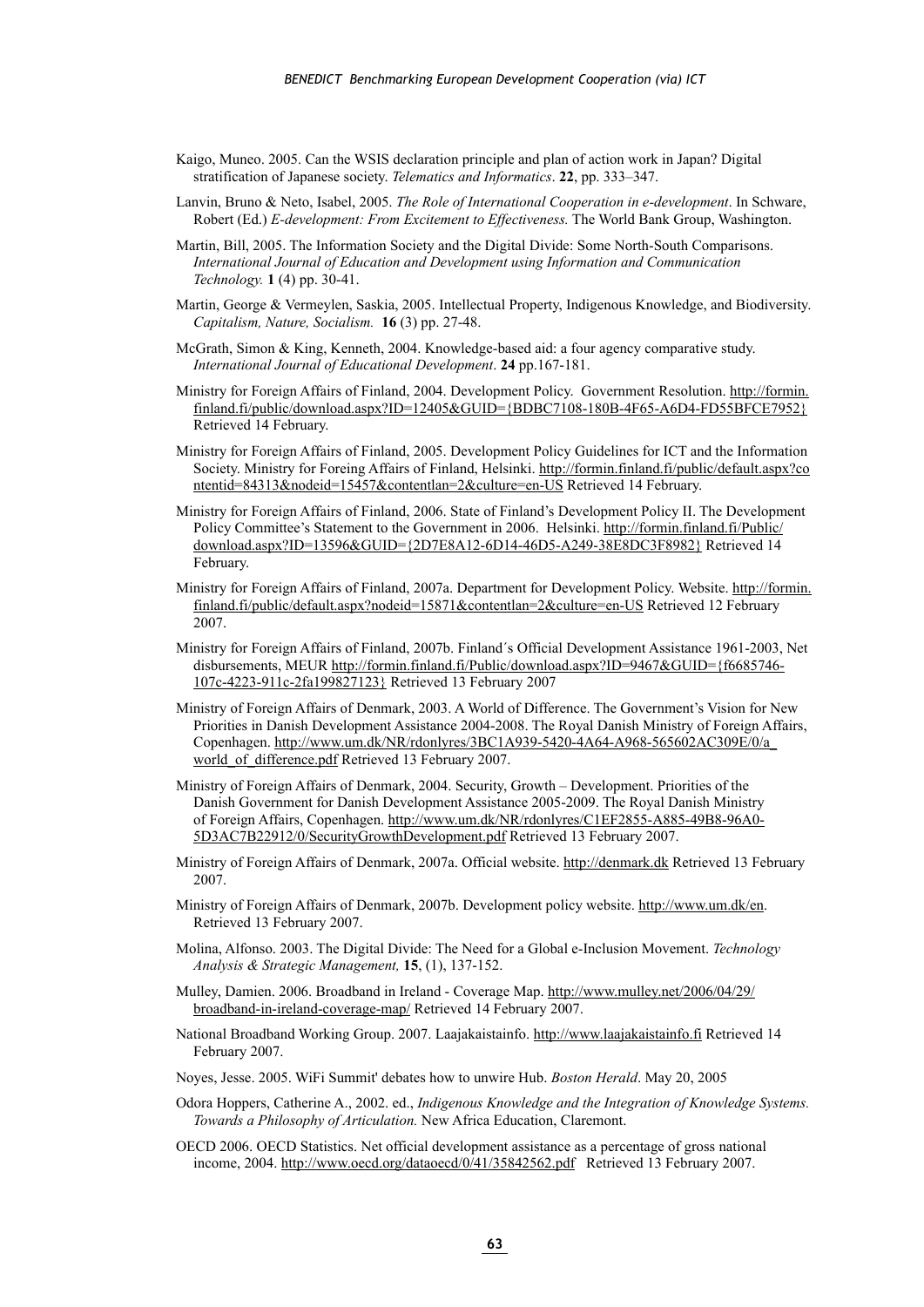- OECD 2007. Development, Donor Aid Charts. [http://www.oecd.org/topicstatsportal/0,2647,en\\_2825\\_](http://www.oecd.org/topicstatsportal/0,2647,en_2825_495602_1_1_1_1_1,00.html) 495602 1 1 1 1 1,00.html Retrieved 13 February 2007.
- Opoku-Mensah, Aida, 2004. TWIN PEAKS: WSIS FROM GENEVA TO TUNIS. Whither Africa in the Information Society? *GAZETTE: THE INTERNATIONAL JOURNAL FOR COMMUNICATION STUDIES.* **66** (3–4) pp. 253–273.
- Parkinson, Sarah, 2005. Social Structures for Access, Use and Development. In Rahman, Hakikur (Ed.) *Empowering Marginal Communities with Information Networking*. Idea Group Publishing, Hershey, PA.
- RConversation, 2006. The power of Cyber-Grannies: Gender equality and the Internet. [http://rconversation.](http://rconversation.blogs.com/rconversation/2006/11/the_power_of_cy.html) [blogs.com/rconversation/2006/11/the\\_power\\_of\\_cy.html](http://rconversation.blogs.com/rconversation/2006/11/the_power_of_cy.html) Retrieved 14 February.
- Royal Tropical Institute, 2006. Gender and ICTs for development: a global sourcebook, Oxfam. [http://www.](http://www.eldis.org/cf/search/disp/DocDisplay.cfm?Doc=DOC19988&resource=f1ict) [eldis.org/cf/search/disp/DocDisplay.cfm?Doc=DOC19988&resource=f1ict](http://www.eldis.org/cf/search/disp/DocDisplay.cfm?Doc=DOC19988&resource=f1ict) Retrieved 14 February.
- Sarkar, Partha P (2001), Questioning the ICT Revolution: Structural analysis of Information Society. [http://](http://www.bytesforall.org) [www.bytesforall.org](http://www.bytesforall.org) Retrieved 14 February.
- Sen, Bharati, 2005. Indigenous knowledge for development: Bringing research and practice together. *The International Information & Library Review* **37**, pp. 375–382.
- Swazo, Norman K, 2005. Research integrity and rights of indigenous peoples: appropriating Foucault's critique of knowledge/power. *Studies in History and Philosophy of Biological & Biomedical Sciences.* **36,** pp. 568–584
- Taoiseach, Bertie Ahern T.D., 2006. Launch of White Paper on Irish Aid. [http://www.irishaid.gov.ie/](http://www.irishaid.gov.ie/whitepaper/) [whitepaper/](http://www.irishaid.gov.ie/whitepaper/) Retrieved 14 February.
- Tunis Commitment, 2005. Tunis commitment. WSIS-05/TUNIS/DOC/7 –E. ITU, Geneva. [http://www.itu.](http://www.itu.int/wsis/documents/doc_multi.asp?lang=en&id=2266|0) [int/wsis/documents/doc\\_multi.asp?lang=en&id=2266|0](http://www.itu.int/wsis/documents/doc_multi.asp?lang=en&id=2266|0) Retrieved 14 February.
- UNDSF 2005. United Nations, Digital Solidarity Fund (2005), *From the Digital Divide to the need for a worldwide solidarity movement,* United Nations, New York.
- UNESCO, 2005. *Towards Knowledge Societies.* UNESCO World Report. Unesco Publishing, Paris.
- UNESCO, 2006. In Focus Towards knowledge societies. [http://portal.unesco.org/ci/en/ev.php-URL\\_](http://portal.unesco.org/ci/en/ev.php-URL_ID=23344&URL_DO=DO_TOPIC&URL_SECTION=201.html) [ID=23344&URL\\_DO=DO\\_TOPIC&URL\\_SECTION=201.html](http://portal.unesco.org/ci/en/ev.php-URL_ID=23344&URL_DO=DO_TOPIC&URL_SECTION=201.html) Retrieved 14 February.
- United Nations, 2000. United Nations Millennium Declaration. Resolution 55/2, adopted by the General Assembly. <http://www.un.org/millenniumgoals/> Retrieved 14 February.
- United Nations, 2001. *World Summit on the Information Society.* Resolution 56/183 adopted by the General Assembly.
- Van Dijk, Jan A.G.M. 2006. Digital Divide Research, Achievements and Shortcomings. *Poetics* **34**, pp. 221-235.
- Virtual Finland 2007.<http://virtual.finland.fi> Retrieved 12 February 2007.
- Warschauer, Mark. 2003. *Technology and social inclusion. Rethinking Digital Divide.* MIT Press, Cambridge.

World Bank. 2000. World Development Report 2000/2001. Attacking Poverty. [http://web.worldbank.org/WBSITE/EXTERNAL/TOPICS/EXTPOVERTY/](http://web.worldbank.org/WBSITE/EXTERNAL/TOPICS/EXTPOVERTY/0,,contentMDK:20194762~pagePK:148956~piPK:216618~theSitePK:336992,00.html) [0,,contentMDK:20194762~pagePK:148956~piPK:216618~theSitePK:336992,00.html](http://web.worldbank.org/WBSITE/EXTERNAL/TOPICS/EXTPOVERTY/0,,contentMDK:20194762~pagePK:148956~piPK:216618~theSitePK:336992,00.html) Retrieved 13 February 2007.

- World Bank's World Development Report 2007, Statement by the Danish Minister for Development Cooperation. [http://www.um.dk/en/menu/AboutUs/TheMinisterForDevelopmentCooperation/](http://www.um.dk/en/menu/AboutUs/TheMinisterForDevelopmentCooperation/SpeechesAndArticles/Archives2006/StatementByTheMinisterForDevelopmentCooperationAtThePresentationOfTheWorldBanksWorldDevelopmentRepor.htm?wbc_purpose=basic&WBCMODE=presen%2cpresen) [SpeechesAndArticles/Archives2006/StatementByTheMinisterForDevelopmentCooperationAtThePresen](http://www.um.dk/en/menu/AboutUs/TheMinisterForDevelopmentCooperation/SpeechesAndArticles/Archives2006/StatementByTheMinisterForDevelopmentCooperationAtThePresentationOfTheWorldBanksWorldDevelopmentRepor.htm?wbc_purpose=basic&WBCMODE=presen%2cpresen) [tationOfTheWorldBanksWorldDevelopmentRepor.htm?wbc\\_purpose=basic&WBCMODE=presen%2cp](http://www.um.dk/en/menu/AboutUs/TheMinisterForDevelopmentCooperation/SpeechesAndArticles/Archives2006/StatementByTheMinisterForDevelopmentCooperationAtThePresentationOfTheWorldBanksWorldDevelopmentRepor.htm?wbc_purpose=basic&WBCMODE=presen%2cpresen) [resen](http://www.um.dk/en/menu/AboutUs/TheMinisterForDevelopmentCooperation/SpeechesAndArticles/Archives2006/StatementByTheMinisterForDevelopmentCooperationAtThePresentationOfTheWorldBanksWorldDevelopmentRepor.htm?wbc_purpose=basic&WBCMODE=presen%2cpresen) Retrieved 14 February 2007.
- WSIS Report, 2005. WSIS Executive Secretariat Report on the WSIS Stocktaking. WSIS-05/TUNIS/ DOC/5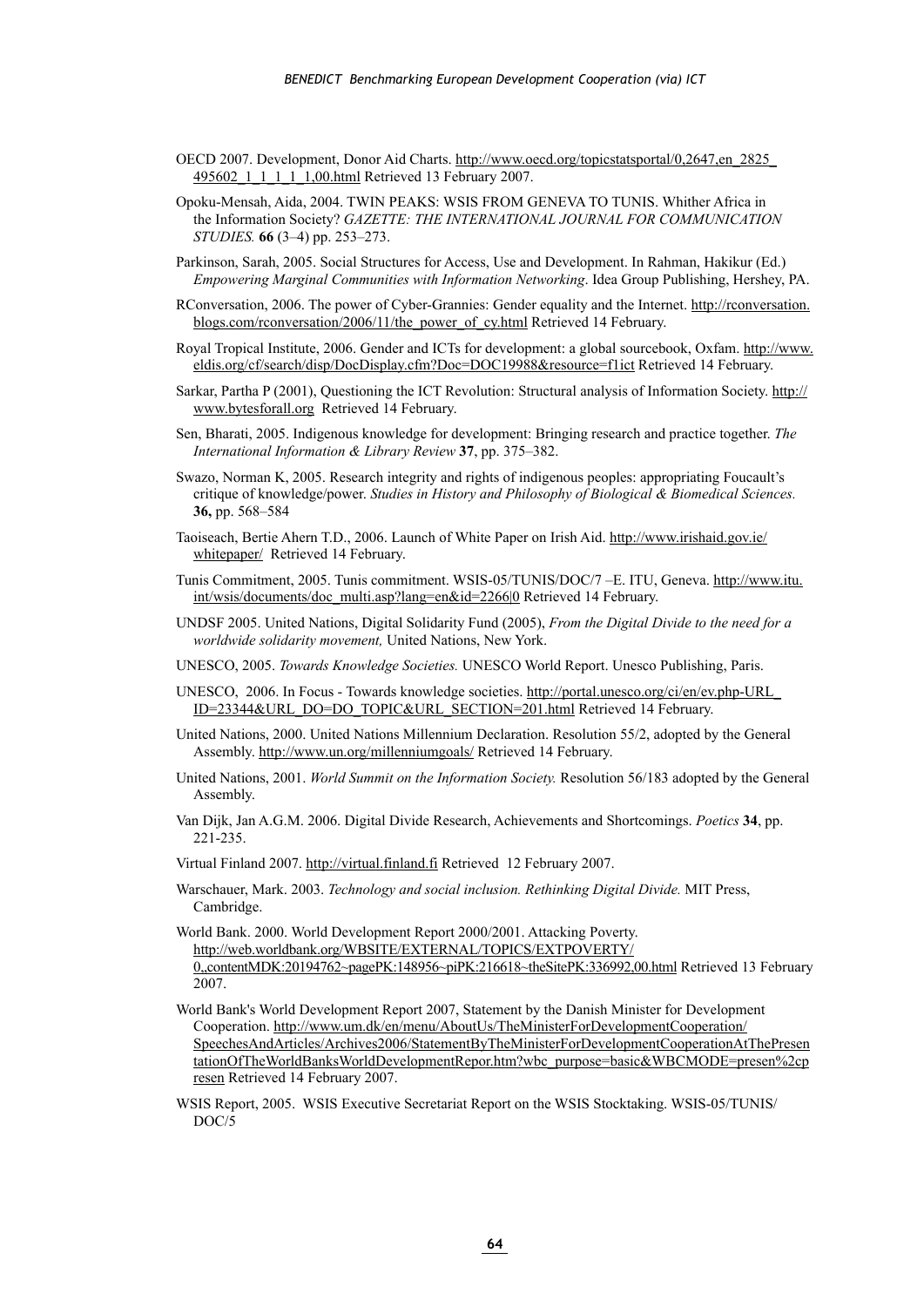| which contributes in the contribution of the contribution of the contribution of the contribution of the contribution of the contribution of the contribution of the contribution of the contribution of the contribution of t |
|--------------------------------------------------------------------------------------------------------------------------------------------------------------------------------------------------------------------------------|
| i<br>F<br>2101                                                                                                                                                                                                                 |
|                                                                                                                                                                                                                                |
|                                                                                                                                                                                                                                |
| enna<br>E                                                                                                                                                                                                                      |

| Annex <sub>1</sub>                      |                                                                                                                                                                                                                                                      |               |                                                                                                            | WSIS RELATED ICT4D PROJECTS FUNDED BY THE MINISTRY FOR FOREIGN AFFAIRS 2004-2009 (2005 update)                                                                                                                                                                                                                                                                                |
|-----------------------------------------|------------------------------------------------------------------------------------------------------------------------------------------------------------------------------------------------------------------------------------------------------|---------------|------------------------------------------------------------------------------------------------------------|-------------------------------------------------------------------------------------------------------------------------------------------------------------------------------------------------------------------------------------------------------------------------------------------------------------------------------------------------------------------------------|
| Partner                                 | Programme                                                                                                                                                                                                                                            | Duration      | Financing                                                                                                  | Programme Purpose                                                                                                                                                                                                                                                                                                                                                             |
| Nicaragua                               | Management and Decentralization in<br>(ICT) in the sector of Municipal<br>Communication Technologies<br>Integration of Information and<br>Nicaragua                                                                                                  | $2006 - 2009$ | (programme<br>preparation)<br>support:<br>4,9 M€<br>Finnish<br>under                                       | governance through the use of Information and Communication<br>To improve and enhance local democratic processes and good<br>Technologies (ICTs)                                                                                                                                                                                                                              |
| South Africa                            | Provincial Government of Northern<br>"INSPIRE" - Cooperation between<br>Africa and Finland in the field<br>Cape, PNC on ISAD in South<br>information society strategies<br>STRATEGY PROGRAMME<br>of development of provincial<br>INFORMATION SOCIETY | 2006-2008     | (programme<br>preparation)<br>support:<br>Finnish<br>1,5 M $\epsilon$<br>under                             | business opportunities - especially SMME's - for all beneficiary<br>human-centred Information Society that serves its stakeholders<br>The overall objective of the project is to create sustainable and<br>and partners. It delivers improved access to information and<br>services, enhanced opportunities for communication, and<br>groups through an efficient use of ICT. |
| South Africa                            | COFISA - Cooperation Framework on<br>Innovation Systems between Finland<br>and South Africa                                                                                                                                                          | 2006-2008     | support: 3 ME<br>Finnish                                                                                   | Framework on Innovation Systems is to create a South-African<br>The main objective of the Finland-South Africa Cooperation<br>Innovation programme for SA Department of Science &<br>Technology.                                                                                                                                                                              |
| South Africa                            | MERAKA Institute support - Finland<br>knowledge partnership on ICT<br>programme (SAFIPA)<br>- South Africa                                                                                                                                           | 2007 - 2009   | support 3 ME<br>preparation)<br>Finnish<br>(Under                                                          | The overall objective of the programme is to support MERAKA<br>development and deployment of ICT service applications for<br>institute in creating an environment which facilitates the<br>the benefit of South African citizens.                                                                                                                                             |
| South Africa                            | Support to the Higher Education Sec-<br>tor (ICT component)                                                                                                                                                                                          | 2004-2007     | support: 8,3<br>Finnish<br>Ж€                                                                              | the institutions of higher education to contribute to the national<br>To improve the capacity of the Department of Education and<br>development along the principles of the White Paper                                                                                                                                                                                       |
| AIT-Asian<br>Technology<br>Institute of | Support to the Information and Com-<br>munications Technologies (ICT) Pro-<br>gram                                                                                                                                                                   | 2004-2006     | support: 3ME<br>722 000, ICT<br>Scholarships<br>$Program \in I$<br>€ 1355000.<br>Finnish<br>$\overline{C}$ | production. To increase knowledge and usage (in the region) of<br>Providing high level master and doctoral programs for students<br>coming from Asian countries with considerable pulp and paper<br>ICT, Telecommunications & Internet.                                                                                                                                       |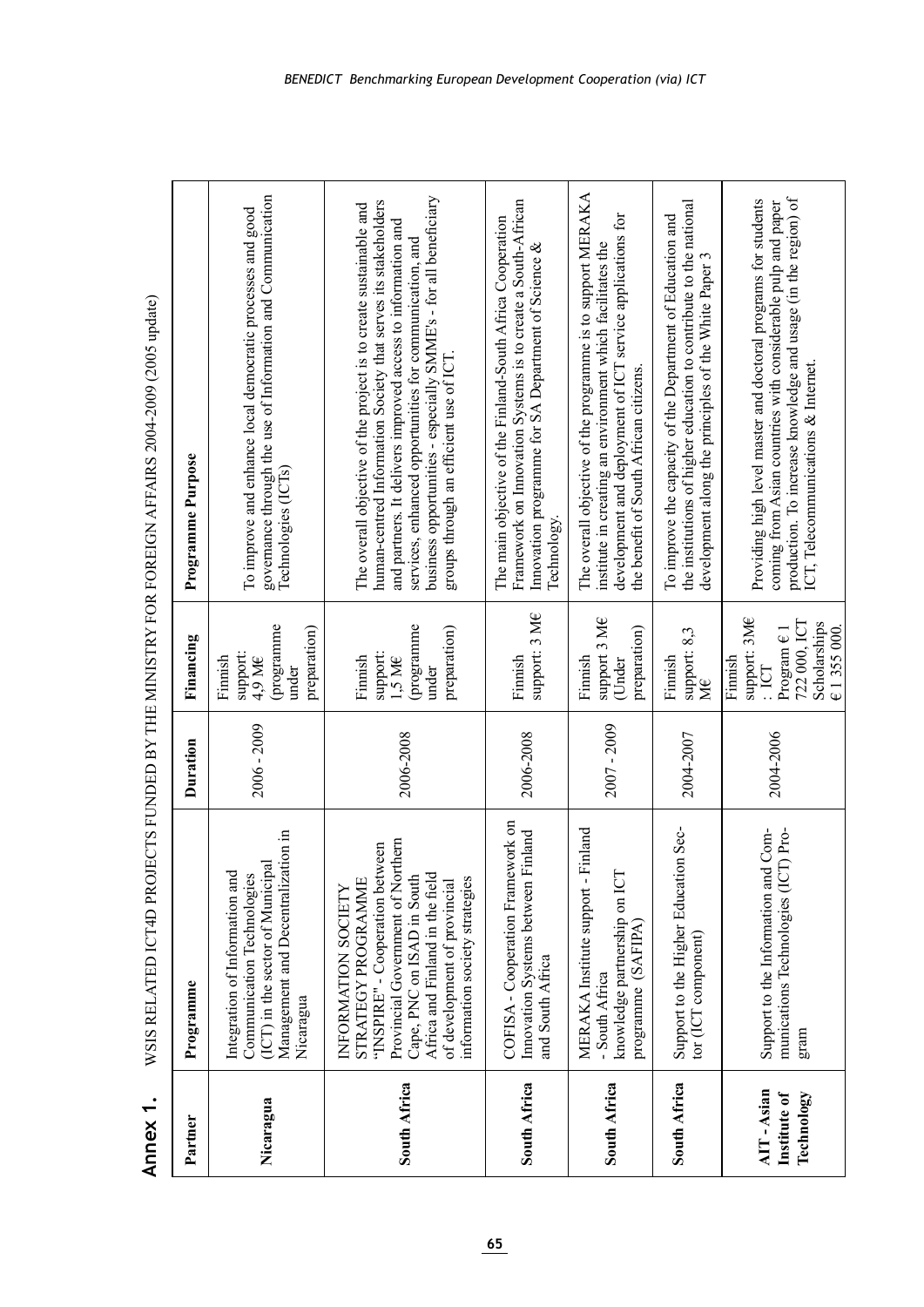| Partner                                                | Programme                                                                  | Duration  | Financing                                                                         | Programme Purpose                                                                                                                                                                                                                                                                                                                                                                  |
|--------------------------------------------------------|----------------------------------------------------------------------------|-----------|-----------------------------------------------------------------------------------|------------------------------------------------------------------------------------------------------------------------------------------------------------------------------------------------------------------------------------------------------------------------------------------------------------------------------------------------------------------------------------|
| <b>Commission for Africa</b><br><b>UN ECA Economic</b> | Cooperation between Finland and<br>ECA in the Field of ICT                 | 2003-2006 | Finnish support<br>2480000€                                                       | cio-economic sectors, while expanding efforts to assist regional<br>economic communities in harmonizing and consolidating national<br>To build on the past and ongoing efforts to support member states<br>in the area of ICT policy formulation and scale up to the stage<br>of policy implementation and ICT mainstreaming in various so-<br>efforts at the sub-regional levels. |
| Palestine                                              | Digital media education, II phase                                          | 2005-2007 | Finnish support<br>$400910 \hat{\epsilon}$                                        | troducing the latest technological development in the media sector.<br>To improve the social and political status of the Palestinians by in-<br>To create an environment for virtual education.                                                                                                                                                                                    |
| Vietnam                                                | Finnpartnership - ICT sector partner-<br>ship programme                    | 2006-2007 | Programme under prepara-<br>tion by Finfund - Funding<br>depends on partnerships) |                                                                                                                                                                                                                                                                                                                                                                                    |
| Vietnam                                                | ಕ್ಕ<br>Support to the enhancing of the<br>ministration of trade            | 2000-2004 | Finnish support<br>(Finalized)<br>2,5 ME                                          | Improve strategic planning and information systems at the Minis-<br>try of Trade in the department of home trade policy. To improve<br>the capacity of the personnel in the department.                                                                                                                                                                                            |
| Indonesia                                              | FIND - University collaboration on<br>Virtual University development       | 2005-2007 | Finnish support ~ 200 000€                                                        |                                                                                                                                                                                                                                                                                                                                                                                    |
| Egypt                                                  | Institutional partnerships on e-learning                                   | 2006-2007 | eration fund - (under prepa-<br>Local development co-op-<br>ration)               | University co-operation in the field of e-learning and life long<br>learning.                                                                                                                                                                                                                                                                                                      |
| Egypt                                                  | EIT appropriation project in Egypt<br>Fortum nuclear power simulation /    | 2004      | Finnish support 84 000 €<br>(Finalized)                                           |                                                                                                                                                                                                                                                                                                                                                                                    |
| Sarajevo                                               | ERNO: Regional news media ex-<br>change project                            | 2004-2007 | Finnish support 450 000 €                                                         | standing between the nations in the region via the news and media<br>The overall objective of ERNO is the promotion of mutual under-<br>materials provided by the participating broadcasters.                                                                                                                                                                                      |
| InfoDev (MFA 2005-)                                    | Multi stakeholder initiative                                               | 2005-2006 | Finnish support 1 ME                                                              | Support for Asian developing countries on e-learning and SME<br>development on ICT                                                                                                                                                                                                                                                                                                 |
| International Telecom-<br>munication Union             | Strategies in the Asia-Pacific Region<br>Feasibility Study on National ICT | 2004-2005 | Finnish support 0,1 ME<br>(finalized)                                             |                                                                                                                                                                                                                                                                                                                                                                                    |
| International Finance<br>Corporation                   | ICT sector support                                                         | 2004-2005 | Finnish support 175 000 €<br>(Finalized)                                          |                                                                                                                                                                                                                                                                                                                                                                                    |
| UNIFEMITU                                              | WSIS process                                                               | 2003      | Finnish support 170 000 €<br>(Finalized)                                          |                                                                                                                                                                                                                                                                                                                                                                                    |
| UN GAI - Global Alli-<br>ance for ICT4D                | WSIS follow-up process                                                     | $2006 -$  | Finnish support 200 000 €                                                         |                                                                                                                                                                                                                                                                                                                                                                                    |
| governance forum<br>UN IGF - Internet<br>EF            | WSIS follow-up process                                                     | 2006 -    | (under preparation)<br>Finnish support? €                                         |                                                                                                                                                                                                                                                                                                                                                                                    |